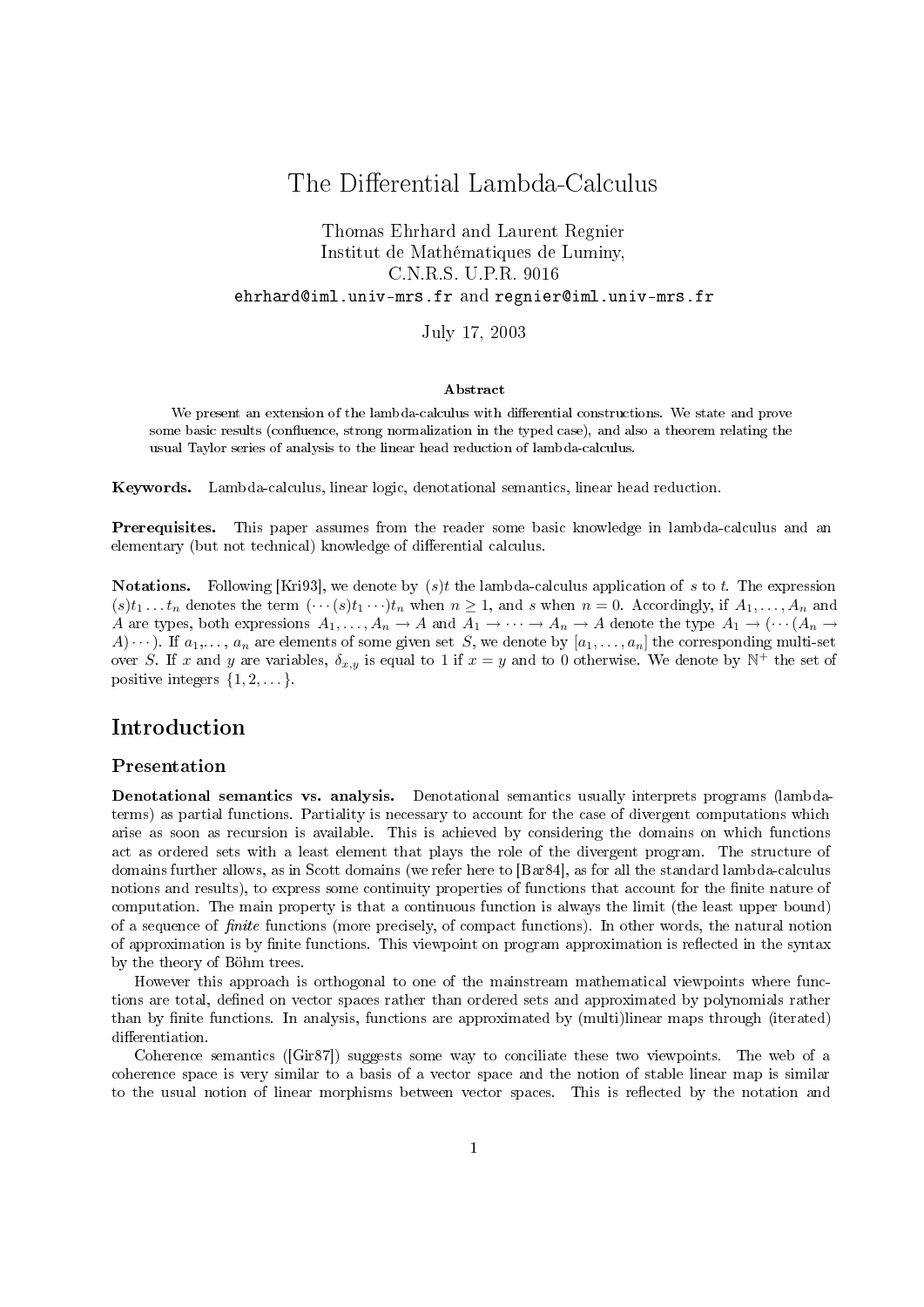terminology in use: tensor product, linear maps, direct product, etc. This correspondence has been further studied in [Gir99], an attempt which however failed to fully account for the exponential connectives of linear logic.

As it turns out, it is possible to define models of the typed lambda-calculus (or equivalently of full linear logic) where types are interpreted as vector spaces and terms as functions defined by power series on these spaces (see [Ehr02])<sup>1</sup>. In these models all functions can be differentiated. However usual domain-theoretic intuitions are lost; in particular interpreting recursion becomes a delicate issue. A natural question to ask is then whether differentiation is a meaningful syntactic operation, and the present work provides a positive answer to this question by extending the lambda-calculus with differential operators and examining the obtained *differential lambda-calculus*. This gives also a syntactic solution to the recursion issue, since fix-point operators can be defined in the untyped differential lambda-calculus.

Linearity in the syntax. The syntactic concept of linearity has been introduced in lambda-calculus by the analysis of intuitionistic implication provided by linear logic [Gir87]: in that sense the head variable occurrence in a term (i.e. the leftmost occurrence) is linear and is the only occurrence of variable in the term which is linear. This property of the head occurrence is in particular used in linear head reduction, a very natural notion in lambda-calculus that arises as soon as one wants to precisely evaluate reduction lengths. Linear head reduction has been considered by several authors (starting with De Bruijn [DB87] where it is called *minireduction*), and in particular, Danos and the second author, who related it to abstract machines (e.g. Krivine's machine [DR03]), game semantics and linear logic [DHR96]. It is a kind of hyperlazy reduction strategy where at each step, only the head occurrence may be substituted. As a side effect, only subterms of the initial term are copied during a sequence of reductions.

It turns out that syntactic linearity can also be defined more abstractly through non-deterministic choice. Consider for instance three ordinary lambda-terms s, s' and t, and let  $u = s + s'$  denote a non-deterministic choice between s and s'; we consider in the present discussion that this expression reduces to s or s', nondeterministically. Then it is reasonable to consider that  $(u)t$  reduces to  $(s)t + (s')t$  as the term u is used exactly once in the head reduction of  $(u)t$ . But we can certainly not say that  $(t)u$  reduces to  $(t)s + (t)s'$  as in the evaluation of  $(t)u$ , the argument u can be used several times leading to an arbitrary interleaving of uses of s and s', whereas the term  $(t)s + (t)s'$  provides only the two trivial interleavings. We retrieve the fact, well known in linear logic, that application is linear in the function but not in the argument. So, as a first approximation at least, syntactic linearity can be defined as commutation to non-deterministic choice. This definition, quite satisfactorily, is completely similar to the usual algebraic definition of linearity.

Sums vs. non-determinism. Notice that in our axiomatization of sums in the differential lambdacalculus, the non-deterministic reduction rule  $s + s' \rightarrow s$  will not be valid, but sums will nevertheless intuitively correspond to a version of non-deterministic choice where all the actual choice operations are postponed: the result of a term reduction will in general be a large formal sum of terms, and we can reduce the really "non-deterministic" part of the computation to a unique ultimate step consisting in choosing one term of that sum. This step is however a fiction and will not appear as a reduction rule of our calculus as otherwise essential properties such as confluence would obviously be lost. Another good reason for not considering this rule as an ordinary reduction rule is that, as suggested by the discussion above, it can be performed only when the "redex" stands in *linear* position.

Note that, from a logical viewpoint, introducing sums is not at all innocuous. In particular, as it is well known in category theory, it leads to the identification between finite categorical products and coproducts, the  $\&$  and  $\oplus$  connectives of linear logic.

Formal differentiation. Keeping in mind this syntactic viewpoint on linearity, we can give an account of differentiation within lambda-calculus. When  $f(x)$  is a (sufficiently regular) function on a vector space E, its differential  $f'(x)$  at each point  $x \in E$  is a linear map on E; thus if  $u \in E$  we can write  $f'(x) \cdot u$  and read this as a *linear application* of  $f'(x)$  to u. We therefore extend the lambda-calculus with a new syntactic

<sup>&</sup>lt;sup>1</sup>We give an example of such a model in the appendix of this paper. Interestingly enough, just as in Scott semantics, the basic idea of this *finiteness space* semantics is that the interaction between two agents should be finite. But the resulting models are completely different.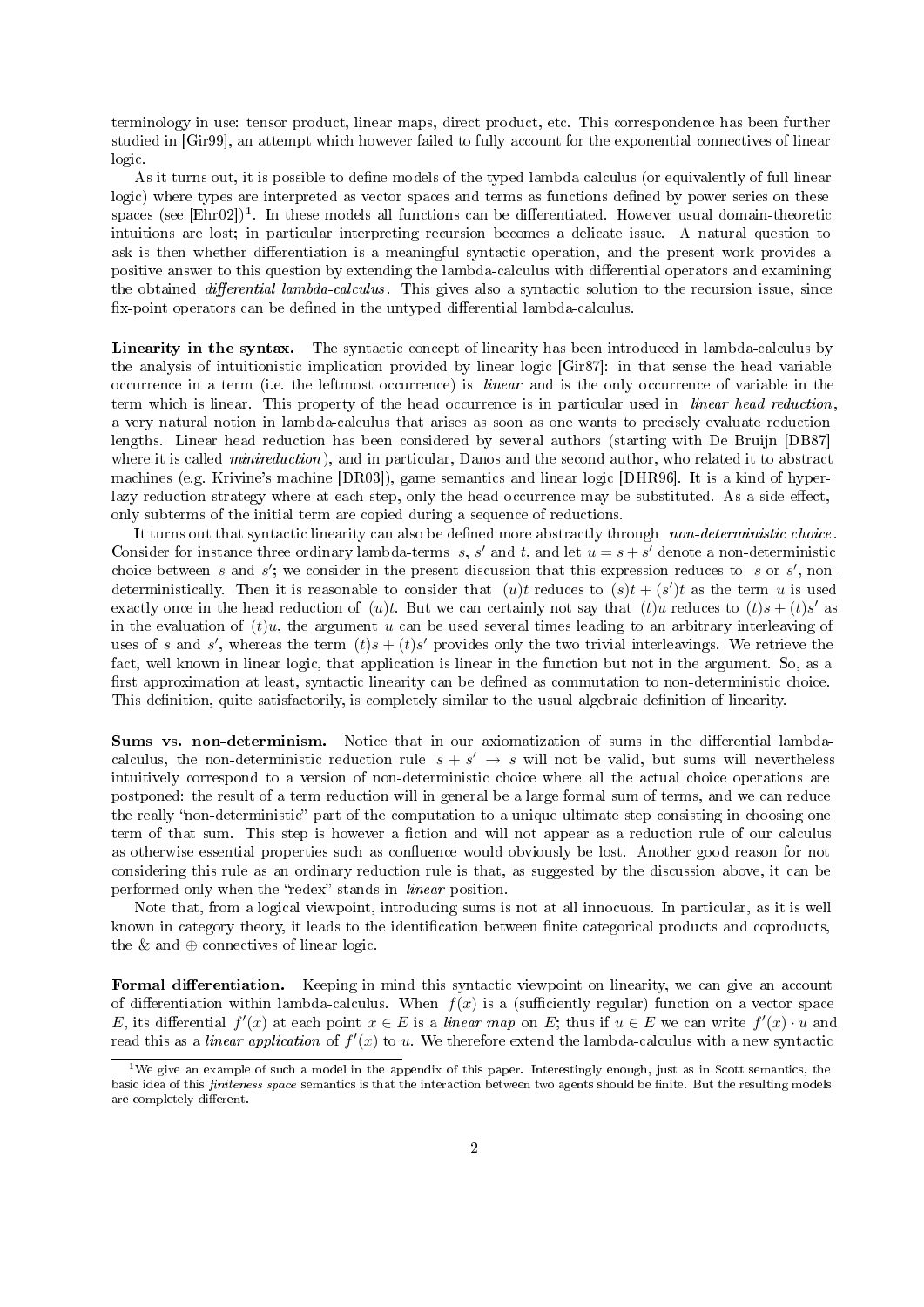construct: when t and u are terms, then  $D_k t \cdot u$  is a term that may be read as the differential of t with respect to its kth argument, linearly applied to u. Similarly, the partial derivative  $\frac{\partial t}{\partial x} \cdot u$ , to be defined by induction on t, may be understood as a *linear substitution* of u for x in t, that is, a substitution of exactly one linear occurrence of  $x$  in  $t$  by  $u$ .

It is worth noting that linear substitution is a non-deterministic operation, as soon as the substituted variable has several occurrences: one has to choose a linear occurrence of the variable to be substituted and there are several possible such choices. This fundamental non-determinism of the differential lambda-calculus might be an evidence of a link with process calculi; this idea is enforced by the existing relation with the resource calculi described below.

Caution. Partial derivation is a linear substitution but does not behave exactly as one could expect from a substitution operation. Typically we have in general

$$
\frac{\partial t}{\partial x} \cdot x \neq t \, .
$$

If t is an ordinary lambda-term, the only case where the equation holds is when the variable  $x$  is linear in  $t$ , that is when its sole occurrence is in head position in t. In particular if x does not occur free in t then the left-hand side is 0.

#### Outline

The goal of the paper is to present the basics of differential lambda-calculus. Before going into details, let us mention that this work could as well have been carried out in the framework of linear logic where differential proof-nets can be naturally defined. The choice of lambda-calculus may however seem more natural as differentiation is traditionally understood as an operation on functions, and the lambda-calculus claims to be a general theory of functions.

The differential lambda-calculus is an extension of the usual lambda-calculus in two directions:

- Terms can be summed, and more generally, linearly combined (with coefficients taken in a commutative semi-ring<sup>2</sup>) and a new term 0 is introduced. As already mentioned, this is necessary, because derivating with respect to a variable that occurs more than once leads to a sum. Keep in mind the usual equation of calculus  $(uv)' = u'v + uv'$  where the sum is here because the derivative is taken with respect to a parameter on which both u and v can depend.
- A differential construction  $D_i t \cdot u$  is added which represents the derivative of a term t with respect to its *i*-th argument. This new term admits an additional parameter  $u$ , and is "linear" with respect to this parameter.

The most important addition is the reduction rule concerning differentiation:

$$
D_1 \lambda x t \cdot u = \lambda x \left(\frac{\partial t}{\partial x} \cdot u\right).
$$

This is a differential version of the β-rule (oriented from left to right). The term  $\frac{\partial t}{\partial x} \cdot u$  is defined by induction on  $t$  and the various cases in this inductive definition correspond to well-known elementary results of differential calculus (chain rule, derivative of a multi-linear function...). This rewriting rule and the ordinary β-rule will be the two reduction rules of our system. As in ordinary lambda-calculus these rules are extended to all terms by context closure (a notion that needs some care to be well defined, as we shall see).

For these rules, we prove confluence (using an adaptation of the Tait-Martin-Löf technique) and strong normalization for the simply typed version<sup>3</sup> (using an adaptation of the Tait reducibility method). These two results enforce the idea that the differential lambda-calculus can be considered as a reasonable logical system.

 $2\,$ A semi-ring is defined exactly like a ring, apart that one only requires addition to be a law of commutative monoid. A semi-ring will always be assumed to have a multiplicative unit. A typical example of semi-ring is  $\mathbb N$  with  $+$  and  $\times$  as operations.

 $3$ For strong normalization we require the coefficients to be natural numbers.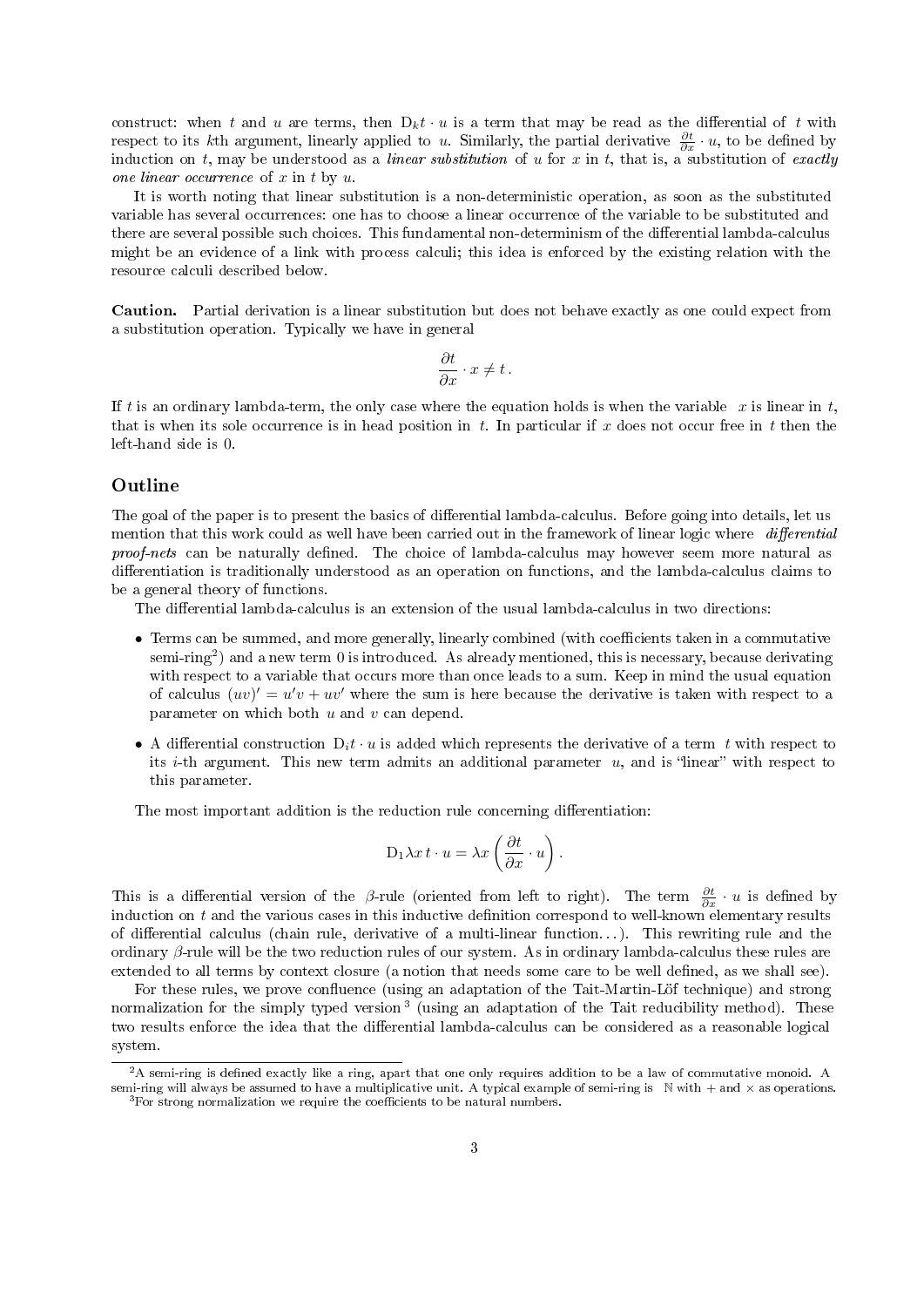For illustrating these new constructions, consider the term  $t = (x)(x)y$  with two distinct free variables x and y. In this ordinary lambda-term, the only linear occurrence of a variable is the first occurrence of x; all the other occurrences are non-linear. The only occurrence of y in particular is non-linear as x could be instantiated by a non-linear function. Let  $u$  be another term, and let us examine what should be the value of the partial derivative  $s = \frac{\partial t}{\partial x} \cdot u$ . We have already isolated a linear occurrence of x, which is its first occurrence in t, so s will be of the shape  $s = (u)(x)y + s'$  where s' will be obtained by substituting the other linear occurrences of x by  $u$  in  $t$ . But apparently, there are no other such occurrences. In the subterm  $t_1 = (x)y$ , the occurrence of x is clearly linear, so u can be linearly substituted for x in  $t_1$ , leading to the term  $s_1 = (u)y$ . The problem is that we cannot make the obvious choice for s', namely  $s' = (x)(u)y$  as this term is not linear in u (if u is a variable, its occurrence in  $(x)(u)y$  is not linear as it is not in head position). But the differential calculus gives us the solution: consider the first occurrence of x as a function of one argument (which is applied here to  $(x)y$ ), and take the derivative  $x'(z, h) = (\mathcal{D}_1 x \cdot h)z$  of this function with respect to its argument: this is a function of two parameters  $z$  and  $h$ , and it is linear with respect to its second parameter h. Now if in that term we replace h by  $(u)y$  and z by  $(x)y$ , we obtain the term s' we were looking for. With our notations,  $s' = (D_1x \cdot (u)y)(x)y$ . To summarize,

$$
\frac{\partial(x)(x)y}{\partial x} \cdot u = (u)(x)y + (D_1x \cdot (u)y)(x)y.
$$

The term  $D_1x\cdot h$  represents the function x where we have isolated one linear instance h of its parameter, that is, the function x to which we provide exactly one copy h of its parameter. This means that, if we replace x by an "actual function"  $\lambda z t$  in that term, the resulting term should be equal to  $\lambda z t'$ , t' being t where z is replaced by h "exactly once", that is, linearly. In other terms, we should have  $D_1\lambda z t \cdot h = \lambda z \left(\frac{\partial t}{\partial z} \cdot h\right)$ .

Of course,  $D_1x \cdot h$  can be applied to another parameter which can be used an arbitrary number of times, in addition to the linearly provided parameter  $h$  which has to be used exactly once. This accounts for the presence of the " $\lambda z$ " which still appears in the expression  $\lambda z \left( \frac{\partial t}{\partial z} \cdot h \right)$ .

Taylor Formula. As expected, iterated differentiation yields a natural notion of multilinear approximation of the application of a term to another one. This notion relates to ordinary application through the Taylor formula:

$$
(s)u = \sum_{n=0}^{\infty} \frac{1}{n!} \left( \mathbf{D}_1^n s \cdot u^n \right) 0
$$

(where  $D_1^2 s \cdot u^2 = D_1(D_1 s \cdot u) \cdot u$  and so on). This equation is satisfied in the models we alluded to at the beginning of this introduction.

The question is : what does it mean for a term to contain n linear occurrences of a variable? We prove a simple theorem relating the Taylor formula to linear head reduction that answers this question in a (not so) particular case: if  $s = \lambda x s_0$  and u are two *ordinary* lambda-terms such that  $(s)u$  is  $\beta$ -equivalent to a given variable  $\star$ , then the number of occurrences of x in  $(s)u$  is the number of times u is substituted in s during the linear head reduction of  $(s)u$  to  $\star$ .

More generally if one fully develops each application occurring in a term into its corresponding Taylor expansion, one expresses the term as an infinite sum of *purely differential terms* all of which contain only (multi)linear applications and applications to 0. Understanding the relation between the term and its full Taylor expansion might be the starting point of a renewing of the theory of approximations (usually based on Böhm trees).

#### Related work

Analysts have already extended smoothness and analyticity to "higher types", defining various cartesian closed categories of smooth and analytic functions (see e.g. [KM97] where the objects are particular locally convex topological vector spaces called "convenient"). The differential lambda-calculus is probably the internal language of such categories.

The idea that differentiation is a kind of linear substitution already occurred in different contexts. For example, it is central in the work of Conor McBride where linear substitution, or more precisely the notion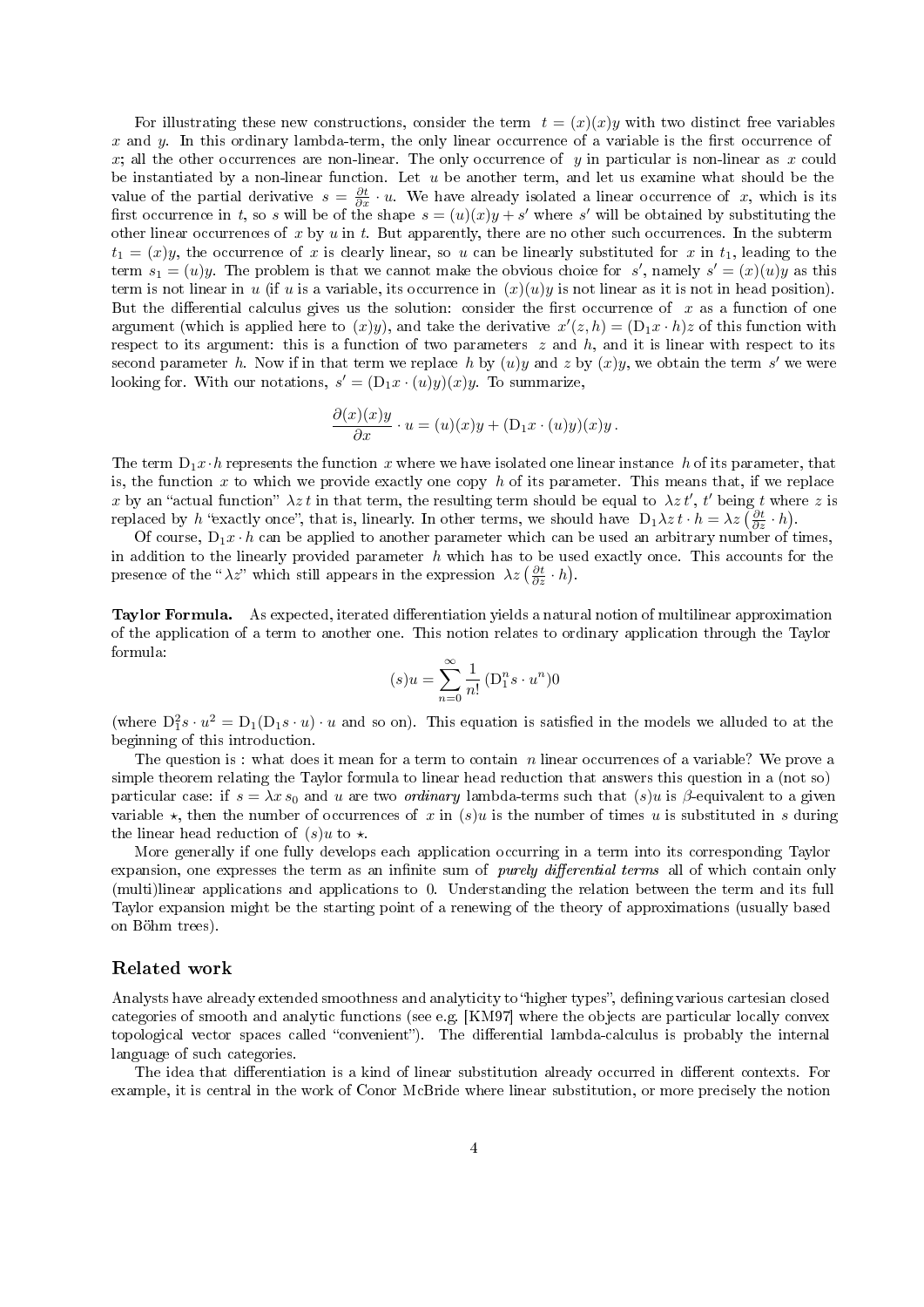of "one hole contexts", is defined in terms of derivatives for a class of "regular" types which can be seen as generalized formal power series [McB00, AGM03].

Various authors introduced notions of linear substitution and reduction in the lambda-calculus. Let us quote one of them that carries intuitions similar to ours, the *lambda-calculus with multiplicities* (or with resources) [Bou93, BCL99]. In this system, application is written  $(s)T$  where T is not a term, but a bag of terms written  $T = (t_1^{p_1} | \cdots | t_n^{p_n})$  where the order on the elements of the bag is irrelevant. The  $p_i$ 's are integers or  $\infty$  and represent the number of time each  $t_i$  may be used during the reduction. The " $\infty$ " corresponds to the status of an argument in ordinary lambda-calculus and satisfies  $t^{\infty} = t | t^{\infty}$ . The reduction of a redex  $(\lambda x u)T$  consists in removing non-deterministically a term t from the bag T (more precisely, decreasing its multiplicity, removing the term when its multiplicity reaches 0) and substituting it "linearly" for some occurrence of x in u through an explicit substitution mechanism.

Intuitions behind the differential lambda-calculus and the lambda-calculus with resources are very similar: the term  $(D_1^n s \cdot (u_1, \ldots, u_n))t$  may be seen as the application of s to the bag  $(u_1 \mid \cdots \mid u_n \mid t^{\infty})$ . However the lambda-calculus with resources equates the terms  $(s)(t^{\infty})$  and  $(s)(t | t^{\infty})$ , whereas the corresponding terms (s)t and  $(D_1s \cdot t)t$  are distinct in differential lambda-calculus. Also, the central role played by the sum in differential lambda-calculus seems to have no equivalent in resource lambda-calculus.

#### 1 Syntax

Let R be a commutative semi-ring with unit; R can be for instance the set of natural numbers<sup>4</sup>. Given a set S, we denote by  $R\langle S\rangle$  the free R-module generated by S, which can be described as the set of all R-valued functions defined on  $S$  which vanish for almost all values of their argument, with pointwise defined addition and scalar multiplication. As usual, an element t of  $R \langle S \rangle$  will be denoted  $\sum_{s \in S} a_s s$  where  $s \mapsto a_s$ is the corresponding  $R$ -valued almost everywhere vanishing function (so that this sum is actually finite). We denote by Supp(t) the set  $\{s \in S \mid a_s \neq 0\}$  (the support of t). Since R has a multiplicative unit 1, S can naturally be seen as a subset of  $R \langle S \rangle$ .

Let be given a denumerable set of variables. We define by induction on  $k$  an increasing family of sets  $(\Delta_k)$ . We set  $\Delta_0 = \emptyset$  and  $\Delta_{k+1}$  is defined as follows.

Monotonicity: if t belongs to  $\Delta_k$  then t belongs to  $\Delta_{k+1}$ . Variable: if  $n \in \mathbb{N}$ , x is a variable,  $i_1, \ldots, i_n \in \mathbb{N}^+ = \mathbb{N} \setminus \{0\}$  and  $u_1, \ldots, u_n \in \Delta_k$ , then

$$
D_{i_1,\ldots,i_n}x\cdot(u_1,\ldots,u_n)
$$

belongs to  $\Delta_{k+1}$ . This term is identified with all the terms of the shape  $D_{i_{\sigma(1)},...,i_{\sigma(n)}}x \cdot (u_{\sigma(1)},...,u_{\sigma(n)}) \in$  $\Delta_{k+1}$  where  $\sigma$  is a permutation on  $\{1, \ldots, n\}.$ 

Abstraction: if  $n \in \mathbb{N}$ , x is a variable,  $u_1, \ldots, u_n \in \Delta_k$  and  $t \in \Delta_k$ , then

$$
D_1^n \lambda x \, t \cdot (u_1, \ldots, u_n)
$$

belongs to  $\Delta_{k+1}$ . This term is identified with all the terms of the shape  $D_1^n \lambda x t \cdot (u_{\sigma(1)}, \ldots, u_{\sigma(n)}) \in \Delta_{k+1}$ where  $\sigma$  is a permutation on  $\{1, \ldots, n\}$ .

 $(s)t$ 

Application: if  $s \in \Delta_k$  and  $t \in R \langle \Delta_k \rangle$ , then

belongs to  $\Delta_{k+1}$ .

Setting  $n = 0$  in the first two clauses, and restricting application by the constraint that  $t \in \Delta_k \subseteq R \langle \Delta_k \rangle$ , one retrieves the usual definition of lambda-terms which shows that differential terms are a superset of ordinary lambda-terms.

The permutative identification mentioned above will be called equality up to differential permutation. We also work up to  $\alpha$ -conversion.

<sup>&</sup>lt;sup>4</sup>For expressing the Taylor formula one has to assume that R is a field. One could also take  $R = \{0, 1\}$  with  $1 + 1 = 1$  in which case sum of terms is idempotent and the coefficients of the Taylor formula are all equal to 1.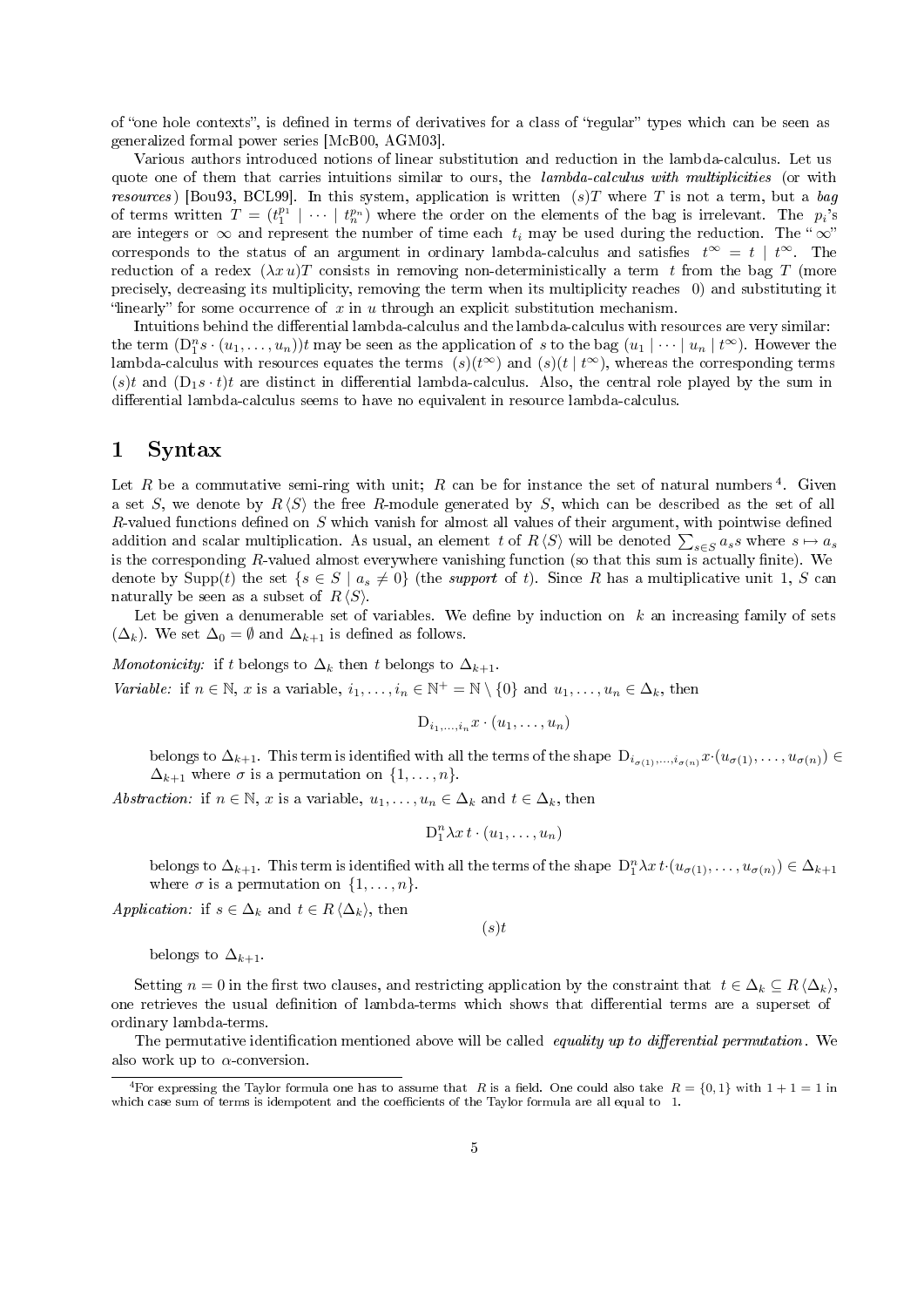**Terms and simple terms.** We denote by  $\Delta$  the union of all the sets  $\Delta_k$ . We call *simple terms* the elements of  $\Delta$  and differential terms or simply terms the elements of  $R \langle \Delta \rangle$ . Observe that  $R \langle \Delta \rangle = \bigcup R \langle \Delta_k \rangle$ . We write  $\Delta(R)$  instead of  $\Delta$  when we want to make explicit the underlying semi-ring.

Induction on terms. Proving a property by induction on terms means proving this property for each term t by induction on the least k such that  $t \in R \langle \Delta_k \rangle$  (number which can be called the *height* of t).

Extending the syntactic constructs. Observe that if s is a simple term then  $\lambda x$  s is a simple term, and if t is a term then  $(s)t$  is a simple term. We extend these constructions by linearity to arbitrary terms s by setting  $\lambda x \sum_{s \in \Delta} a_s s = \sum_{s \in \Delta} a_s \lambda x s$  and  $(\sum_{s \in \Delta} a_s s) t = \sum_{s \in \Delta} a_s (s) t$ . It is crucial that application is linear in the function but not linear in the argument.

Given simple terms s and u, we define by induction on s the simple term  $D_i s \cdot u$  for each  $i \in \mathbb{N}^+$ .

$$
D_i(D_{i_1,...,i_n}x \cdot (u_1,...,u_n)) \cdot u = D_{i,i_1,...,i_n}x \cdot (u, u_1,...,u_n)
$$
  
\n
$$
D_i(D_1^n \lambda x \cdot (u_1,...,u_n)) \cdot u = \begin{cases} D_1^{n+1} \lambda x \cdot (u, u_1,...,u_n) & \text{if } i = 1 \\ D_1^n \lambda x (D_{i-1}t \cdot u) \cdot (u_1,...,u_n) & \text{if } i > 1 \end{cases}
$$
  
\n
$$
D_i(t)v \cdot (u_1,...,u_n) = (D_{i+1}t \cdot (u_1,...,u_n))v
$$

Of course, in the second clause, we assume without loss of generality that  $x$  does not occur free in  $u$ .

We extend this construction to arbitrary terms s and u by bilinearity:  $D_i(\sum_{s\in\Delta}a_s s)\cdot\sum_{u\in\Delta}b_u u = \sum_{s,u\in\Delta}a_s b_u D_i s\cdot u$ .  $\sum_{s,u\in\Delta}a_{s}b_{u}\mathcal{D}_{i}s\cdot u.$ 

This choice of notations introduces an ambiguity for expressions such as  $D_{i_1,...,i_n}x \cdot (u_1,...,u_n)$  or  $D_1^n \lambda x$  t.  $(u_1, \ldots, u_n)$  which now can be considered either as expression of the basic syntax of terms, or as expression in our extended setting. Obviously, no conflict can occur and this ambiguity is completely harmless.

An easy induction on s shows that

$$
\mathbf{D}_i (\mathbf{D}_j s \cdot u) \cdot v = \mathbf{D}_j (\mathbf{D}_i s \cdot v) \cdot u \,.
$$

We denote by  $D_{i_1,...,i_k}t \cdot (u_1,...,u_k)$  the expression  $D_{i_1}(\cdots (D_{i_k}t \cdot u_k) \cdots) \cdot u_1$ . By the equation above, for any permutation  $\sigma$  of  $\{1, \ldots, k\}$  one has

$$
D_{i_{\sigma(1)},\ldots,i_{\sigma(k)}}t \cdot (u_{\sigma(1)},\ldots,u_{\sigma(k)}) = D_{i_1,\ldots,i_k}t \cdot (u_1,\ldots,u_k).
$$

When in particular the indices  $i_1, \ldots, i_k$  have a common value i, we write  $D_i^k t \cdot (u_1, \ldots, u_k)$  instead of  $D_{i,\ldots,i}t\cdot(u_1,\ldots,u_k)$ . If furthermore all the terms  $u_i$  are identical to a unique term u we simply write  ${\rm D}_{i}^k t \cdot u^k.$ 

Intuitions. We shall give a typing system for these terms which conveys basic intuitions on the differential lambda-calculus: the interested reader can immediately have a look at the first part of section 3 where this system is presented and more intuitions are given.

#### 1.1 Substitution operators.

**Ordinary substitution.** Let x be a variable and let t be a term; we define by induction on the term s the substitution of x by t in s denoted  $s[t/x]$ .

$$
(D_{i_1,\ldots,i_n}y \cdot (u_1,\ldots,u_n)) [t/x] = \begin{cases} D_{i_1,\ldots,i_n}t \cdot (u_1 [t/x],\ldots,u_n [t/x]) & \text{if } x = y \\ D_{i_1,\ldots,i_n}y \cdot (u_1 [t/x],\ldots,u_n [t/x]) & \text{otherwise} \end{cases}
$$
  

$$
(D_1^n \lambda y \cdot (u_1,\ldots,u_n)) [t/x] = D_1^n \lambda y \cdot (v [t/x]) \cdot (u_1 [t/x],\ldots,u_n [t/x])
$$
  

$$
(v) w [t/x] = (v [t/x]) w [t/x]
$$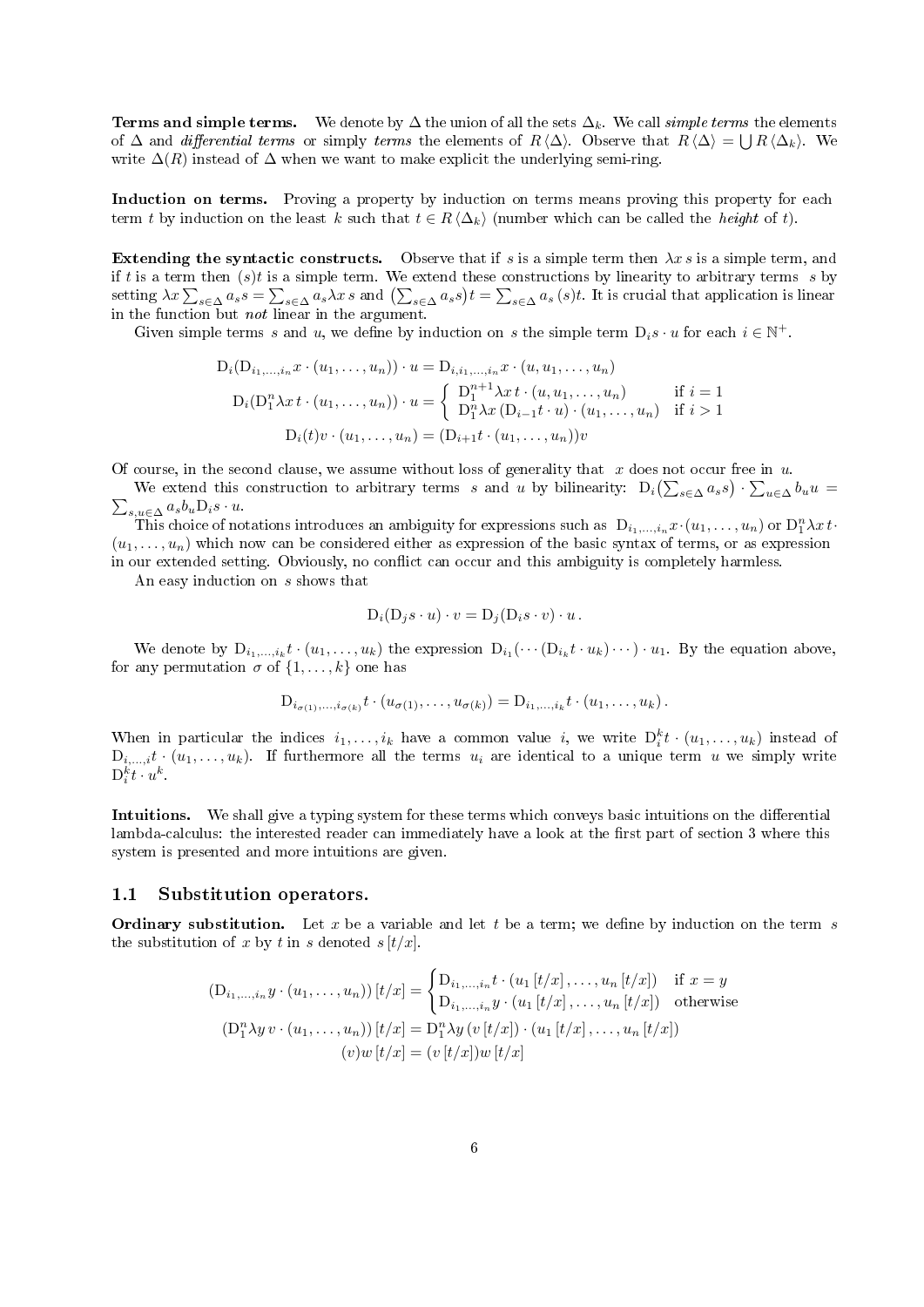Given the definition at heights  $\leq k$ , these clauses define  $s[t/x]$  for each simple term s of height  $k+1$ . We conclude the definition for arbitrary terms of height  $k + 1$  by setting

$$
\left(\sum_{v \in \Delta_{k+1}} a_v v\right) [t/x] = \sum_{v \in \Delta_{k+1}} a_v v [t/x].
$$

In the abstraction case one takes the usual precautions assuming without loss of generality thanks to  $\alpha$ conversion that  $y \neq x$  and y does not occur free in t. Observe that substitution is linear in s but not in t.

Derivation. We define now another operation which bears some similarities with substitution, but behaves in a linear way with respect to the substituted term: partial derivative of  $s$  with respect to  $x$  along u denoted  $\frac{\partial s}{\partial x} \cdot u$ . As substitution, it is defined by induction on terms.

$$
\frac{\partial D_{i_1,...,i_n} y \cdot (u_1,...,u_n)}{\partial x} \cdot u = \delta_{x,y} D_{i_1,...,i_n} u \cdot (u_1,...,u_n)
$$

$$
+ \sum_{i=1}^n D_{i_1,...,i_n} y \cdot \left( u_1,..., \frac{\partial u_i}{\partial x} \cdot u, ..., u_n \right)
$$

$$
\frac{\partial D_1^n \lambda y \cdot v \cdot (u_1,...,u_n)}{\partial x} \cdot u = D_1^n \lambda y \left( \frac{\partial v}{\partial x} \cdot u \right) \cdot (u_1,...,u_n)
$$

$$
+ \sum_{i=1}^n D_1^n \lambda y \cdot v \cdot \left( u_1,..., \frac{\partial u_i}{\partial x} \cdot u, ..., u_n \right)
$$

$$
\frac{\partial (v)w}{\partial x} \cdot u = \left( \frac{\partial v}{\partial x} \cdot u \right) w + \left( D_1 v \cdot \left( \frac{\partial w}{\partial x} \cdot u \right) \right) w
$$

$$
\frac{\partial}{\partial x} \left( \sum_{v \in \Delta} a_v v \right) \cdot u = \sum_{v \in \Delta} a_v \frac{\partial v}{\partial x} \cdot u
$$

where, again, in the abstraction case, the usual precautions have to be respected:  $y$  should be different from  $x$  and should not occur free in the term  $u$ .

This definition says essentially that partial derivative distributes over syntactic constructs that are linear such as abstraction. The application case is the most involved one: partial derivative is safely applied to the function v because application is linear in the function, producing the term  $(\frac{\partial v}{\partial x} \cdot u)w$ . But in order to apply it to the argument w which is not in linear position, we intuitively follow two steps: firstly we replace  $(v)w$ by  $(D_1v \cdot w)w$  getting a linear copy of w; secondly we apply partial derivative to this copy. This can also be seen as formal way of expressing the chain rule of differential calculus.

Note that, despite the intuition that  $D_1v \cdot w$  is a linear application, it is false that  $(v)w = (D_1v \cdot w)w$ even up to differential reduction (to be defined soon). Thus again partial derivative may be considered as a substitution operator only to a limited extent.

**Lemma 1** If  $i \in \mathbb{N}^+$  and  $t, u, v \in R \langle \Delta \rangle$ , we have

$$
(\mathbf{D}_i t \cdot u) [v/x] = \mathbf{D}_i t [v/x] \cdot u [v/x]
$$

and

$$
\frac{\partial \mathcal{D}_i t \cdot u}{\partial x} \cdot v = \mathcal{D}_i \left( \frac{\partial t}{\partial x} \cdot v \right) \cdot u + \mathcal{D}_i t \cdot \left( \frac{\partial u}{\partial x} \cdot v \right)
$$

Both proofs are simple inductions on t.

**Lemma 2** If x is not free in v, then we have

$$
t[u/x][v/y] = t[v/y][u[v/y]/x].
$$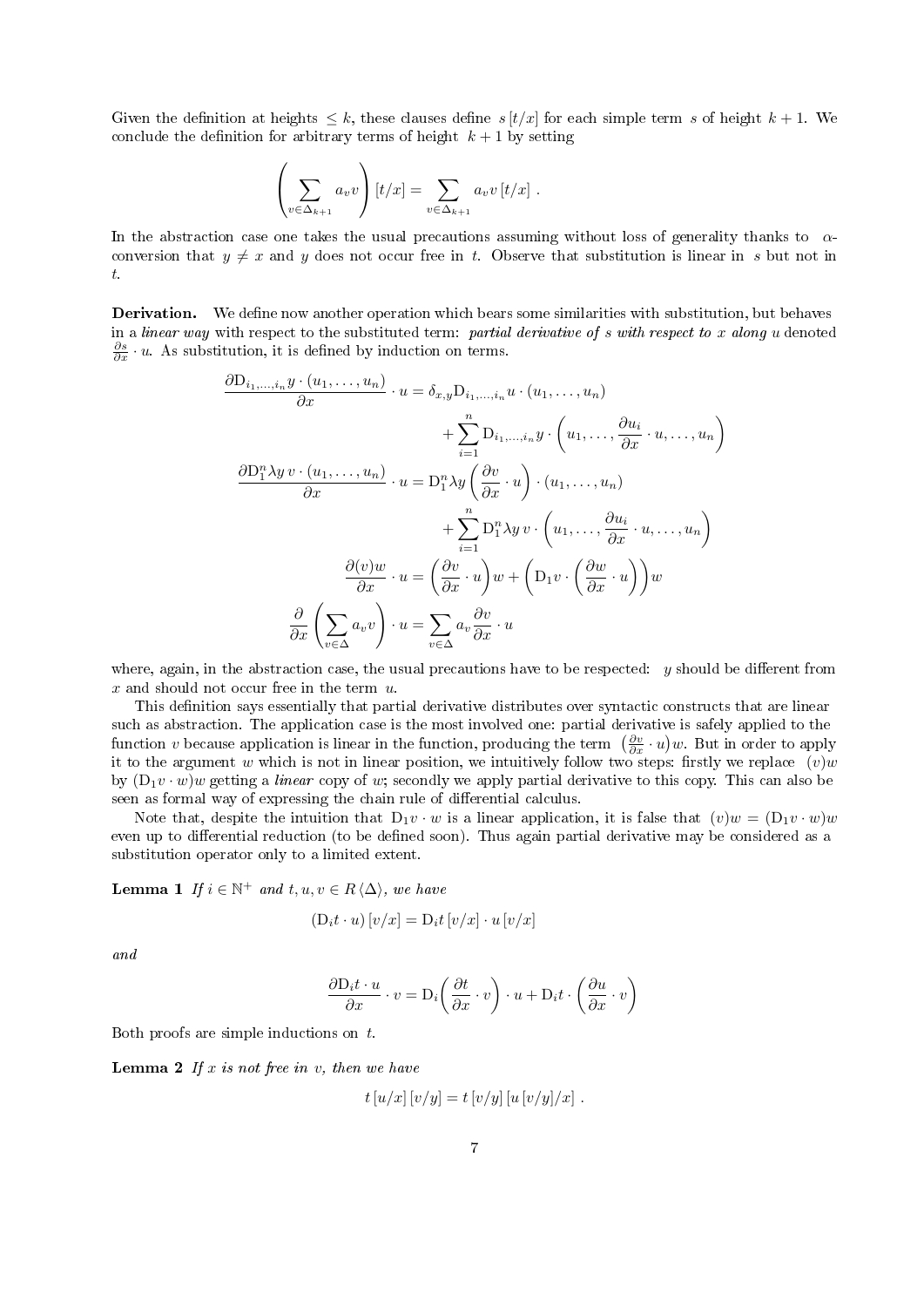The proof is a simple induction on t. This lemma allows us to write the parallel substitution of the terms  $u_i$ for the variables  $x_i$  in t, denoted  $t[u_1,\ldots,u_n/x_1,\ldots,x_n]$ , when none of the variables  $x_i$  is free in any of the terms  $u_i$ .

**Lemma 3** If x is not free in t, then  $\frac{\partial t}{\partial x} \cdot u = 0$ . For any term t and variable x,

$$
\frac{\partial t}{\partial x} \cdot \left(\sum_j a_j u_j\right) = \sum_j a_j \frac{\partial t}{\partial x} \cdot u_j.
$$

The proof is an easy induction on  $t$ . In particular the application case is true thanks to our linearization on the fly.

**Lemma 4** If the variable  $y$  is not free in the term  $u$ , one has

$$
\frac{\partial}{\partial x}\left(\frac{\partial t}{\partial y}\cdot v\right)\cdot u=\frac{\partial}{\partial y}\left(\frac{\partial t}{\partial x}\cdot u\right)\cdot v+\frac{\partial t}{\partial y}\cdot\left(\frac{\partial v}{\partial x}\cdot u\right).
$$

In particular, when moreover the variable x is not free in the term v, the following "syntactic Schwarz lemma" holds:

$$
\frac{\partial}{\partial x}\left(\frac{\partial t}{\partial y}\cdot v\right)\cdot u=\frac{\partial}{\partial y}\left(\frac{\partial t}{\partial x}\cdot u\right)\cdot v.
$$

*Proof.* This is proven by an easy induction on  $t$ . We deal only with the cases "variable" and "application". If  $t = D_{i_1,...,i_n}z \cdot (u_1,...,u_n)$ , we have

$$
\frac{\partial}{\partial x} \left( \frac{\partial t}{\partial y} \cdot v \right) \cdot u = \frac{\partial}{\partial x} \left( \delta_{y,z} D_{i_1,...,i_n} v \cdot (u_1,...,u_n) + \sum_{i=1}^n D_{i_1,...,i_n} z \cdot \left( u_1,..., \frac{\partial u_i}{\partial y} \cdot v, \dots, u_n \right) \right) \cdot u
$$
\n
$$
= \delta_{y,z} D_{i_1,...,i_n} \left( \frac{\partial v}{\partial x} \cdot u \right) \cdot (u_1,...,u_n) \tag{1}
$$

+ 
$$
\delta_{y,z} \sum_{i=1}^{n} D_{i_1,...,i_n} v \cdot \left( u_1, \ldots, \frac{\partial u_i}{\partial x} \cdot u, \ldots, u_n \right)
$$
 (2)

+ 
$$
\delta_{x,z} \sum_{i=1}^n D_{i_1,...,i_n} u \cdot \left( u_1, \ldots, \frac{\partial u_i}{\partial y} \cdot v, \ldots, u_n \right)
$$
 (3)

+ 
$$
\sum_{i=1}^{n} \sum_{j=1}^{i-1} D_{i_1,...,i_n} z \cdot \left( u_1, \ldots, \frac{\partial u_j}{\partial x} \cdot u, \ldots, \frac{\partial u_i}{\partial y} \cdot v, \ldots, u_n \right)
$$
 (4)

+ 
$$
\sum_{i=1}^{n} \sum_{j=i+1}^{n} D_{i_1,...,i_n} z \cdot \left(u_1,...,\frac{\partial u_i}{\partial y} \cdot v,...,\frac{\partial u_j}{\partial x} \cdot u,...,u_n\right)
$$
 (5)

+ 
$$
\sum_{i=1}^{n} D_{i_1,...,i_n} z \cdot \left(u_1,...,\frac{\partial}{\partial x} \left(\frac{\partial u_i}{\partial y} \cdot v\right) \cdot u, ..., u_n\right)
$$
. (6)

Let us denote by  $S_1$ ,  $S_2$ ,  $S_3$ ,  $S_4$ ,  $S_5$  and  $S_6$  the six summands of this expression. By inductive hypothesis we have  $S_6 = S_7 + S_8$  where  $S_7 = \sum_{i=1}^n D_{i_1,...,i_n} z \cdot \left(u_1, \ldots, \frac{\partial}{\partial y} \left(\frac{\partial u_i}{\partial x} \cdot u\right) \cdot v, \ldots, u_n\right)$  and  $S_8 = \sum_{i=1}^n D_{i_1,...,i_n} z \cdot v$ .  $\left(u_1,\ldots,\frac{\partial u_i}{\partial y}\cdot\left(\frac{\partial v}{\partial x}\cdot u\right),\ldots,u_n\right)$ . But  $S_1+S_8=\frac{\partial t}{\partial y}\cdot\left(\frac{\partial v}{\partial x}\cdot u\right)$  and, since  $\frac{\partial u}{\partial y}\cdot v=0$ , we have by a similar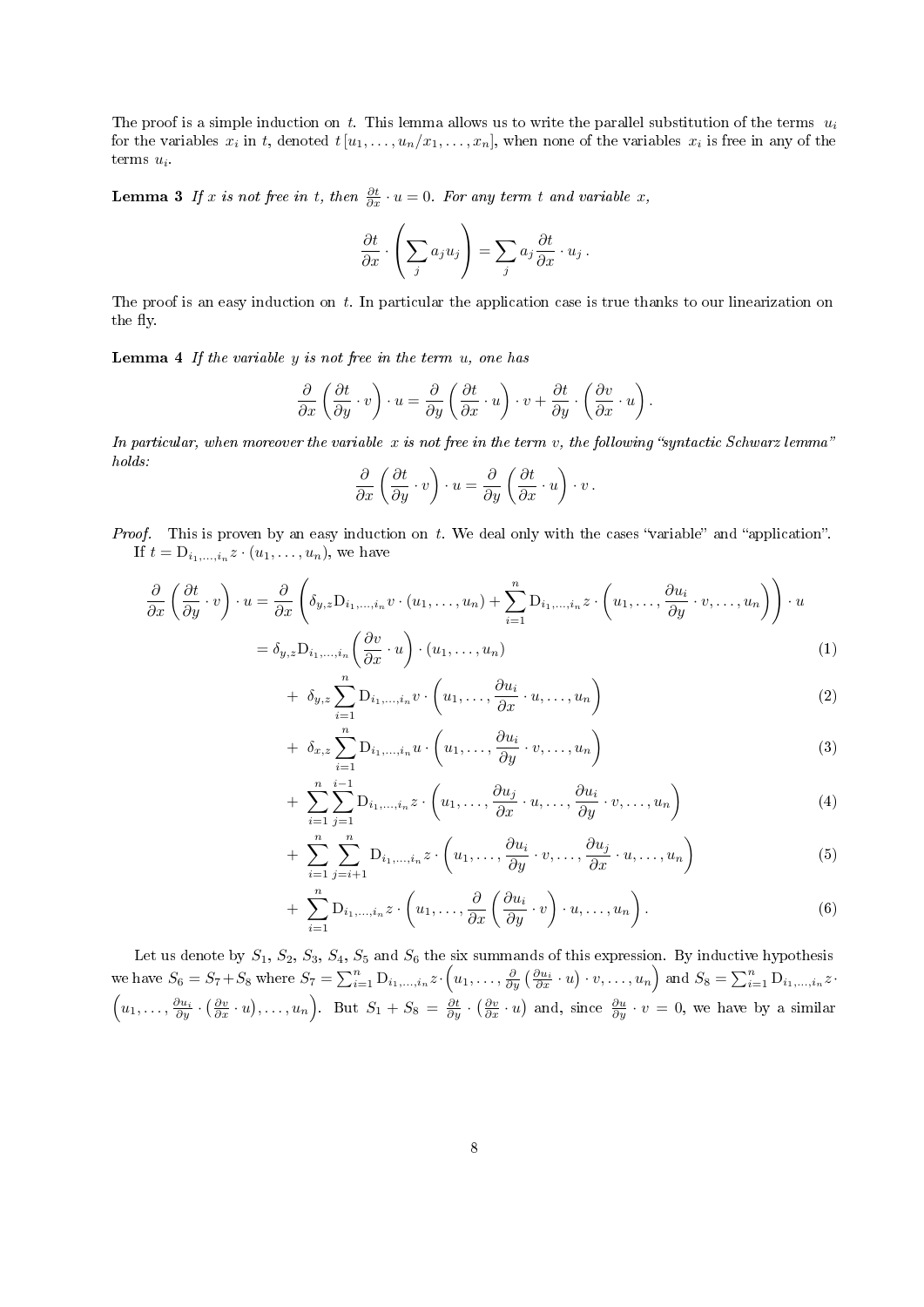computation

$$
\frac{\partial}{\partial y} \left( \frac{\partial t}{\partial x} \cdot u \right) \cdot v = \delta_{x,z} \sum_{i=1}^{n} D_{i_1,...,i_n} u \cdot \left( u_1, \dots, \frac{\partial u_i}{\partial y} \cdot v, \dots, u_n \right)
$$
  
+  $\delta_{y,z} \sum_{i=1}^{n} D_{i_1,...,i_n} v \cdot \left( u_1, \dots, \frac{\partial u_i}{\partial x} \cdot u, \dots, u_n \right)$   
+  $\sum_{i=1}^{n} \sum_{j=1}^{i-1} D_{i_1,...,i_n} z \cdot \left( u_1, \dots, \frac{\partial u_j}{\partial y} \cdot v, \dots, \frac{\partial u_i}{\partial x} \cdot u, \dots, u_n \right)$   
+  $\sum_{i=1}^{n} \sum_{j=i+1}^{n} D_{i_1,...,i_n} z \cdot \left( u_1, \dots, \frac{\partial u_i}{\partial x} \cdot u, \dots, \frac{\partial u_j}{\partial y} \cdot v, \dots, u_n \right)$   
+  $\sum_{i=1}^{n} D_{i_1,...,i_n} z \cdot \left( u_1, \dots, \frac{\partial}{\partial y} \left( \frac{\partial u_i}{\partial x} \cdot u \right) \cdot v, \dots, u_n \right)$   
=  $S_3 + S_2 + S_5 + S_4 + S_7$ 

and we are done.

Assume now that t is an application, say  $t = (t_1)t_2$ .

$$
\frac{\partial}{\partial x} \left( \frac{\partial t}{\partial y} \cdot v \right) \cdot u = \frac{\partial}{\partial x} \left( \left( \frac{\partial t_1}{\partial y} \cdot v \right) t_2 + \left( D_1 t_1 \cdot \left( \frac{\partial t_2}{\partial y} \cdot v \right) \right) t_2 \right) \cdot u \n= \left( \frac{\partial}{\partial x} \left( \frac{\partial t_1}{\partial y} \cdot v \right) \cdot u \right) t_2 + \left( D_1 \left( \frac{\partial t_1}{\partial y} \cdot v \right) \cdot \left( \frac{\partial t_2}{\partial x} \cdot u \right) \right) t_2 \n+ \left( D_1 \left( \frac{\partial t_1}{\partial x} \cdot u \right) \cdot \left( \frac{\partial t_2}{\partial y} \cdot v \right) \right) t_2 + \left( D_1 t_1 \cdot \left( \frac{\partial}{\partial x} \left( \frac{\partial t_2}{\partial y} \cdot v \right) \cdot u \right) \right) t_2 \n+ \left( D_1^2 t_1 \cdot \left( \frac{\partial t_2}{\partial y} \cdot v \cdot \frac{\partial t_2}{\partial x} \cdot u \right) \right) t_2 \n= \left( D_1 \left( \frac{\partial t_1}{\partial y} \cdot v \right) \cdot \left( \frac{\partial t_2}{\partial x} \cdot u \right) \right) t_2 + \left( D_1 \left( \frac{\partial t_1}{\partial x} \cdot u \right) \cdot \left( \frac{\partial t_2}{\partial y} \cdot v \right) \right) t_2 \n+ \left( D_1^2 t_1 \cdot \left( \frac{\partial t_2}{\partial y} \cdot v \cdot \frac{\partial t_2}{\partial x} \cdot u \right) \right) t_2 \n+ \left( \frac{\partial}{\partial y} \left( \frac{\partial t_1}{\partial x} \cdot u \right) \cdot v \right) t_2 + \left( \frac{\partial t_1}{\partial y} \cdot \left( \frac{\partial v}{\partial x} \cdot u \right) \right) t_2 \n+ \left( D_1 t_1 \cdot \left( \frac{\partial}{\partial y} \left( \frac{\partial t_2}{\partial x} \cdot u \right) \cdot v \right) \right) t_2 + \left( D_1 t_1 \cdot \left( \frac{\partial t_2}{\partial y} \cdot \left(
$$

by inductive hypothesis applied to  $t_1$  and  $t_2$ . On the other hand, using the fact that  $\frac{\partial u}{\partial y} \cdot v = 0$ , a similar computation leads to

$$
\frac{\partial}{\partial y} \left( \frac{\partial t}{\partial x} \cdot u \right) \cdot v = \left( D_1 \left( \frac{\partial t_1}{\partial y} \cdot v \right) \cdot \left( \frac{\partial t_2}{\partial x} \cdot u \right) \right) t_2 + \left( D_1 \left( \frac{\partial t_1}{\partial x} \cdot u \right) \cdot \left( \frac{\partial t_2}{\partial y} \cdot v \right) \right) t_2 \n+ \left( D_1^2 t_1 \cdot \left( \frac{\partial t_2}{\partial x} \cdot u, \frac{\partial t_2}{\partial y} \cdot v \right) \right) t_2 \n+ \left( \frac{\partial}{\partial y} \left( \frac{\partial t_1}{\partial x} \cdot u \right) \cdot v \right) t_2 + \left( D_1 t_1 \cdot \left( \frac{\partial}{\partial y} \left( \frac{\partial t_2}{\partial x} \cdot u \right) \cdot v \right) \right) t_2
$$

and we conclude since  $D_1^2 t_1 \cdot \left(\frac{\partial t_2}{\partial y} \cdot v, \frac{\partial t_2}{\partial x} \cdot u\right) = D_1^2 t_1 \cdot \left(\frac{\partial t_2}{\partial x} \cdot u, \frac{\partial t_2}{\partial y} \cdot v\right)$  and since

$$
\left(\frac{\partial t_1}{\partial y} \cdot \left(\frac{\partial v}{\partial x} \cdot u\right)\right) t_2 + \left(D_1 t_1 \cdot \left(\frac{\partial t_2}{\partial y} \cdot \left(\frac{\partial v}{\partial x} \cdot u\right)\right)\right) t_2 = \frac{\partial (t_1)t_2}{\partial y} \cdot \left(\frac{\partial v}{\partial x} \cdot u\right).
$$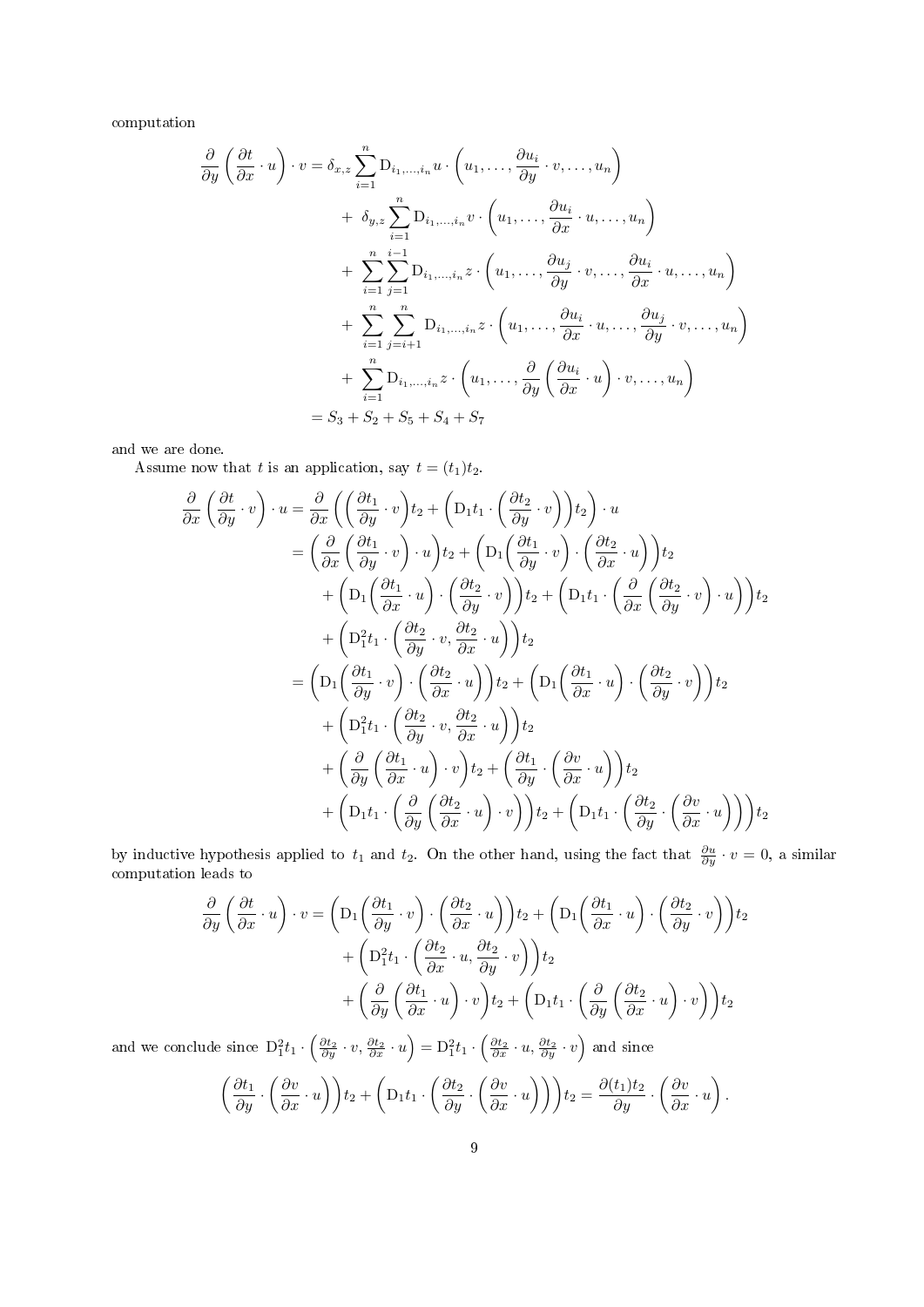$\Box$ 

If  $x_1, \ldots, x_k$  are variables not occurring free in the terms  $u_1, \ldots, u_k$  one has therefore, for any permutation  $\sigma$  of  $\{1,\ldots,k\},\$ 

$$
\frac{\partial}{\partial x_1} \left( \cdots \frac{\partial t}{\partial x_k} \cdot u_k \cdots \right) \cdot u_1 = \frac{\partial}{\partial x_{\sigma(1)}} \left( \cdots \frac{\partial t}{\partial x_{\sigma(k)}} \cdot u_{\sigma(k)} \cdots \right) \cdot u_{\sigma(1)}
$$

and we use the standard notation

$$
\frac{\partial^k t}{\partial x_1 \cdots \partial x_k} \cdot (u_1, \ldots, u_k)
$$

for the common value of these expressions (we avoid this notation when the condition above on variables is not fulfilled).

Derivatives and substitutions. We shall now state two lemmas expressing the commutation between the derivative and the substitution operators.

**Lemma 5** If x and y are two distinct variables and if y does not occur free in the terms u and v, one has

$$
\frac{\partial t\left[v/y\right]}{\partial x} \cdot u = \left(\frac{\partial t}{\partial x} \cdot u\right) \left[v/y\right] + \left(\frac{\partial t}{\partial y} \cdot \left(\frac{\partial v}{\partial x} \cdot u\right)\right) \left[v/y\right].\tag{1}
$$

In particular, if moreover  $x$  is not free in  $v$ , the following commutation holds:

$$
\frac{\partial t \left[ v/y \right]}{\partial x} \cdot u = \left( \frac{\partial t}{\partial x} \cdot u \right) \left[ v/y \right]. \tag{2}
$$

The proof is similar to the previous one. This lemma can also be seen as a version of the chain rule of differential calculus.

**Lemma 6** If the variable x is not free in the term v and if y is a variable distinct from x, we have

$$
\left(\frac{\partial t}{\partial x} \cdot u\right) [v/y] = \frac{\partial t [v/y]}{\partial x} \cdot (u [v/y]).
$$

*Proof.* We first prove the lemma when  $y$  is not free in  $t$ :

$$
\left(\frac{\partial t}{\partial x} \cdot u\right) [v/y] = \frac{\partial t}{\partial x} \cdot (u [v/y]). \tag{3}
$$

This is a simple induction on t.

In the general case, let y' be a fresh variable and let  $t' = t[y'/y]$ , so that  $t = t'[y/y']$ . Since y' does not occur in u, by Lemma 5 we have  $\frac{\partial t}{\partial x} \cdot u = \left(\frac{\partial t'}{\partial x} \cdot u\right) [y/y']$ . Then by Lemma 2 we have  $\left(\frac{\partial t}{\partial x} \cdot u\right) [v/y] =$  $\left(\frac{\partial t'}{\partial x} \cdot u\right) [v/y] [v/y']$  (because y' is not free in v). So by (3), since y does not occur in t',  $\left(\frac{\partial t'}{\partial x} \cdot u\right) [v/y] =$  $\left(\frac{\partial t'}{\partial x} \cdot u \left[v/y\right]\right) [v/y'],$  and so  $\left(\frac{\partial t}{\partial x} \cdot u\right) [v/y] = \frac{\partial t'[v/y']}{\partial x} \cdot u[v/y]$  by Lemma 5 because y' is not free in u and in v. We conclude by observing that  $t' [v/y'] = t [v/y]$  by definition of  $t'$ . The contract of the contract of the contract of  $\Box$ 

Iterated derivatives. Iterating derivations leads to rather complicated expressions. However, one can easily prove the following lemmas which will be useful in the normalization proof.

**Lemma 7** If the variables  $x_1, \ldots, x_k$  do not occur free in the terms  $u_1, \ldots, u_k$ , the derivative  $\frac{\partial^k D_i s \cdot t}{\partial x_1 \cdots \partial x_k}$ ·  $(u_1, \ldots, u_k)$  is a finite sum of expressions

 $D_i s' \cdot t'$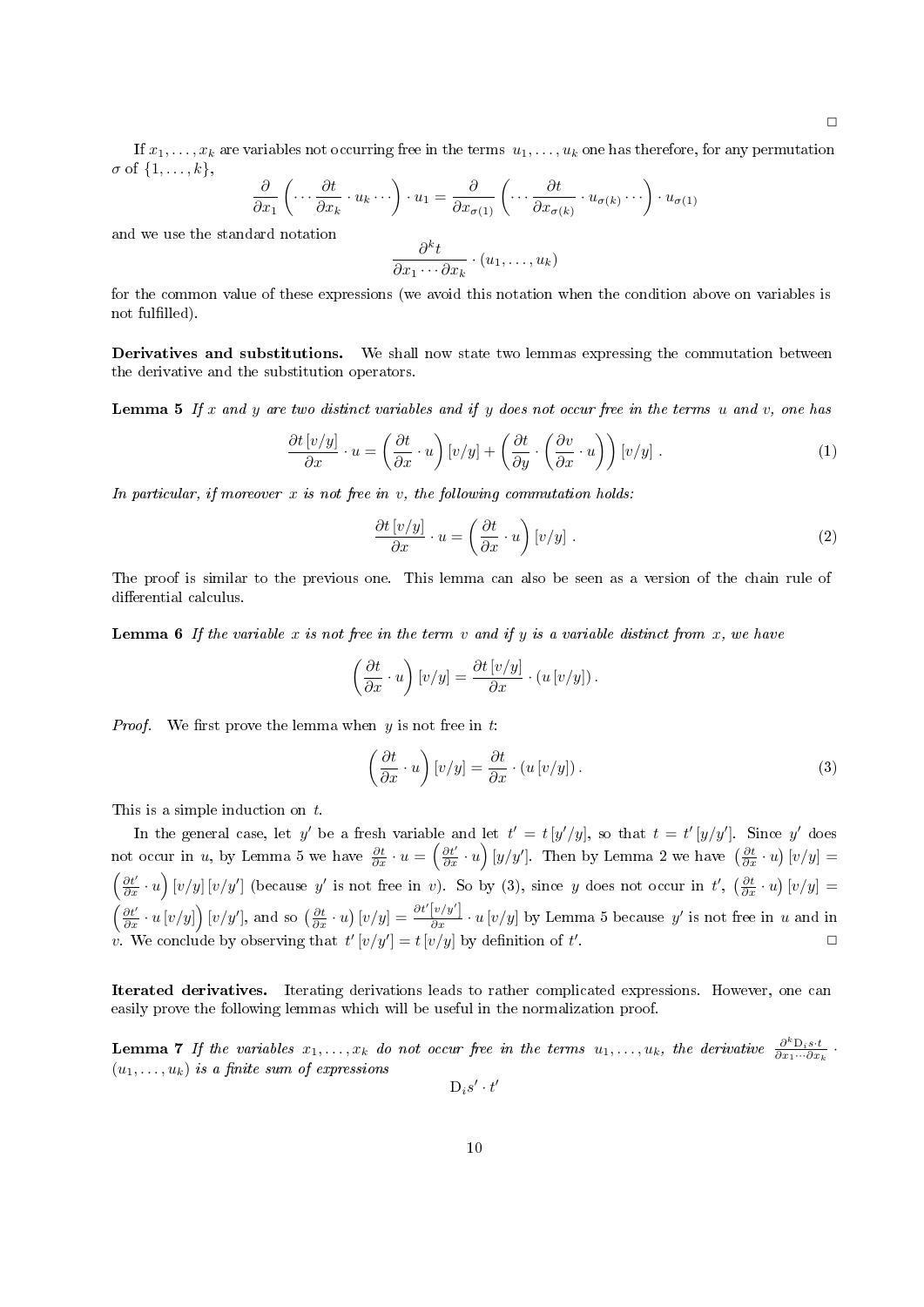where  $s'$  and  $t'$  have the shape:

$$
s' = \frac{\partial^{r_0} s}{\partial y_1^{(0)} \cdots \partial y_{r_0}^{(0)}} \cdot \left( u_1^{(0)}, \dots, u_{r_0}^{(0)} \right)
$$

$$
t' = \frac{\partial^{r_1} t}{\partial y_1^{(1)} \cdots \partial y_{r_1}^{(1)}} \cdot \left( u_1^{(1)}, \dots, u_{r_1}^{(1)} \right)
$$

with  $r_0 + r_1 = k$ ,  $[y_1^{(0)}, \ldots, y_{r_0}^{(0)}, y_1^{(1)}, \ldots, y_{r_1}^{(1)}] = [x_1, \ldots, x_k]$  and  $[u_1^{(0)}, \ldots, u_{r_0}^{(0)}, u_1^{(1)}, \ldots, u_{r_1}^{(1)}] = [u_1, \ldots, u_k]$ .

**Lemma 8** If the variables  $x_1, \ldots, x_k$  do not occur free in the terms  $u_1, \ldots, u_k$ , the derivative  $\frac{\partial^k(s)t}{\partial x_1 \cdots \partial x_k}$ .  $(u_1, \ldots, u_k)$  is a finite sum of expressions

$$
\left(\mathbf{D}_1^q s' \cdot (t'_1, \dots, t'_q)\right) t
$$

where  $s'$  and  $t'_{j}$  have the shape:

$$
s' = \frac{\partial^{r_0} s}{\partial y_1^{(0)} \cdots \partial y_{r_0}^{(0)}} \cdot \left( u_1^{(0)}, \ldots, u_{r_0}^{(0)} \right)
$$

$$
t'_j = \frac{\partial^{r_j} t}{\partial y_1^{(j)} \cdots \partial y_{r_j}^{(j)}} \cdot \left( u_1^{(j)}, \ldots, u_{r_j}^{(j)} \right)
$$

with  $\sum_{j=0}^q r_j = k$ ,  $\sum_{j=0}^q [y_1^{(j)}, \ldots, y_{r_j}^{(j)}] = [x_1, \ldots, x_k]$  and  $\sum_{j=0}^q [u_1^{(j)}, \ldots, u_{r_j}^{(j)}] = [u_1, \ldots, u_k]$ .

Both lemmas are proved by induction on k.

### 2 Differential reduction.

Let us begin by introducing some terminology and easy lemmas on relations between terms. We shall consider two kind of relations: relations from terms to terms which are subsets of  $R \langle \Delta \rangle \times R \langle \Delta \rangle$  and relations from simple terms to terms which are subsets of  $\Delta \times R \langle \Delta \rangle$ .

**Linear relations.** A relation  $\tau$  from terms to terms is linear if  $0 \tau 0$  and  $at+bu \tau at'+bu'$  as soon as  $t \tau t'$ and  $u \tau u'$ . In the particular case where  $\tau$  is a functional relation, this means that it is a linear map. As with linear maps the image of a linear subspace of  $R \langle \Delta \rangle$  by  $\tau$  is a linear subspace. However the image of the subspace  $\{0\}$  is not in general reduced to  $\{0\}$  (this is easily seen to be a necessary and sufficient condition for  $\tau$  to be functional). Observe that as a subset of the linear space  $R \langle \Delta \rangle \times R \langle \Delta \rangle = R \langle \Delta \rangle \oplus R \langle \Delta \rangle$ , a relation is linear iff it is a linear subspace (just as for linear functions).

Contextual relations. A relation  $\tau$  from terms to terms is *contextual* if it is reflexive, linear and satisfies the following conditions. Let x be a variable and s, t, s' and t' be terms such that  $s \tau s'$  and  $t \tau t'$ ; then

$$
\lambda x s \tau \lambda x s',
$$
  
\n
$$
(s)t \tau (s')t',
$$
  
\n
$$
D_i s \cdot t \tau D_i s' \cdot t'.
$$

**Lemma 9** Let  $\tau$  be a contextual relation from terms to terms. If t, u and u' are terms such that  $u \tau u'$ , then  $\frac{\partial t}{\partial x} \cdot u \tau \frac{\partial t}{\partial x} \cdot u'$  and  $t [u/x] \tau t [u'/x]$ 

This is proved by induction on t.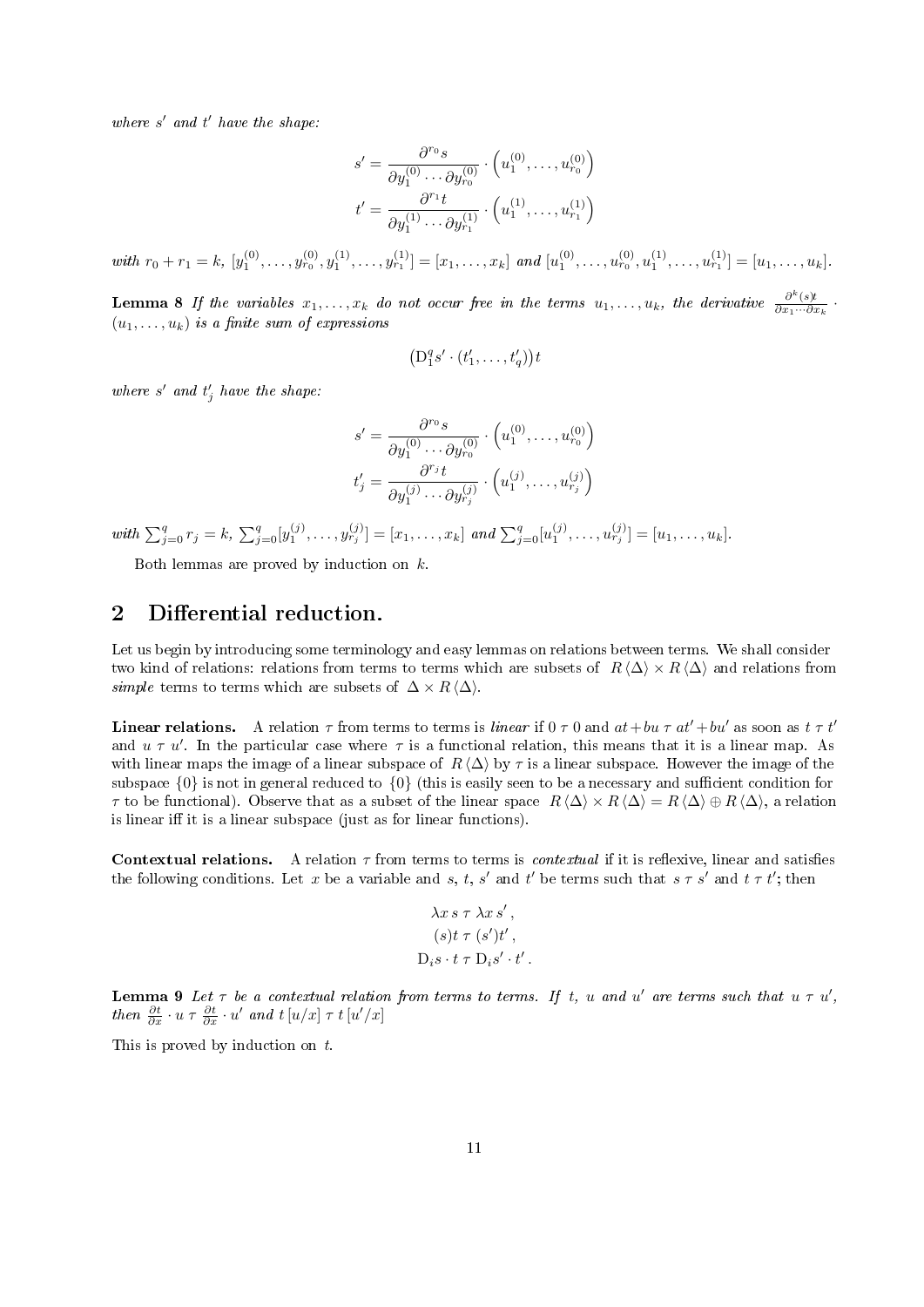**Extending a relation.** Given a relation  $\tau$  from simple terms to terms we shall define two relations  $\bar{\tau}$  and  $\tilde{\tau}$  from terms to terms by:

- $t \bar{\tau} t'$  if  $t = \sum_{i=1}^n a_i s_i$  and  $t' = \sum_{i=1}^n a_i s'_i$  where the terms  $s_i$  are simple, the terms  $s'_i$  are such that  $s_i \tau s'_i$  for each i and the  $a_i$  are scalars;
- $t \tilde{\tau} t'$  if  $t = as + u$  and  $t' = as' + u$  where s is a simple term, s' is a term such that  $s \tau s'$ , u is a term and a is a nonzero scalar.

These two operations are monotone and  $\omega$ -continuous in  $\tau$  which means that given an increasing sequence of relations  $\tau_n$  whose union is  $\tau$ , the sequences  $\bar{\tau}_n$  and  $\tilde{\tau}_n$  are increasing and their respective unions are  $\bar{\tau}$ and  $\tilde{\tau}$ .

Observe that  $\tilde{\tau}$  is not linear. On the other hand  $\bar{\tau}$  is the least linear relation from terms to terms which contains  $\tau$ . In that sense it can be thought of as the extension by linearity of  $\tau$ . Note that, given  $t = \sum a_i s_i$ where the  $s_i$  are pairwise distinct simple terms and t' such that  $t \bar{\tau} t'$ , it is not true in general that  $\overline{t'}$  may be written  $t' = \sum a_i s'_i$  with  $s_i \tau s'_i$ . Typically if  $t = 0$  and s is any simple term such that  $s \tau s'$  and  $s \tau s''$ then we have  $t \bar{\tau} s' - s''$  (assuming  $-1$  belongs to R).

**One-step reduction.** We are now ready to give the reduction rules, completing the definition of the differential lambda-calculus. Informally the one step reduction  $\beta^1$  is the smallest relation that is closed under syntactic constructions (e.g., if  $s \beta^1 s'$  then  $(s)v \beta^1 (s')v$ ) and that contains:

Beta-reduction.

$$
(\lambda x s)t
$$
 reduces to  $s[t/x]$ .

Differential reduction. When  $x$  is not free in  $u$ :

$$
D_1 \lambda x s \cdot u
$$
 reduces to  $\lambda x \left(\frac{\partial s}{\partial x} \cdot u\right)$ .

The last rule is similar to β-reduction up to the fact that it only substitutes one linear occurrence of variable. This is why the abstraction remains. This rule is compatible with the intuitions behind differentiation of a function  $(D_1)$  and partial derivation with respect to a variable.

Restricted to ordinary lambda-terms, this (to be precisely defined) reduction is just ordinary betareduction, which shows that the differential lambda-calculus is a conservative extension of the ordinary lambda-calculus.

The simplest definition of the one step reduction in ordinary lambda-calculus is by induction on the term to be reduced. By induction on (the size of) t, one defines the set of all terms t' such that t reduces to t':

- x never reduces to  $t'$ ;
- $\lambda x s$  reduces to t' if s reduces to s' and  $t' = \lambda x s'$ ;
- (s)u reduces to t' if s reduces to s' and  $t' = (s')u$ , or u reduces to u' and  $t' = (s)u'$ , or  $s = \lambda x v$  and  $\hat{t}' = v [u/x].$

This method is not available here because, when  $-1 \in R$ , we must accept that  $(x)0$  reduces to  $(x)(s'-s)$ as soon as s reduces to  $s'$ , for an arbitrary term s. But specifying this in a definition of the reduction by induction on the size of the term to be reduced would require the size of s to be less than the size of  $(x)0$ , where  $s$  is an arbitrary term!

Accordingly we shall build  $\beta^1$  by induction on the *depth* at which the redex is fired. We define an increasing sequence  $\beta_k^1$  of relations from simple terms to terms by:  $\beta_0^1$  is the empty relation and

- (s)  $u \beta_{k+1}^1 t'$  if  $t' = (s')u$  with  $s \beta_k^1 s'$ , or  $t' = (s)u'$  with  $u \tilde{\beta}_k^1 u'$ , or  $s = \lambda x v$  and  $t' = v[u/x]$ ;
- $D_{i_1,\ldots,i_n}x \cdot (u_1,\ldots,u_n) \beta_{k+1}^1 t'$  if  $t' = D_{i_1,\ldots,i_n}x \cdot (u'_1,\ldots,u'_n)$  with  $u_j \beta_k^1 u'_j$  for exactly one  $j \in \{1,\ldots,n\}$ and  $u_i = u'_i$  for  $i \neq j$ ;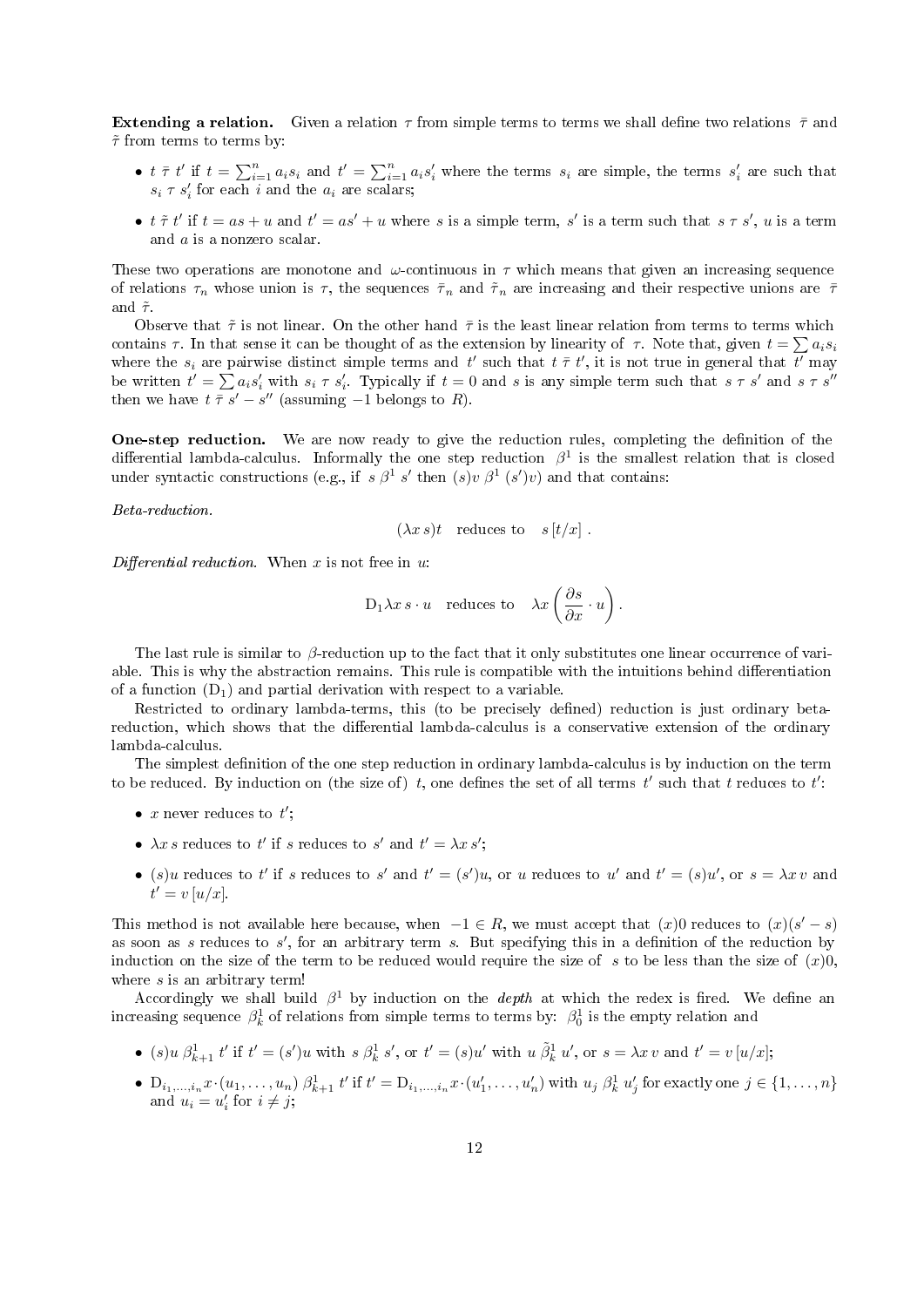•  $D_1^n \lambda x s \cdot (u_1, \ldots, u_n) \beta_{k+1}^1 t'$  if  $t' = D_1^n \lambda x s' \cdot (u_1, \ldots, u_n)$  with  $s \beta_k^1 s'$ , or  $t' = D_1^n \lambda x s \cdot (u'_1, \ldots, u'_n)$  with  $u_j \beta_k^1 u'_j$  for exactly one  $j \in \{1, \ldots, n\}$  and  $u_i = u'_i$  for  $i \neq j$ , or

$$
t' = D_1^{n-1} \lambda x \left( \frac{\partial s}{\partial x} \cdot u_j \right) \cdot (u_1, \dots, u_{j-1}, u_{j+1}, \dots, u_n)
$$

for some  $j \in \{1, \ldots, n\}$ .

We define  $\beta^1 = \bigcup \beta_k^1$ . Thanks to the  $\omega$ -continuity of relation extensions, we have that  $\tilde{\beta}^1 = \bigcup \tilde{\beta}_k^1$ . The one-step reduction is weakly contextual in the following sense:

#### Lemma 10 We have the following:

- 1. (t)u  $\beta^1$  (t')u if t is simple and t  $\beta^1$  t';
- 2. (u)t  $\beta^1$  (u)t' if u is simple and t  $\tilde{\beta}^1$  t',
- 3.  $\lambda x \, t \, \beta^1 \, \lambda x \, t'$  if t is simple and  $t \, \beta^1 \, t'$ ;
- 4.  $D_i t \cdot u \beta^1 D_i t' \cdot u$  if t, u are simple and  $t \beta^1 t'$ ;
- 5.  $D_i u \cdot t \beta^1 D_i u \cdot t'$  if t, u are simple and  $t \beta^1 t'$ .

Proof. Each statement is separately proved. Statements 1 and 3 (application in function position and abstraction) are immediate by definition of  $\beta^1$ .

Statement 2 (application in argument position) results from the definition of  $\tilde{\beta}^1$  and the continuity remark: from  $t \tilde{\beta}^1 t'$  we deduce that there is a k such that  $t \tilde{\beta}^1_k t'$ . Thus  $(u)t \beta^1_{k+1}(u)t'$  and we are done.

Statement 5 is shown by induction on the simple term  $u$ .

Finally we prove statement 4 by induction on k showing that whenever  $t \beta_k^1 t'$  then  $D_i t \cdot u \beta^1 D_i t' \cdot u$ . If  $k = 0$  there is nothing to prove. In the case  $k + 1$  we have the following possibilities:

•  $t = (s)v$ ; then  $D_i t \cdot u = (D_{i+1}s \cdot u)v$  is simple. If  $t' = (s')v$  where  $s \beta_k^1 s'$  then by inductive hypothesis  $D_{i+1}s \cdot u \cdot \beta^1 D_{i+1}s' \cdot u$  and we conclude by applying statement 1.

If  $t' = (s)v'$  where  $v \tilde{\beta}_k^1 v'$  then we conclude by statement 2.

If  $s = \lambda x w$  and  $t' = w[v/x]$  then  $D_i t \cdot u = (\lambda x D_i w \cdot u)v$  (assuming without loss of generality that x is not free in u). Now w is simple because s is; so we have  $(\lambda x D_i w \cdot u) v \beta_1^1 (D_i w \cdot u) [v/x] =$  $D_i w[v/x] \cdot u = D_i t' \cdot u$  and we are done.

- $t = D_{i_1,...,i_n} x \cdot (u_1,...,u_n)$  and  $t' = D_{i_1,...,i_n} x \cdot (u'_1,u_2,...,u_n)$  with  $u_1 \not\beta_k^1 u'_1$  (up to equivalence by permutations, we may suppose without loss of generality that the one step reduction takes place in the first differential argument). Then  $D_i t \cdot u = D_{i,i_1,...,i_n} x \cdot (u, u_1,..., u_n)$  and  $D_i t' \cdot u = D_{i,i_1,...,i_n} x \cdot$  $(u, u'_1, u_2, \dots, u_n)$ ; we conclude by definition of  $\beta^1$ .
- $t = D_1^n \lambda x s \cdot (u_1, \ldots, u_n)$  and  $i = 1$ . Then  $D_i t \cdot u = D_1^{n+1} \lambda x s \cdot (u_1, \ldots, u_n, u)$ . If the one-step reduction takes place in s or one of the terms  $u_i$  we reason as in the preceding case. Otherwise we have  $t' = D_1^{n-1} \lambda x \left( \frac{\partial s}{\partial x} \cdot u_1 \right) \cdot (u_2, \dots, u_n)$ . Then  $D_i t' \cdot u = D_1^n \lambda x \left( \frac{\partial s}{\partial x} \cdot u_1 \right) \cdot (u_2, \dots, u_n, u)$  and we are done.
- $t = D_1^n \lambda x s \cdot (u_1, \ldots, u_n)$  and  $i > 1$ . Then  $D_i t \cdot u = D_1^n \lambda x (D_{i-1} s \cdot u) \cdot (u_1, \ldots, u_n)$ . We have the following cases to consider, as to the reduction  $t \beta_{k+1}^1 t'$ :
	- $-s \beta_k^1 s'$  and  $t' = D_1^n \lambda x s' \cdot (u_1, \ldots, u_n)$ ; then  $D_i t' \cdot u = D_1^n \lambda x (D_{i-1} s' \cdot u) \cdot (u_1, \ldots, u_n)$ . By inductive hypothesis we have  $D_{i-1}s \cdot u \beta^1 D_{i-1}s' \cdot u$  and we are done.
	- $-u_1 \; \beta_k^1 \; u_1' \text{ and } t' = D_1^n \lambda x \, s \cdot (u_1', u_2, \dots, u_n); \text{ then } D_i t' \cdot u = D_1^n \lambda x \, (D_{i-1} s \cdot u) \cdot (u_1', u_2, \dots, u_n).$  We conclude by definition of  $\beta^1$  and the fact that as s is simple so is  $D_{i-1}s \cdot u$ .
	- $-t' = D_1^{n-1}\lambda x \left(\frac{\partial s}{\partial x} \cdot u_1\right) \cdot (u_2,\ldots,u_n)$ . We thus have  $D_i t' \cdot u = D_1^{n-1}\lambda x \left(D_{i-1}\left(\frac{\partial s}{\partial x} \cdot u_1\right) \cdot u\right)$ .  $(u_2,\ldots,u_n)=\overline{D_1^{n-1}\lambda x}\left(\frac{\partial}{\partial x}\left(D_{i-1}s\cdot u\right)\cdot u_1\right)\cdot(u_2,\ldots,u_n)$  since x does not appear free in  $u$ .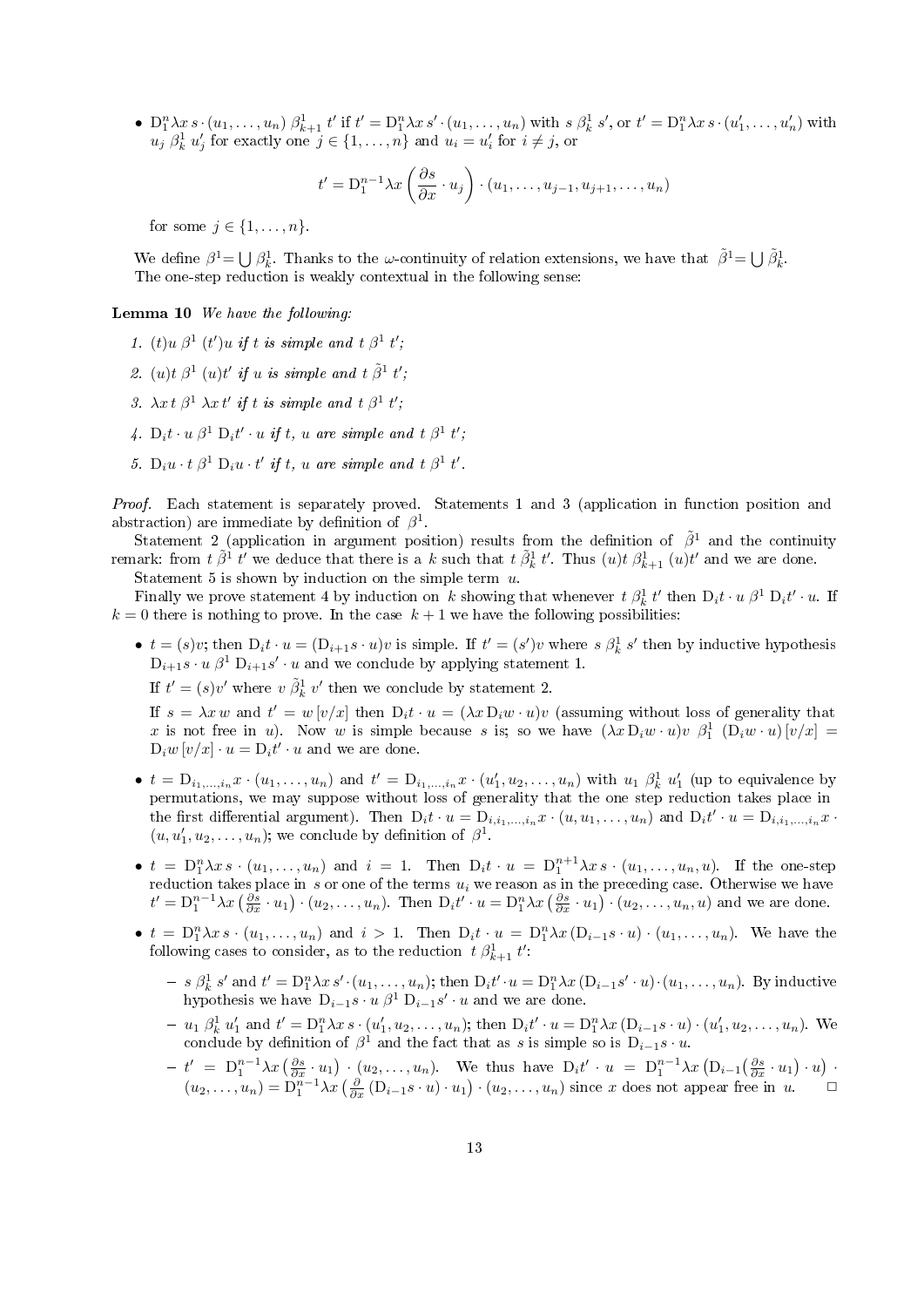**Reduction.** Let  $\beta$  be the reflexive and transitive closure of the relation  $\tilde{\beta}^1$ , and let us write  $t \beta^+ t'$  when t reduces to t' in at least one step (that is,  $t \tilde{\beta}^1 u \beta t'$  for some  $u \in R \langle \Delta \rangle$ ).

**Proposition 11** The relation  $\beta$  is contextual.

Proof. Linearity is clear and the other conditions result from linearity and from the preceding proposition.

 $\Box$ 

#### 2.1 The Church-Rosser property

We prove confluence using the Tait-Martin-Löf technique, and following the presentation of [Kri93]. We first define the *parallel reduction* relation  $\rho$  from simple terms to terms as the union of an increasing sequence  $(\rho_k)$  of relations:  $\rho_0$  is the identity relation and  $\rho_{k+1}$  is given by

- 1. (s)u  $\rho_{k+1} t'$  in one of the following situations:
	- (a)  $t' = (s')u'$  where  $s \rho_k s'$  and  $u \bar{\rho}_k u'$ ; (b)  $t' = \left(\frac{\partial^n v'}{\partial x^n} \cdot (w_1', \ldots, w_n')\right) [u'/x]$  where  $s = D_1^n \lambda x v \cdot (w_1, \ldots, w_n)$ , v  $\rho_k v'$ , u  $\bar{\rho}_k u'$ , and  $w_j \rho_k w'_j$ for each  $j;$
- 2.  $D_{i_1,...,i_n}x \cdot (u_1,...,u_n) \rho_{k+1} t'$  if  $t' = D_{i_1,...,i_n}x \cdot (u'_1,...,u'_n)$  where  $u_j \rho_k u'_j$  for each j;
- 3.  $D_1^n \lambda x s \cdot (u_1, \ldots, u_n) \rho_{k+1} t'$  if  $t' = D_1^{n-p} \lambda x \left( \frac{\partial^p s'}{\partial x^p} \cdot u'_I \right) \cdot u'_J$  where I is a subset of  $\{1, \ldots, n\}$  of p elements, J is its complementary set,  $u'_K$  denotes the sequence  $(u'_k)_{k\in K}$  for any  $K\subseteq \{1,\ldots,n\}$  (with the obvious order relation),  $s \rho_k s'$  and  $u_j \rho_k u'_j$  for each j.

**Lemma 12** The relation  $\bar{\rho}$  is contextual.

The proof is essentially the same as the proof of weak contextuality of  $\beta^1$ .

**Lemma 13**  $\beta^1 \subseteq \rho \subseteq \beta$ . Thus the reflexive and transitive closure of  $\bar{\rho}$  is  $\beta$ .

*Proof.* For the first inclusion one proves by a straightforward induction on k that  $\beta_k^1 \subseteq \rho_k$  (using the obvious fact that  $\rho_k$  is reflexive).

The second is obtained again by induction using the fact that  $\beta$  is contextual.

As  $\rho \subseteq \beta$  which is linear we also have  $\bar{\rho} \subseteq \beta$  from which, together with the first inclusion, we derive the reflexive and transitive closure property.

**Lemma 14** Let x be a variable and t, u, t', u' be terms. If  $t \bar{\rho} t'$  and  $u \bar{\rho} u'$ , then

$$
t\left[u/x\right] \ \bar{\rho} \ t'\left[u'/x\right] \, .
$$

*Proof.* We prove by induction on k that if  $t \bar{\rho}_k t'$  and  $u \bar{\rho} u'$ , then  $t [u/x] \bar{\rho} t' [u'/x]$ . For  $k = 0$  we have  $t = t'$  and we conclude by contextuality of  $\bar{\rho}$  (applying Lemma 9).

Assume now that the property holds for k. By linearity of  $\bar{\rho}$  and of substitution (the operation  $(t, u) \mapsto$  $t[u/x]$  is linear in t) we can reduce to the case where t is simple such that  $t \rho_{k+1} t'$  and  $u \bar{\rho} u'$ .

Assume first that  $t = (s)w$ . Then  $t[u/x] = (s[u/x])w[u/x]$ . If  $t' = (s')w'$  with s  $\rho_k s'$  and w  $\overline{\rho}_k w'$  we conclude directly by inductive hypothesis and contextuality of  $\bar{\rho}$ .

If  $s = D_1^n \lambda y v \cdot (u_1, \ldots, u_n)$ ,  $v \rho_k v'$ ,  $w \bar{\rho}_k w'$ ,  $u_j \rho_k u'_j$  for each j, and

$$
t' = \left(\frac{\partial^n v'}{\partial y^n} \cdot (u'_1, \dots, u'_n)\right) [w'/y],
$$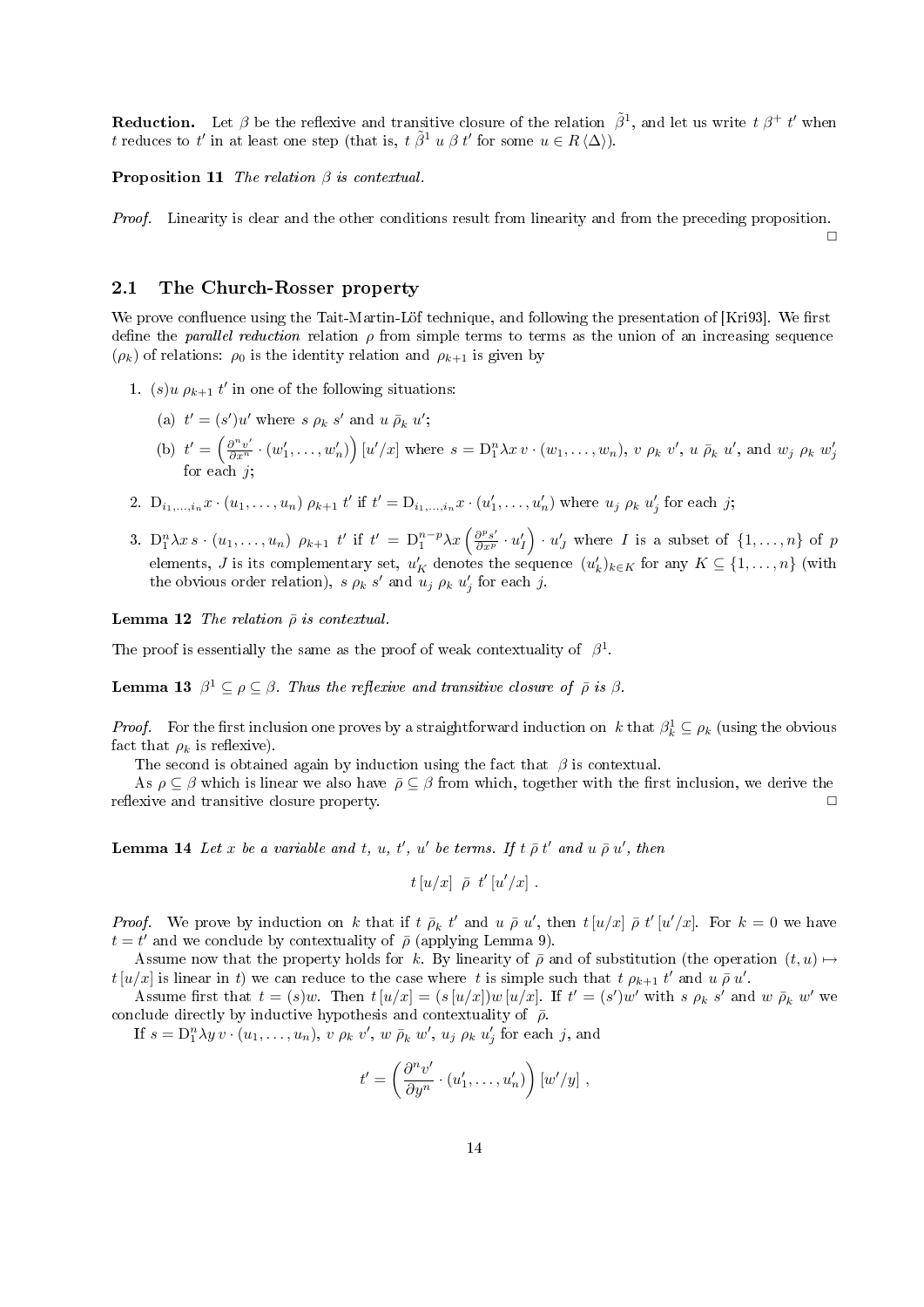then we have  $s[u/x] = D_1^n \lambda y(v[u/x]) \cdot (u_1[u/x], \ldots, u_n[u/x])$ . Note that this term is not necessarily simple, because  $v[u/x]$  is not simple in general. However since  $v[u/x]$   $\bar{\rho}$  v'[u'/x] by inductive hypothesis,  $v[u/x]$ is a linear combination of simple terms  $v_l$  and  $v'[u'/x]$  is a linear combination with the same coefficients of terms  $v'_l$  such that  $v_l \rho v'_l$  for each l. Thus by linearity of  $\bar{\rho}$ , of derivatives and of substitution, and by definition of  $\rho$  we have

$$
t[u/x] \bar{\rho} \left( \frac{\partial^n v'[u'/x]}{\partial y^n} \cdot (u'_1[u'/x], \dots, u'_n[u'/x]) \right) [w'[u'/x]/y]
$$
  
=  $\left( \frac{\partial^n v'}{\partial y^n} \cdot (u'_1, \dots, u'_n) \right) [u'/x] [w'[u'/x]/y] \quad \text{by Lemma 6}$   
=  $\left( \frac{\partial^n v'}{\partial y^n} \cdot (u'_1, \dots, u'_n) \right) [w'/y] [u'/x] \quad \text{by Lemma 2}$   
=  $t'[u'/x]$ 

since we may suppose that  $y$  is not free in  $u'$ .

The case  $t = D_{i_1,...,i_n} y \cdot (u_1,...,u_n)$  is handled like in the proof of the next lemma.

Assume last that  $t = D_1^n \lambda y s \cdot (u_1, \ldots, u_n)$  and that  $t' = D_1^{n-p} \lambda y \left( \frac{\partial^p s'}{\partial y^p} \cdot u'_I \right) \cdot u'_J$  where I is a subset of  $\{1,\ldots,n\}$  of p elements, J is its complementary set, s  $\rho_k$  s' and  $u_j \rho_k$   $u'_j$  for each j. Then  $t[u/x] =$  $D_1^n\lambda y(s[u/x])\cdot (u_1[u/x],\ldots,u_n[u/x])$ . Therefore, by inductive hypothesis and by definition of  $\rho$ , we have  $t [u/x] \bar{\rho} \, D_1^{n-p} \lambda y \left( \frac{\partial^p s^{\prime\prime}}{\partial y^p} \cdot u^{\prime\prime}_I \right) \cdot u^{\prime\prime}_J$  where  $s^{\prime\prime} = s^{\prime} [u^{\prime}/x]$  and  $u^{\prime\prime}_l = u^{\prime}_l [u^{\prime}/x]$  for each *l*. But by Lemma 6 we have  $\frac{\partial^p s''}{\partial y^p} \cdot u''_I = \left(\frac{\partial^p s'}{\partial y^p} \cdot u'_I\right) [u'/x]$  since we can assume that  $y \neq x$  and that y does not occur free in u', and we are done.  $\Box$ 

**Lemma 15** Let x be a variable and let t, u, t', and u' be terms. If t  $\bar{\rho} t'$  and  $u \bar{\rho} u'$ , then

$$
\frac{\partial t}{\partial x} \cdot u \ \ \bar{\rho} \ \ \frac{\partial t'}{\partial x} \cdot u'
$$

*Proof.* We prove by induction on k that if  $\bar{t}$   $\bar{\rho}_k$   $t'$  and if  $u \bar{\rho} u'$ , then  $\frac{\partial t}{\partial x} \cdot u \bar{\rho} \frac{\partial t'}{\partial x} \cdot u'$ . For  $k = 0$ , since  $\rho_0$  is the identity we have to show that  $\frac{\partial t}{\partial x} \cdot u \bar{\rho} \frac{\partial t}{\partial x} \cdot u'$  which is consequence of Lemma 9 because  $\bar{\rho}$  is contextual.

Assume now that the property holds for k. By linearity of  $\bar{\rho}$  and of the partial derivative we can reduce to the case where t and u are simple such that  $t \rho_{k+1} t'$  and  $u \rho u'$ .

Assume first that  $t = (s)w$ . Then

$$
\frac{\partial t}{\partial x} \cdot u = \left(\frac{\partial s}{\partial x} \cdot u\right) w + \left(D_1 s \cdot \left(\frac{\partial w}{\partial x} \cdot u\right)\right) w.
$$

If  $t' = (s')w'$  with s  $\rho_k s'$  and  $w \bar{\rho}_k w'$ , then by inductive hypothesis we have  $\frac{\partial s}{\partial x} \cdot u \bar{\rho} \frac{\partial s'}{\partial x} \cdot u'$  and  $\frac{\partial w}{\partial x} \cdot u \bar{\rho} \frac{\partial w'}{\partial x} \cdot u'$ and we conclude by contextuality of  $\bar{\rho}$ .

If  $s = D_1^n \lambda y v \cdot (u_1, \ldots, u_n)$ ,  $v \rho_k v'$ ,  $w \bar{\rho}_k w'$ ,  $u_j \rho_k u'_j$  for each j, and

$$
t' = \left(\frac{\partial^n v'}{\partial y^n} \cdot (u'_1, \dots, u'_n)\right) [w'/y],
$$

then we have

$$
\frac{\partial s}{\partial x} \cdot u = D_1^n \lambda y \left( \frac{\partial v}{\partial x} \cdot u \right) \cdot (u_1, \dots, u_n) + \sum_{j=1}^n D_1^n \lambda y \cdot (u_1, \dots, \frac{\partial u_j}{\partial x} \cdot u, \dots, u_n)
$$

and by inductive hypothesis we have  $\frac{\partial v}{\partial x} \cdot u \bar{\rho} \frac{\partial v'}{\partial x} \cdot u'$  and  $\frac{\partial u_j}{\partial x} \cdot u \bar{\rho} \frac{\partial u'_j}{\partial x} \cdot u'$  for each j. The property  $\frac{\partial v}{\partial x} \cdot u \bar{\rho} \frac{\partial v'}{\partial x} \cdot u'$ means that we may write  $\frac{\partial v}{\partial x} \cdot u$  and  $\frac{\partial v'}{\partial x} \cdot u$  as linear combinations  $\sum a_l v_l$  and  $\sum_l a_l v'_l$  where the terms  $v_l$  are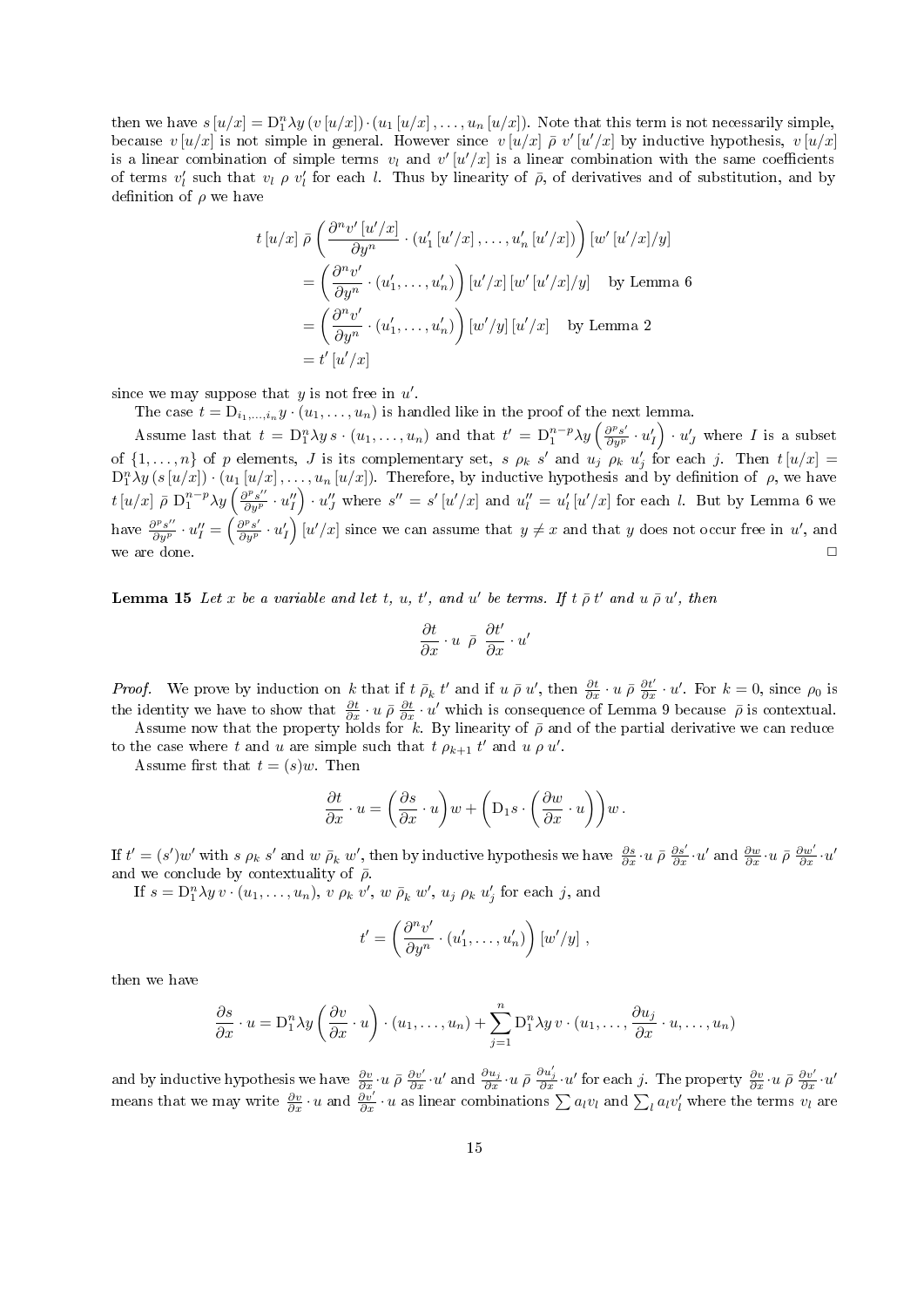simple, in such a way that  $v_l \rho v_l'$  for each l. This together with the linearity of substitution operators and the definition of  $\rho$  entails that  $(D_1^n \lambda y \left(\frac{\partial v}{\partial x} \cdot u\right) \cdot (u_1, \ldots, u_n))w \bar{\rho} \left(\frac{\partial^n}{\partial y^n}\right)$  $\frac{\partial^n}{\partial y^n} \left( \frac{\partial v'}{\partial x} \cdot u' \right) \cdot (u'_1, \dots, u'_n) \right) [w'/y].$  We proceed similarly for the other terms of the sum and apply the inductive hypothesis to get eventually:

$$
\left(\frac{\partial s}{\partial x} \cdot u\right) w \overline{\rho} \left(\frac{\partial^n}{\partial y^n} \left(\frac{\partial v'}{\partial x} \cdot u'\right) \cdot (u'_1, \dots, u'_n)\right) [w'/y] + \sum_{j=1}^n \left(\frac{\partial^n v'}{\partial y^n} \cdot (u'_1, \dots, \frac{\partial u'_j}{\partial x} \cdot u', \dots, u'_n)\right) [w'/y] .
$$

Similarly, we get

$$
\left(\mathcal{D}_1 s \cdot \left(\frac{\partial w}{\partial x} \cdot u\right)\right) w = \left(\mathcal{D}_1^{n+1} \lambda y v \cdot \left(\frac{\partial w}{\partial x} \cdot u, u_1, \dots, u_n\right)\right) w
$$

$$
\rho \frac{\partial^{n+1} v'}{\partial y^{n+1}} \cdot \left(\frac{\partial w'}{\partial x} \cdot u', u'_1, \dots, u'_n\right) [w'/y].
$$

On the other hand, by iterating Lemma 4 and by Lemma 5 (we can assume that  $y$  is not free in  $u'$ ), we get

$$
\frac{\partial t'}{\partial x} \cdot u' = \frac{\partial}{\partial x} \left( \left( \frac{\partial^n v'}{\partial y^n} \cdot (u'_1, \dots, u'_n) \right) [w'/y] \right) \cdot u'
$$
\n
$$
= \left( \frac{\partial}{\partial x} \left( \frac{\partial^n v'}{\partial y^n} \cdot (u'_1, \dots, u'_n) \right) \cdot u' + \frac{\partial}{\partial y} \left( \frac{\partial^n v'}{\partial y^n} \cdot (u'_1, \dots, u'_n) \right) \cdot \left( \frac{\partial w'}{\partial x} \cdot u' \right) \right) [w'/y]
$$
\n
$$
= \left( \frac{\partial^n}{\partial y^n} \left( \frac{\partial v'}{\partial x} \cdot u' \right) \cdot (u'_1, \dots, u'_n) \right) [w'/y]
$$
\n
$$
+ \sum_{j=1}^n \left( \frac{\partial^n v'}{\partial y^n} \cdot (u'_1, \dots, \frac{\partial u'_j}{\partial x} \cdot u', \dots, u'_n) \right) [w'/y]
$$
\n
$$
+ \frac{\partial^{n+1} v'}{\partial y^{n+1}} \cdot \left( \frac{\partial w'}{\partial x} \cdot u', u'_1, \dots, u'_n \right) [w'/y]
$$

and we are done, in this particular case.

If  $t = D_{i_1,\ldots,i_n} y \cdot (u_1,\ldots,u_n)$ , then

$$
\frac{\partial t}{\partial x} \cdot u = \delta_{x,y} D_{i_1,\dots,i_n} u \cdot (u_1,\dots,u_n) + \sum_{j=1}^n D_{i_1,\dots,i_n} y \cdot (u_1,\dots,\frac{\partial u_j}{\partial x} \cdot u,\dots,u_n).
$$

Moreover, we know that  $t' = D_{i_1,...,i_n} y \cdot (u'_1,...,u'_n)$  with  $u_j \rho_k u'_j$  for each j. For each j, we have  $\frac{\partial u_j}{\partial x} \cdot u \bar{\rho}$  $\frac{\partial u'_j}{\partial x} \cdot u'$  by inductive hypothesis and we conclude by contextuality of  $\bar{\rho}$ .

Assume last that  $t = D_1^n \lambda y s \cdot (u_1, \ldots, u_n)$  and that  $t' = D_1^{n-p} \lambda y \left( \frac{\partial^p s'}{\partial y^p} \cdot u'_I \right) \cdot u'_J$  where I is a subset of  $\{1,\ldots,n\}$  of p elements, J is its complementary set, s  $\rho_k$  s' and  $u_j$   $\rho_k$   $\hat{u}'_j$  for each j. Then, denoting by  $[1,n]$ the set  $\{1, \ldots, n\},\$ 

$$
\frac{\partial t}{\partial x} \cdot u = \mathcal{D}_1^n \lambda y \left( \frac{\partial s}{\partial x} \cdot u \right) \cdot (u_1, \dots, u_n) + \sum_{l=1}^n \mathcal{D}_1^n \lambda y \, s \cdot \left( \frac{\partial u_l}{\partial x} \cdot u, u_{[1,n] \setminus \{l\}} \right) \tag{4}
$$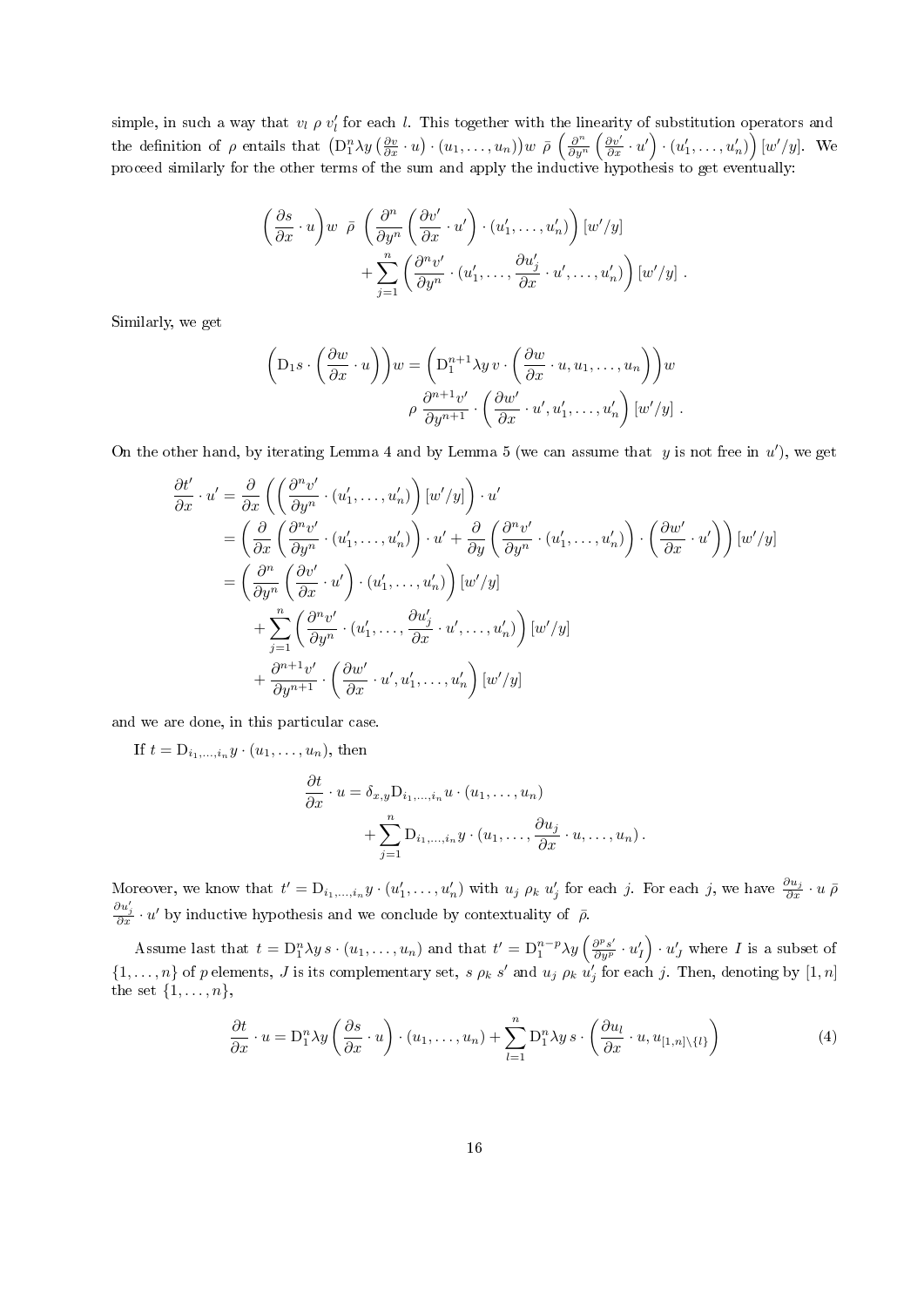and

$$
\frac{\partial t'}{\partial x} \cdot u' = D_1^{n-p} \lambda y \left( \frac{\partial}{\partial x} \left( \frac{\partial^p s'}{\partial y^p} \cdot u'_I \right) \cdot u' \right) \cdot u'_J \n+ \sum_{j \in J} D_1^{n-p} \lambda y \left( \frac{\partial^p s'}{\partial y^p} \cdot u'_I \right) \cdot \left( \frac{\partial u'_j}{\partial x} \cdot u', u'_{J \setminus \{j\}} \right) \n= D_1^{n-p} \lambda y \left( \frac{\partial^p}{\partial y^p} \left( \frac{\partial s'}{\partial x} \cdot u' \right) \cdot u'_I \right) \cdot u'_J \n+ \sum_{i \in I} D_1^{n-p} \lambda y \left( \frac{\partial^p s'}{\partial y^p} \cdot \left( \frac{\partial u'_i}{\partial x} \cdot u', u'_{I \setminus \{i\}} \right) \right) \cdot u'_J \n+ \sum_{j \in J} D_1^{n-p} \lambda y \left( \frac{\partial^p s'}{\partial y^p} \cdot u'_I \right) \cdot \left( \frac{\partial u'_j}{\partial x} \cdot u', u'_{J \setminus \{j\}} \right)
$$

using Lemma 4 which is possible since y can be assumed not to occur free in  $u'$ . By inductive hypothesis we have  $\frac{\partial s}{\partial x} \cdot u \bar{\rho} \frac{\partial s'}{\partial x} \cdot u'$  and  $\frac{\partial u_l}{\partial x} \cdot u \bar{\rho} \frac{\partial u_l'}{\partial x} \cdot u'$  for each l. Therefore (coming back to the expression (4) of  $\frac{\partial t}{\partial x} \cdot u$ ), we have  $D_1^n \lambda y \left(\frac{\partial s}{\partial x} \cdot u\right) \cdot (u_1, \ldots, u_n) \bar{\rho} D_1^{n-p} \lambda y \left(\frac{\partial^p}{\partial y^p} \right)$  $\frac{\partial^p}{\partial y^p} \left( \frac{\partial s'}{\partial x} \cdot u' \right) \cdot u'_I$ , and for each  $l \in \{1, \ldots, n\}$ :

\n- \n if 
$$
l \in I
$$
, we have  $D_1^n \lambda y s \cdot \left( \frac{\partial u_l}{\partial x} \cdot u, u_{[1,n] \setminus \{l\}} \right) \bar{\rho} D_1^{n-p} \lambda y \left( \frac{\partial P s'}{\partial y^p} \cdot \left( \frac{\partial u_l'}{\partial x} \cdot u', u'_{I \setminus \{l\}} \right) \right) \cdot u'_J$ ,\n
\n- \n and if  $l \in J$ , we have  $D_1^n \lambda y s \cdot \left( \frac{\partial u_l}{\partial x} \cdot u, u_{[1,n] \setminus \{l\}} \right) \bar{\rho} D_1^{n-p} \lambda y \left( \frac{\partial P s'}{\partial y^p} \cdot u'_I \right) \cdot \left( \frac{\partial u_l'}{\partial x} \cdot u', u'_{J \setminus \{l\}} \right)$ .\n
\n

This concludes the proof. ◯

**Multi-confluent pairs of relations.** Let us say that a pair of binary relations  $(\tau, \varphi)$  from terms to terms is multi-confluent if for any term t, any  $m \in \mathbb{N}^+$  and any terms  $t_1, \ldots, t_m$ , if  $t \tau t_i$  for each i, then there exists a term  $t'$  such that  $t_i \varphi t'$  for each i.

**Lemma 16** Let  $\tau$  be a relation from simple terms to terms and let  $\varphi$  be a linear relation from terms to terms. If the pair  $(\tau, \varphi)$  is multi-confluent, then the pair  $(\bar{\tau}, \varphi)$  is also multi-confluent.

*Proof.* Let  $t, t^1, \ldots, t^m$  be terms such that  $t \bar{\tau} t^i$  for each i. Let us write as usual  $t = \sum_{s \in \Delta} a_s s$ . From  $t \bar{\tau} t^i$  we deduce that for each simple term s and for each  $i = 1, \ldots, m$ , there is a finite set  $I_i(s)$ , some scalars  $(a_{s,j}^i)_{j\in I_i(s)}$  such that  $a_s = \sum_{j\in I_i(s)} a_{s,j}^i$  and some terms  $(U_j^i(s))_{j\in I_i(s)}$  such that  $s \tau U_j^i(s)$  and  $t^i = \sum_{s \in \Delta} \sum_{j \in I_i(s)} a^i_{s,j} U^i_j(s)$ . We have  $s \tau U^i_j(s)$  for each i and each  $j \in I_i(s)$ . But for each simple term s the set  $\{U_j^i(s) \mid i = 1, \ldots, m \text{ and } j \in I_i(s)\}$  is finite.

If this set is empty, then each set  $I_i(s)$  is empty and therefore  $t = 0$  and  $t_i = 0$  for each i. Therefore  $t^i \varphi$  0 for each *i* since  $\varphi$  is linear.

If this set is nonempty, by multi-confluence of  $(\tau, \varphi)$  there is a term  $V(s)$ , depending only on s, such that  $U_j^i(s) \varphi V(s)$  for each i and each  $j \in I_i(s)$ . By linearity of  $\varphi$  we conclude that  $t^i \varphi \sum_{s \in \Delta} \sum_{j \in I_i(s)} a_{s,j}^i V(s) =$  $\sum_{s\in\Delta}a_sV(s).$  $s\in\Delta$   $a_sV(s)$ .

#### **Proposition 17** The relation  $\bar{\rho}$  is confluent.

*Proof.* We prove by induction on k that the pair  $(\bar{\rho}_k, \bar{\rho})$  is multi-confluent and this will clearly entail the confluence of  $\bar{\rho}$ . The base case  $k = 0$  is trivial since  $\bar{\rho}_0$  is just the identity relation. So let us assume that  $(\bar{\rho}_k, \bar{\rho})$  is multi-confluent and let us prove that  $(\bar{\rho}_{k+1}, \bar{\rho})$  is multi-confluent. For this purpose, by Lemma 16, it suffices to show that the pair  $(\rho_{k+1}, \bar{\rho})$  is multi-confluent, what we do now. Let t be a simple term, and let  $t^1, \ldots, t^m$  (with  $m \ge 1$ ) be terms such that  $t \rho_{k+1} t^i$  for each i.

Assume first that  $t = (s)w$ .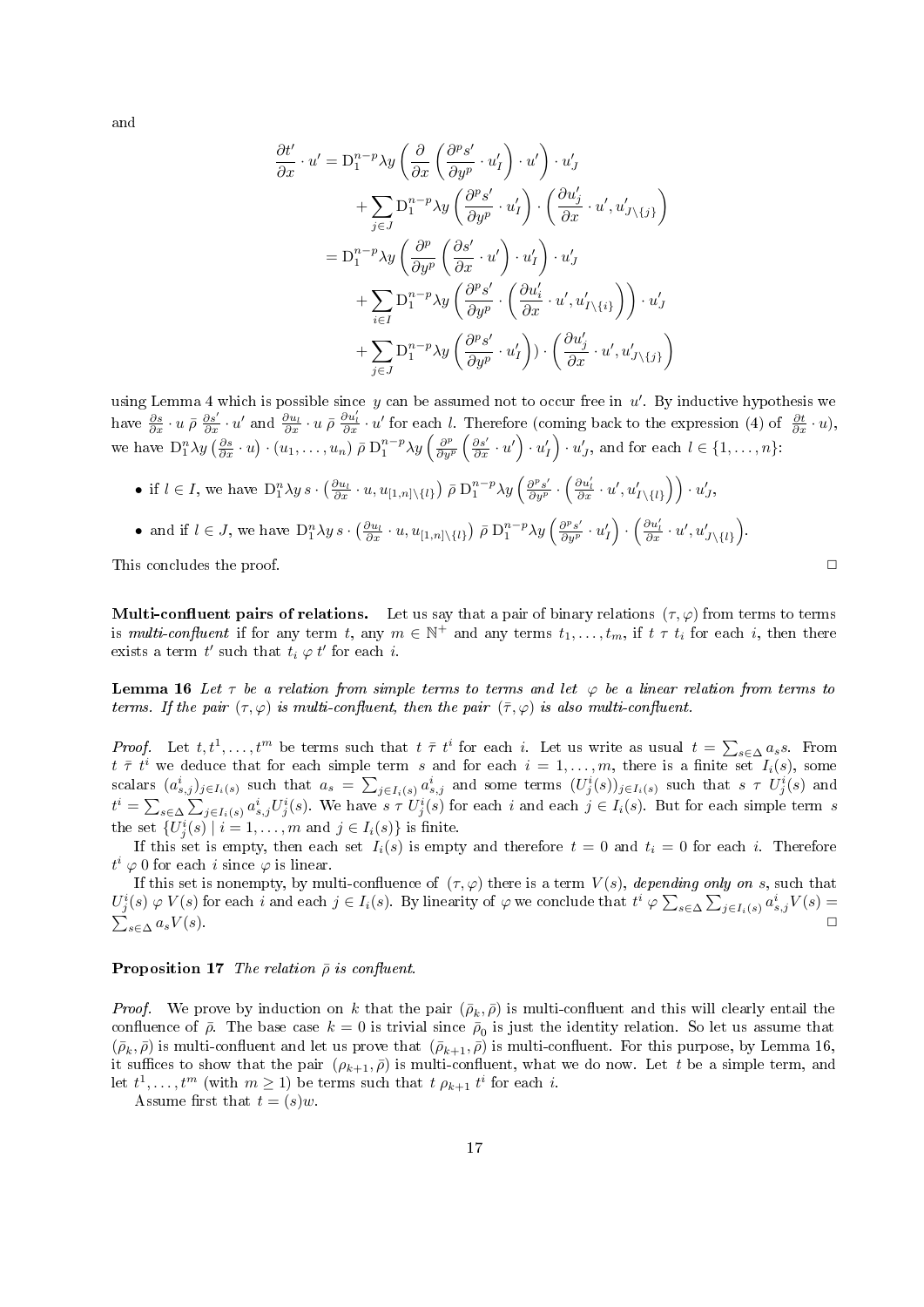If for each *i* we have  $t^i = (s^i)w^i$  with s  $\rho_k s^i$  and w  $\bar{\rho}_k w^i$ , then the inductive hypothesis applies (thanks to Lemma 16 for the argument side of the application).

Otherwise, we have  $s = D_1^n \lambda y v \cdot (u_1, \ldots, u_n)$ ,  $v \rho_k v^i$ ,  $w \bar{\rho}_k w^i$ ,  $u_j \rho_k u^i_j$  for each i and each j, and for some  $q \in \{1, ..., m + 1\}$ :

- if  $1 \leq i < q$ ,  $t^i = \left(\frac{\partial^n v^i}{\partial y^n} \cdot \left(u_1^i, \ldots, u_n^i\right)\right) \left[w^i/y\right]$
- and if  $q \leq i \leq m$ , for some set  $I_i \subseteq \{1, \ldots, n\}$  whose cardinality is  $p_i$  and whose complementary set is  $J_i$ , we have  $t^i = (s^i)w^i$  where  $s^i = \mathcal{D}_1^{n-p_i} \lambda y \left(\frac{\partial^{p_i} v^i}{\partial y^{p_i}}\right)$  $\frac{\partial^{p_i} v^i}{\partial y^{p_i}} \cdot u^i_{I_i} \Big) \cdot u^i_{J_i}.$

Observe that the first case must occur at least once, otherwise we are in the first situation for the application. By inductive hypothesis (invoking Lemma 16 for w), we can find terms  $v'$ , w' and  $u'_j$  for each j such that for each i,  $v^i \bar{\rho} v'$ ,  $w^i \bar{\rho} w'$  and  $u^i_j \bar{\rho} u'_j$  for  $j = 1, \ldots, n$ . For i such that  $1 \leq i < q$ , we apply Lemmas 14 and 15, and we get  $t^i \bar{\rho} \left( \frac{\partial^n v'}{\partial y^n} \cdot (u'_1, \dots, u'_n) \right) [w'/y]$ . For i such that  $q \le i \le m$ , we apply Lemma 15 as well as the definition of  $\rho$  and obtain  $t^i \bar{\rho} \left( \frac{\partial^n v'}{\partial y^n} \cdot (u'_1, \ldots, u'_n) \right) [w'/y].$ 

The case  $t = D_{i_1,...,i_n} x \cdot (u_1,...,u_n)$  is straightforward.

The last case is when  $t = D_1^n \lambda x v \cdot (u_1, \ldots, u_n)$  and for some set  $I_i \subseteq \{1, \ldots, n\}$  whose cardinality is  $p_i$ and whose complementary set is  $J_i$ , we have  $t^i = D_1^{n-p_i} \lambda x \left( \frac{\partial^{p_i} v^i}{\partial y^{p_i}} \right)$  $\frac{\partial^{p_i} v^i}{\partial y^{p_i}} \cdot u^i_{I_i}$   $\big) \cdot u^i_{J_i}$  (with  $v$   $\rho_k$   $v^i$  and  $u_j$   $\rho_k$   $u^i_j$ ), for each  $i = 1, \ldots, m$ . Again, the inductive hypothesis provides us with terms v' and  $u'_j$  such that for each *i*,  $v^i \bar{\rho} v'$  and  $u^i_j \bar{\rho} u'_j$  for each j. Then applying for each *i* the definition of  $\rho$  (last case, with  $I = J_i$  and  $J = \emptyset$ ), we get  $t^i \bar{\rho} \lambda x \frac{\partial^n v'}{\partial x^n} \cdot (u'_1, \dots, u'_n)$  and we are done.

 $\Box$ 

Since the reflexive and transitive closure of  $\bar{\rho}$  is  $\beta$ , we finally get the main result of this section.

**Theorem 18** The relation  $\beta$  over terms of the pure differential lambda-calculus enjoys the Church-Rosser property.

Remember that any ordinary lambda-term is a differential lambda-term. The Church-Rosser result above enforces the observation that the differential lambda-calculus is a conservative extension of the ordinary lambda-calculus since it easily entails the following result.

**Proposition 19** If two ordinary lambda-terms are  $\beta$ -equivalent in the differential lambda-calculus, then they are  $\beta$ -equivalent in the ordinary lambda-calculus.

**Remark:** We can easily derive from Lemma 15 and 14 and from the inclusions  $\beta^1 \subseteq \rho \subseteq \beta$  (a direct proof would be possible as well) the two following lemmas, which will be useful in the sequel.

**Lemma 20** Let x be a variable and let t, u, t', and u' be terms. If t  $\beta$  t' and u  $\beta$  u', then

$$
\frac{\partial t}{\partial x} \cdot u \ \beta \ \frac{\partial t'}{\partial x} \cdot u'
$$

**Lemma 21** Let x be a variable and let t, u, t', and u' be terms. If t  $\beta$  t' and u  $\beta$  u', then

$$
t\left[u/x\right] \not\!\beta \hspace{0.1cm} t'\left[u'/x\right]
$$

### 3 Simply typed terms

We are given some atomic types  $\alpha, \beta, \ldots$ , and if A and B are types, then so is  $A \to B$ . The notion of typing context is the usual one, and the typing rules are as follows.

$$
\overline{\Gamma, x : A \vdash x : A} \qquad (Variable)
$$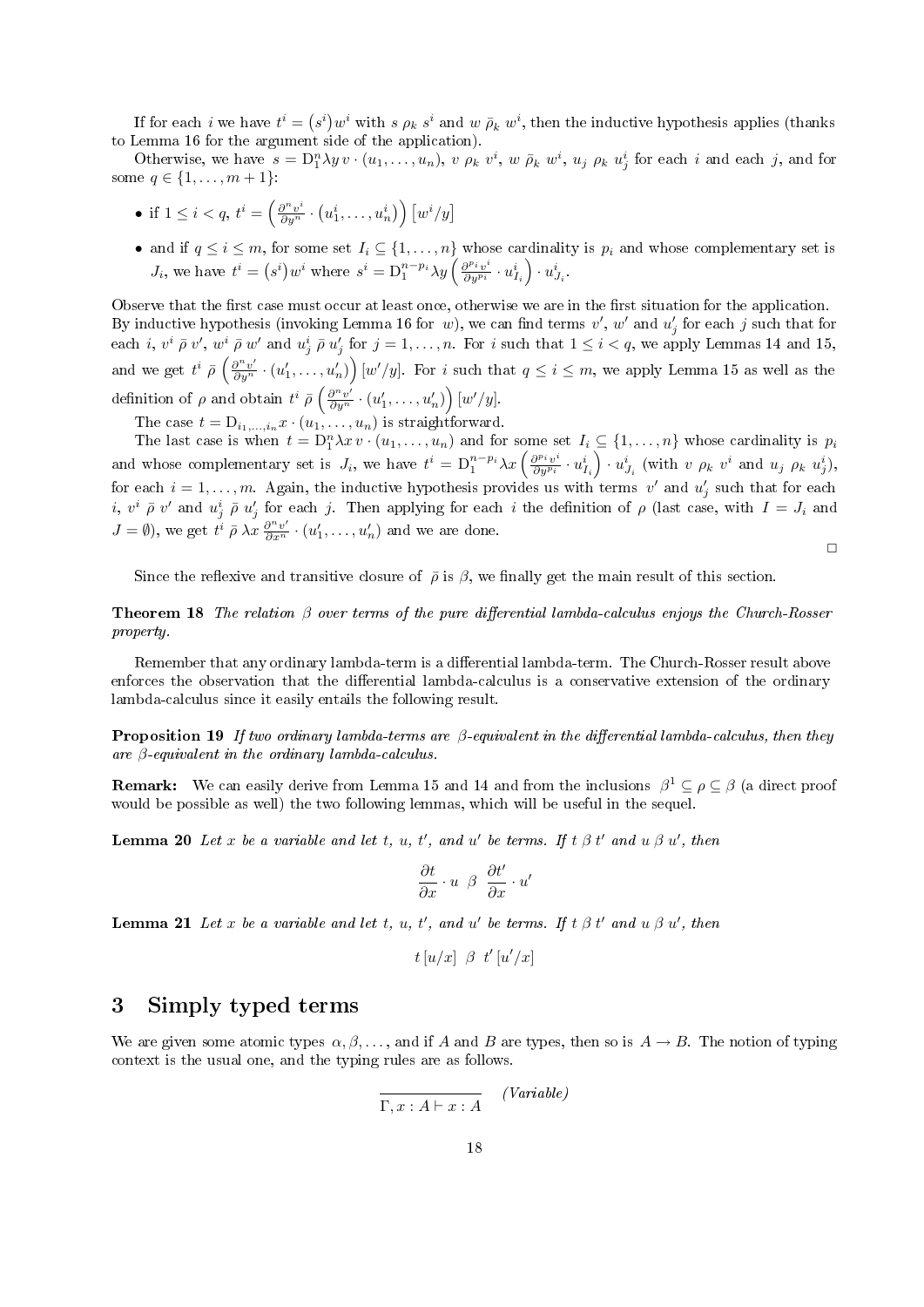$$
\frac{\Gamma \vdash s: A \to B \qquad \Gamma \vdash t: A}{\Gamma \vdash (s)t: B} \qquad (Application)
$$
\n
$$
\frac{\Gamma, x: A \vdash s: B}{\Gamma \vdash \lambda x: A \to B} \qquad (Abstraction)
$$
\n
$$
\frac{\Gamma \vdash s: A_1, \dots, A_i \to B \qquad \Gamma \vdash u: A_i}{\Gamma \vdash D_i s \cdot u: A_1, \dots, A_i \to B} \qquad (Differential application)
$$
\n
$$
\frac{\Gamma \vdash s: A \qquad \Gamma \vdash t: A}{\Gamma \vdash a: A \qquad \Gamma \vdash t: A} \qquad (Linear combination)
$$

where a and b are scalars.

The two last rules express that a type may be considered as an R-module.

Consider the differential application rule in the case  $i = 1$ : we are given a term t with  $\Gamma \vdash t : A \rightarrow B$ that we may view as a function from A to B. The derivative of t should be a function t' from A to a space L of linear applications from A to B. So given  $s : A$  and  $u : A, t'(s)$  is a linear function from A to B that we may apply to u, getting a value  $t'(s) \cdot u$  in B; this is precisely this value that the term  $(D_1t \cdot u)s$  denotes. So  $D_1 t \cdot u$  denotes the function which maps  $s : A$  to  $t'(s) \cdot u : B$ . When  $i > 1$ , the intuition is exactly the same, but in that case we do not derivate the function with respect to its first parameter, but with respect to its  $i$ -th parameter.

Let us say that a semi-ring is *positive* if  $a + b = 0 \Rightarrow a = b = 0$  for all  $a, b \in R$ .

**Lemma 22** Under the assumption that  $R$  is positive, subject reduction holds, that is: if t and t' are canonical terms, if  $\Gamma \vdash t : A$  and  $t \beta t'$ , then  $\Gamma \vdash t' : A$ .

This is proven by a straightforward induction on the derivation of  $\Gamma \vdash t : A$ , with the help of the following substitution lemma (and of an ordinary substitution lemma that we do not state).

**Lemma 23** If s and u are terms, if  $\Gamma, x : A \vdash s : B$  and  $\Gamma \vdash u : A$ , then  $\Gamma, x : A \vdash \frac{\partial s}{\partial x} \cdot u : B$ .

The proof is an easy induction on s.

The reason for the restriction on  $R$  is that we need the following property to hold: whenever we write a term t as a linear combination  $\sum_{i=1}^{n} a_i s_i$  of simple terms with nonzero coefficients, each of the simple terms  $s_i$  belongs to Supp(t). Then we can show that if  $\Gamma \vdash t : A$  is derivable, so are all the judgments  $\Gamma \vdash s_i : A$ .

For showing that the condition is necessary, assume that  $a, b \in R \setminus \{0\}$  with  $a+b=0$ . For any type A we have  $\vdash 0$ : A but  $0 = a(I)t + b(I)t$  (where  $I = \lambda x x$  and t is any non typeable closed term). So  $0 \tilde{\beta}^1 a t + b(I)t$ and this latter term is not typeable since  $t$  is not typeable.

### 4 Strong normalization

We prove strong normalization for the simply typed differential lambda-calculus, using the Tait reducibility method, presented along the lines followed by Krivine in [Kri93]. In this section, we assume that  $R = N$ . The essential property of N that we shall use is that there are only finitely many ways of writing a natural number as the sum of two natural numbers.

Consider for instance the differential lambda-calculus with nonnegative rational coefficients ( $R = \mathbb{O}^+$ ), and let  $I = \lambda x \, x$ . Then we have the following infinite sequence of reductions, which shows that our restriction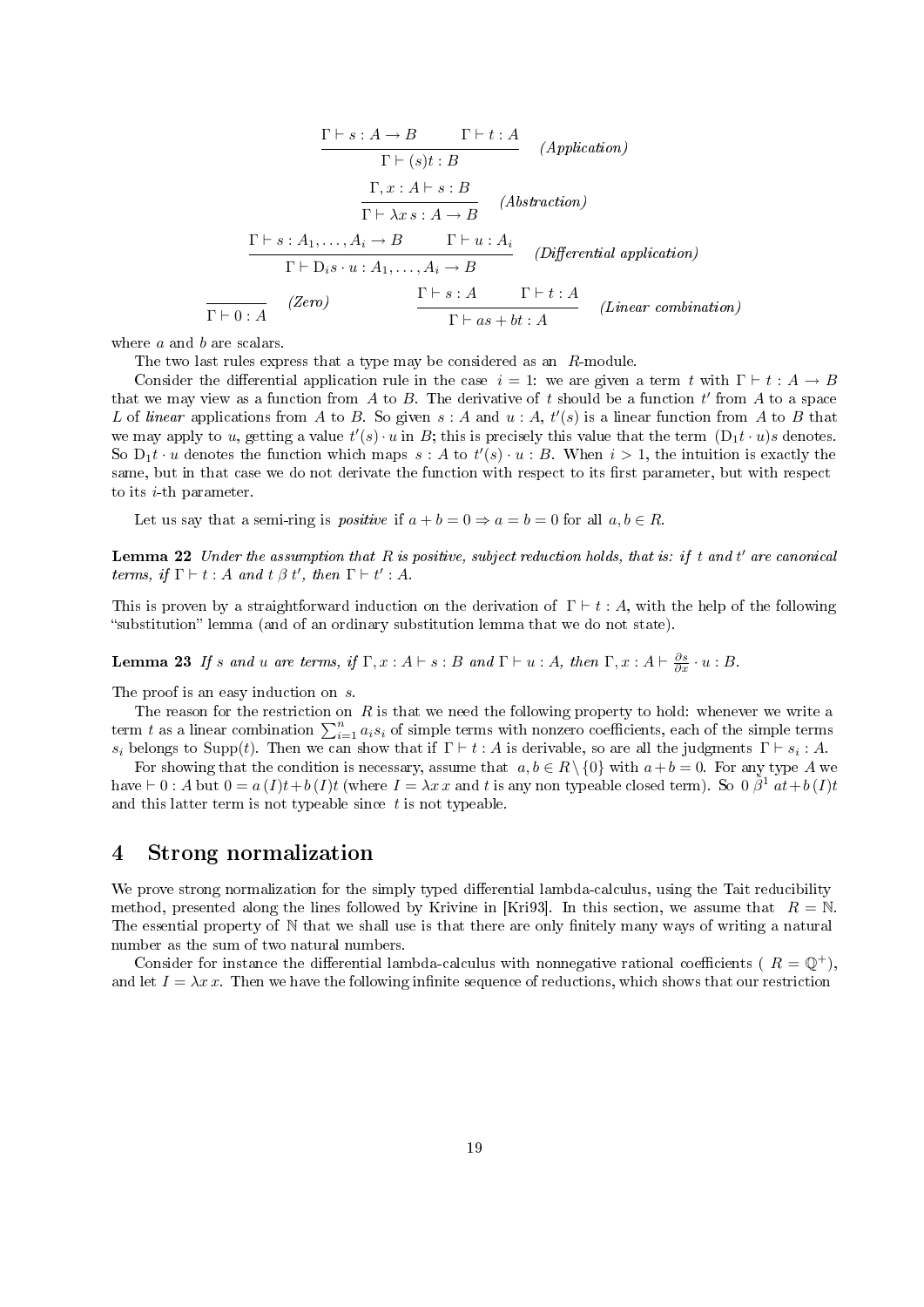on coefficients is essential.

$$
(I)I = \frac{1}{2}(I)I + \frac{1}{2}(I)I \tilde{\beta}^{1} \frac{1}{2}I + \frac{1}{2}(I)I = \frac{1}{2}I + \frac{1}{4}(I)I + \frac{1}{4}(I)I
$$

$$
\tilde{\beta}^{1} \frac{3}{4}I + \frac{1}{4}(I)I = \frac{3}{4}I + \frac{1}{8}(I)I + \frac{1}{8}(I)I
$$

$$
\tilde{\beta}^{1} \frac{7}{8}I + \frac{1}{8}(I)I
$$

$$
\dots
$$

$$
(5)
$$

This problem has of course nothing to do with the differential part of the calculus and would already appear in ordinary lambda-calculus extended with linear combinations.

The module of strongly normalizing terms. Observe first that if  $t \in \mathbb{N} \langle \Delta \rangle$  and if we write  $t = as + u$ with s simple and  $a \neq 0$ , then necessarily  $s \in \text{Supp}(t)$ . This is due to the fact that the scalars are natural numbers (more precisely:  $\mathbb N$  is a positive semi-ring).

**Lemma 24** Let  $t \in \mathbb{N} \langle \Delta \rangle$ . There are only finitely many terms t' such that  $t \tilde{\beta}^1 t'$ .

*Proof.* By induction on the height of t (the least k such that  $t \in \mathbb{N} \langle \Delta_k \rangle$ ). For  $k = 0, t = 0$  and the property is trivial, so assume that it holds for heights  $\leq k$ . Using the inductive hypothesis, a simple inspection of the definition of  $\beta^1$  shows that the property holds for  $t \in \Delta_{k+1}$ ; here we use the fact that for t simple,  $t \tilde{\beta}^1$  t' implies  $t \beta^1 t'$  thanks to our particular choice of scalars<sup>5</sup>. So let us prove the property for  $t \in N(\Delta_{k+1})$ . Then  $t = \sum_{s \in \Delta_{k+1}} a_s s$  and reducing t to t' means:

- choosing  $s \in \Delta_{k+1}$  such that  $a_s \neq 0$  (there are only finitely many such terms s);
- writing  $a_s = b + c$  with  $b \neq 0$  (there are only finitely many such decompositions of  $a_s$  since the scalars are natural numbers);
- choosing s' such that s  $\beta^1$  s' (as we have seen, there are only finitely many such terms s')

and then  $t' = bs' + cs + \sum_{u \in \Delta_{k+1} \setminus \{s\}} a_u u$ . So there are only finitely many terms  $t'$  such that  $t \tilde{\beta}^1 t'$  $\Box$ 

Therefore, by König's lemma, when t is a strongly normalizing term, there is a longest sequence of  $\tilde{\beta}^1$ reductions of t to its normal form. We denote by  $|t|$  the length of such a sequence. With general coefficients (for instance with  $R = \mathbb{Z}$  or  $R = \mathbb{Q}^+$ ) such a definition would not be possible.

We denote by  $\mathcal N$  the set of all strongly normalizing simple terms. Given  $t = \sum_{s \in \mathcal N} a_s s \in \mathbb N \langle \mathcal N \rangle$ , we set  $||t|| = \sum_{s \in \mathcal{N}} a_s |s|$  and define in this way a linear operation from N $\langle \mathcal{N} \rangle$  to N.

Observe that if  $u \tilde{\beta}^1 u'$ , then  $u + t \tilde{\beta}^1 u' + t$  for any term t. From this, it results easily that any strongly normalizing differential term belongs to  $N \langle N \rangle$ . We want now to prove the converse.

**Lemma 25** Let  $s \in \mathcal{N}$  and let s' be such that  $s \beta^1 s'$ . Then  $||s'|| < |s|$ .

*Proof.* Since the scalars are natural numbers, the term s' can be written as a sum of simple terms,  $s' =$  $\sum_{i=1}^{m} u_i$  and since s' is strongly normalizing, so are the terms  $u_i$ . We have by definition  $\|\hat{s'}\| = \sum_{i=1}^{m} |u_i|$ . Now for each i we can find a reduction of length  $|u_i|$  of  $u_i$  to its normal form, and concatenating these reductions, we get a reduction from s' of length  $||s'||$ , whence the result since s reduces to s' in one step.  $\square$ 

**Lemma 26** The set of all strongly normalizing terms is  $\mathbb{N} \langle \mathcal{N} \rangle$ .

 $5$ This property would not hold if R were for instance the semi-ring of nonnegative rational numbers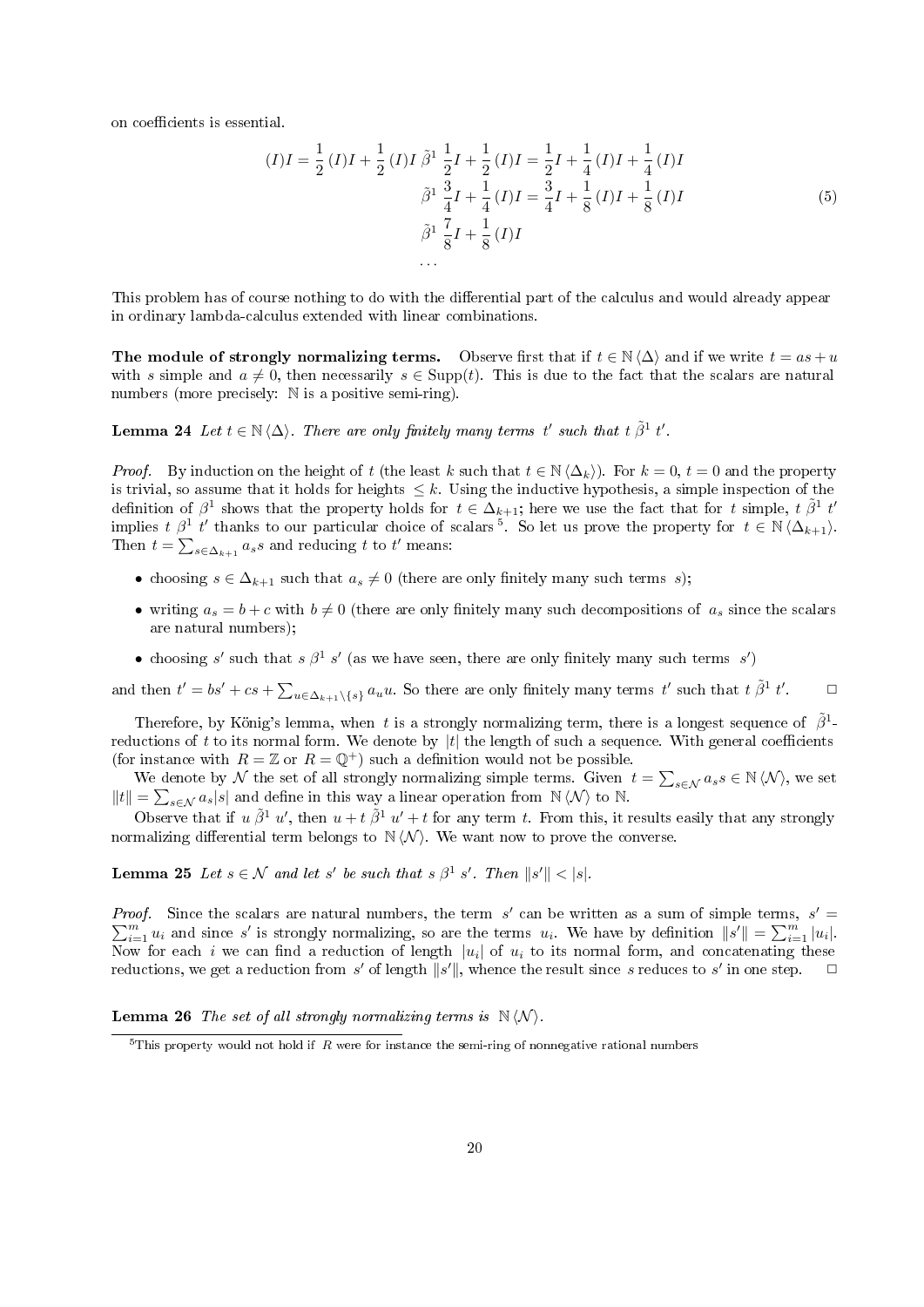*Proof.* We only have to prove that if  $t = \sum_{s \in \mathcal{N}} a_s s \in \mathbb{N} \langle \mathcal{N} \rangle$ , then t is strongly normalizing. We prove this by induction on ||t||. Assume first that  $||t|| = 0$ . If  $a_s \neq 0$ , then  $|s| = 0$ , that is s is normal. From this it results that t itself is normal. Indeed, if we can write  $t = bs + u$  with s simple and  $b \neq 0$ , then necessarily  $s \in \text{Supp}(t)$  because our scalars are all positive numbers.

Inductive step: we have  $||t|| > 0$  and we want to prove that t is strongly normalizing. So assume that  $t \tilde{\beta}^1 t'$ . This means that we have found  $s \in \text{Supp}(t)$ ,  $b \in \mathbb{N}$  such that  $0 < b \le a_s$  and two terms s' and u such that  $t = bs + u$ ,  $t' = bs' + u$  and  $s \beta^1 s'$ . We have  $s \in \text{Supp}(t) \subseteq \mathcal{N}$ , hence s' is strongly normalizing, hence  $s' \in \mathbb{N} \langle \mathcal{N} \rangle$  and therefore  $t' \in \mathbb{N} \langle \mathcal{N} \rangle$  (because  $u \in \mathbb{N} \langle \mathcal{N} \rangle$ ). We have  $||t'|| = b||s'|| + ||u|| = b||s'|| + ||t|| - b|s| =$  $||t|| - b(|s| - ||s'||)$ . Therefore we have  $||t'|| < ||t||$  by Lemma 25. Now by inductive hypothesis t' is strongly normalizing and therefore t itself is strongly normalizing.  $\Box$ 

We conclude by observing the following easy fact which again results from our particular choice of scalars.

Lemma 27 Let  $s, t \in \mathbb{N} \langle \Delta \rangle$ ,  $\mathcal{X} \subseteq \Delta$  and let  $a \in \mathbb{N} \setminus \{0\}$ . If  $as + t \in \mathbb{N} \langle \mathcal{X} \rangle$ , then  $s \in \mathbb{N} \langle \mathcal{X} \rangle$ .

*Proof.* Since  $a \neq 0$  and since all coefficients are positive we have  $\text{Supp}(s) \subseteq \text{Supp}(as + t) \subseteq \mathcal{X}$ .

**Redexes and contexts.** An  $N$ -redex is a simple term of the shape

$$
t = (\mathbf{D}_1^n \lambda x \, s \cdot (u_1, \dots, u_n))v
$$

where  $s, u_1, \ldots, u_n \in \mathcal{N}$  and  $v \in \mathbb{N} \langle \mathcal{N} \rangle$ . We denote by Red(t) the following set of terms, obtained by reducing this redex:

- if  $n = 0$ , then Red $(t) = \{s \, [v/x] \};$
- otherwise, the elements of  $\text{Red}(t)$  are all the terms

$$
\left(\mathbf{D}_{1}^{n-1}\lambda x\left(\frac{\partial s}{\partial x}\cdot u_{i}\right)\cdot\left(u_{1},\ldots,u_{i-1},u_{i+1},\ldots,u_{n}\right)\right)v
$$

for  $i = 1, \ldots, n$ .

An  $\mathcal N$ -context is a context C of the shape

$$
C = (\mathbf{D}_{j_1,\ldots,j_k}[\cdot] \cdot (w_1,\ldots,w_k))h_1\ldots h_p
$$

where  $w_1, \ldots, w_k \in \mathcal{N}$  and  $h_1, \ldots, h_p \in \mathbb{N} \langle \mathcal{N} \rangle$ . As usual, if t is a term,  $C[t]$  is the term obtained by filling the hole  $[\ ]$  of C with t. Observe that  $C[t]$  is simple if t is simple. Moreover  $C[0] = 0$  and  $C[as+bt] = aC[s]+bC[t]$ (the hole is in linear position).

We shall say that a set X of simple terms is closed under variable renamings if  $t[y/x] \in \mathcal{X}$  whenever  $t \in \mathcal{X}$  and  $x, y$  are variables.

**Saturated sets.** A set S of simple terms is *saturated* if it satisfies the two following conditions.

- 1. For any N-redex t and any N-context C, if  $C[t'] \in \mathbb{N} \langle \mathcal{S} \rangle$  for all  $t' \in \text{Red}(t)$ , then  $C[t] \in \mathcal{S}$ .
- 2.  $S$  is closed under variable renamings.

These two saturation properties will be essential in the proof of the interpretation Lemma 34 (case of an abstraction), the most important being of course the first one and the second one being of a purely technical nature. In that proof we shall need a slightly different version of the first property, that we can prove by "iterating" the definition above. This is the object of the next lemma.

**Lemma 28** Let S be a saturated subset of N and let  $n \in \mathbb{N}$ . Let  $s, u_1, \ldots, u_n \in \mathcal{N}$  and let  $v \in \mathbb{N} \langle \mathcal{N} \rangle$ . If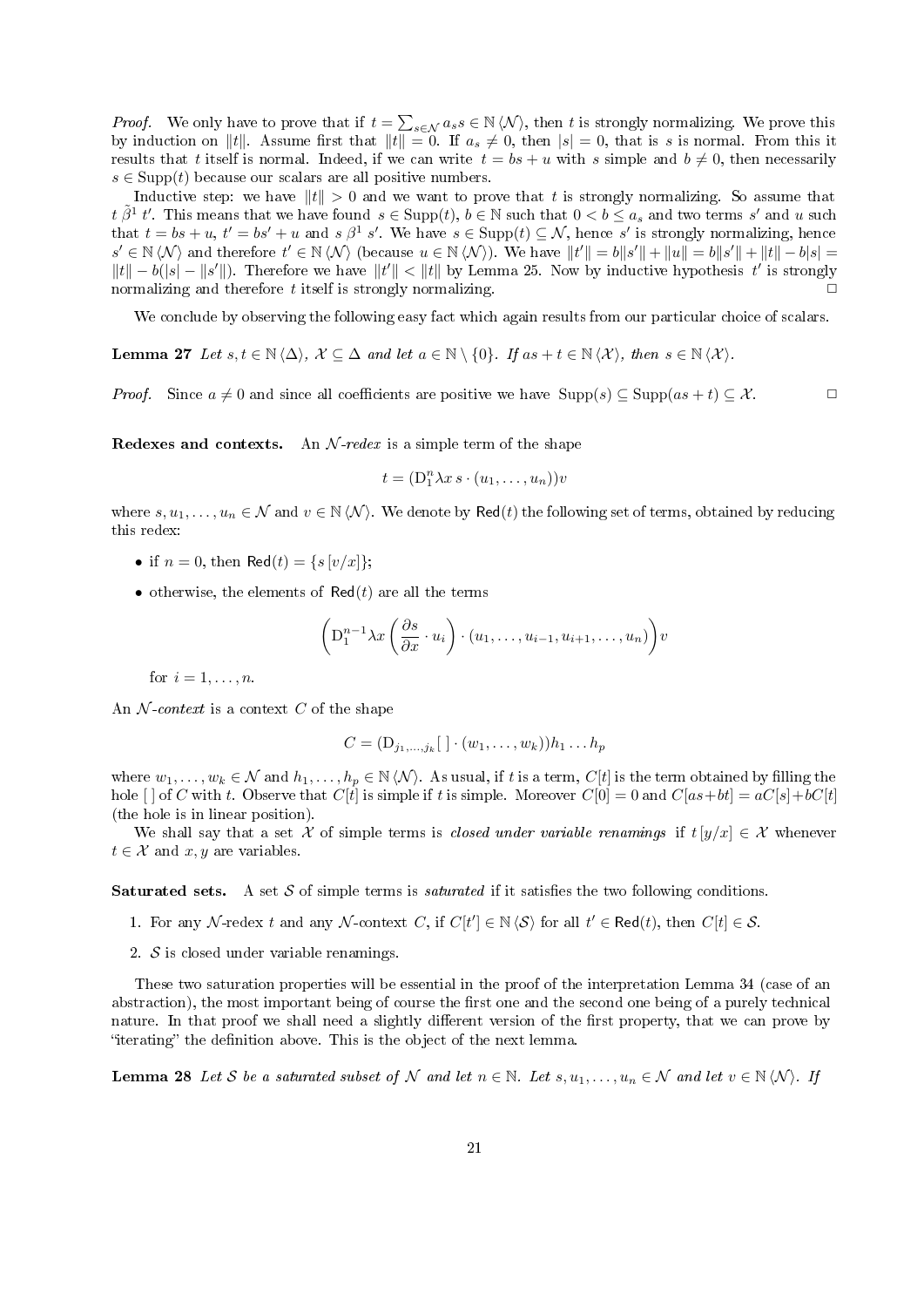1. for all  $I \subseteq \{1, \ldots, n\}$  one has (denoting by k the cardinality of I)

$$
\frac{\partial^k s}{\partial x^k} \cdot u_I \in \mathbb{N} \langle \mathcal{S} \rangle
$$

2. and if

$$
\frac{\partial^n s}{\partial x^n} \cdot (u_1, \dots, u_n) [v/x] \in \mathbb{N} \langle \mathcal{S} \rangle ,
$$

then  $(D_1^n \lambda x s \cdot (u_1, \ldots, u_n))v \in S$ .

*Proof.* By induction on n. The term  $t = (\mathcal{D}_1^n \lambda x s \cdot (u_1, \dots, u_n))v$  is an N-redex and so, since S is saturated, it is sufficient to show that  $t' \in \mathbb{N} \langle S \rangle$ , for all  $t' \in \text{Red}(t)$ . If  $n = 0$ , we have  $t' = s[v/x]$  and our hypothesis (2) gives directly  $t' \in \mathbb{N} \langle \mathcal{S} \rangle$ . Assume now that  $n > 0$ . Then

$$
t' = \left(\mathbf{D}_1^{n-1} \lambda x \left(\frac{\partial s}{\partial x} \cdot u_i\right) \cdot u_{[1,n]\setminus\{i\}}\right) v
$$

for some  $i \in \{1,\ldots,n\}$ . We can write  $\frac{\partial s}{\partial x} \cdot u_i$  as a linear combination of simple terms with nonzero coefficients:  $\frac{\partial s}{\partial x} \cdot u = \sum_{q=1}^m a_q s_q$ . If we can show that, for each q, the data  $s_q$ ,  $u_{[1,n]\setminus\{i\}}$  and v satisfy conditions (1) and (2), then by inductive hypothesis, it will follow for each q that  $(D_1^{n-1}\lambda x s_q \cdot u_{[1,n]\setminus\{i\}})v \in S$ , and hence that  $t' \in \mathbb{N} \langle \mathcal{S} \rangle$ .

So let  $q \in \{1, \ldots, m\}$  and let us check that  $s_q$ ,  $u_{[1,n]\setminus\{i\}}$  and v satisfy hypothesis (1), checking (2) being completely similar. Let  $I \subseteq [1,n] \setminus \{i\}$  and let k be the cardinality of I. We have to show that  $\frac{\partial^k s_q}{\partial x^k} \cdot u_I \in \mathbb{N} \langle \mathcal{S} \rangle$ . But

$$
\sum_{r=1}^{m} a_r \frac{\partial^k s_r}{\partial x^k} \cdot u_I = \frac{\partial^k}{\partial x^k} \left( \frac{\partial s}{\partial x} \cdot u_i \right) \cdot u_I
$$

$$
= \frac{\partial^{k+1} s}{\partial x^{k+1}} \cdot u_{I \cup \{i\}}
$$

where one should observe that  $k + 1$  is the cardinality of  $I \cup \{i\}$  since  $i \notin I$ . By condition (1) satisfied by s,  $(u_1,\ldots,u_n)$  and v, we obtain  $\sum_{r=1}^m a_r \frac{\partial^k s_r}{\partial x^k} \cdot u_I \in \mathbb{N} \langle \mathcal{S} \rangle$ . Applying Lemma 27, we get finally  $\frac{\partial^k s_q}{\partial x^k} \cdot u_I \in \mathbb{N} \langle \mathcal{S} \rangle$ since  $a_q \neq 0$ .

#### Lemma 29 The set  $N$  is saturated.

*Proof.* We prove property (1) of saturation. We use the notations above for an  $\mathcal{N}$ -redex t and an  $\mathcal{N}$ -context C. We set  $|t|_0 = |s| + |v| + \sum_{i=1}^n |u_i|$  and  $|C| = \sum_{j=1}^k |w_j| + \sum_{r=1}^p |h_r|$ .

By induction on  $|t|_0 + |\overline{C}|$ , we show that if

$$
\forall t' \in \text{Red}(t) \quad C[t'] \in \mathbb{N} \langle \mathcal{N} \rangle , \tag{6}
$$

then:

 $C[t] \in \mathcal{N}$ , or equivalently, if  $C[t] \beta^1 s'$ , then  $s' \in \mathbb{N} \langle \mathcal{N} \rangle$ .

There are several cases to consider as to the reduction  $C[t]$   $\beta^1$  s'. The first case is when the redex fired in this reduction is t itself, and then  $s' = C[t']$  where  $t' \in \text{Red}(t)$ ; we conclude applying directly our hypothesis (6).

In the other cases, the redex fired in the reduction  $C[t]$   $\beta^1$  s' is a subterm of C or of t. These cases can be subdivided in two categories :

- $\bullet$  the cases where the reduction takes place in a subterm in linear position, that is in one of the terms  $s$ ,  $u_i$  or  $w_i$ ;
- and the cases where the reduction takes place in a subterm in non-linear position, that is in  $v$  or in one of the  $h_i$ .

We check only one case of each of these categories, the others being similar.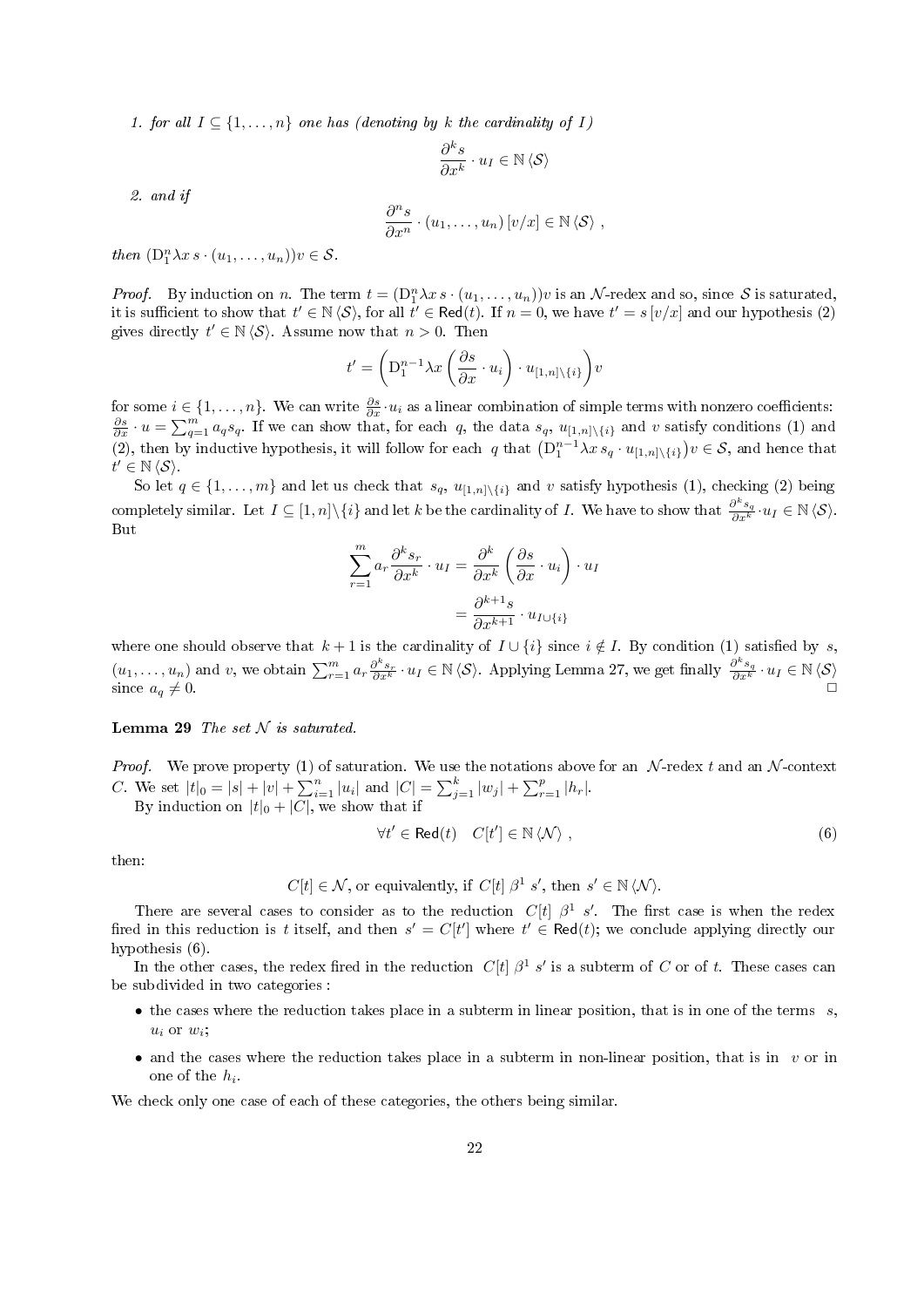A non-linear case. Assume that  $v \tilde{\beta}^1$  v' and  $s' = C[t']$  with  $t' = (D_1^n \lambda x s \cdot (u_1, \ldots, u_n))v'$ . Since t' is simple, it suffices to show that  $C[t'] \in \mathcal{N}$ . But v' is strongly normalizing since v is and hence t' is an N redex. Moreover  $|t'|_0 < |t|_0$  and hence the inductive hypothesis applies to the pair  $(C, t')$ . Let  $t'' \in \text{Red}(t')$ , it will be sufficient to show that  $C[t''] \in \mathbb{N} \langle \mathcal{N} \rangle$ .

If  $n > 1$ , we have  $t'' = \left( D_1^{n-1} \lambda x \left( \frac{\partial s}{\partial x} \cdot u_1 \right) \cdot (u_1, \ldots, u_{i-1}, u_{i+1}, \ldots, u_n) \right) v'$  for some i. The term  $\hat{t} =$  $(D_1^{n-1}\lambda x\left(\frac{\partial s}{\partial x}\cdot u_i\right)\cdot (u_1,\ldots,u_{i-1},u_{i+1},\ldots,u_n))v$  belongs to Red(t) and hence  $C[\hat{t}] \in \mathbb{N} \langle \mathcal{N} \rangle$  by our assumption (6) on  $(C, t)$ . But  $C[\hat{t}] \beta C[t'']$  by contextuality of  $\beta$  and hence  $C[t'']$  is strongly normalizing, that is, by Lemma 26,  $C[t''] \in \mathbb{N} \langle \mathcal{N} \rangle$  as required.

If now  $n = 0$ , we have  $t'' = s[v'/x]$ . We have  $\hat{t} = s[v/x] \in \text{Red}(t)$  and hence  $C[\hat{t}] \in \mathbb{N} \langle \mathcal{N} \rangle$  by our assumption (6) on  $(C, t)$ . By Lemma 21, we get  $\hat{t} \beta t''$  and hence  $C[\hat{t}] \beta C[t'']$  by contextuality of  $\beta$ . We conclude as before that  $C[t''] \in \mathbb{N} \langle \mathcal{N} \rangle$ .

A linear case. Assume that  $n \geq 1$  and that  $u_1 \beta^1 u_1'$  and  $s' = C[t']$  with  $t' = (D_1^n \lambda x s \cdot (u_1', u_2, \dots, u_n))v$ . We have  $u_1 \in \mathcal{N}$  and hence  $u'_1$  is strongly normalizing and thus belongs to  $N(\mathcal{N})$ , that is,  $u'_1$  is a linear combination of strongly normalizing simple terms

$$
u_1' = \sum_{q=1}^m a_q u_{1,q}'
$$

with  $a_q \neq 0$  for all q. Then s' is the linear combination  $s' = \sum_{q=1}^m a_q C[t'_q]$  of simple terms where

$$
t'_q = (\mathbf{D}_1^n \lambda x \, s \cdot (u'_{1,q}, u_2, \dots, u_n)) v
$$

for  $q = 1, \ldots, m$ . For each q, we show that  $C[t'_q] \in \mathcal{N}$  and this will show that  $s' \in \mathbb{N} \langle \mathcal{N} \rangle$ , as required.

We have  $|t'_q|_0 < |t|_0$  and hence the inductive hypothesis applies to the pair  $(C, t'_q)$  (observe indeed that  $t'_q$  is an N-redex since  $u'_{1,q}$  is strongly normalizing). Therefore, it will be sufficient to show that for any  $t'' \in \text{Red}(t'_q)$ , one has  $C[t''] \in \mathbb{N} \langle \mathcal{N} \rangle$ . There are two cases to consider as to the reduction of  $t'_q$  to  $t''$ .

Assume first that  $t'' = (\mathbf{D}_1^{n-1}\lambda x \left(\frac{\partial s}{\partial x} \cdot u'_{1,q}\right) \cdot (u_2, \ldots, u_n))v$ . Let  $\hat{t} = (\mathbf{D}_1^{n-1}\lambda x \left(\frac{\partial s}{\partial x} \cdot u_1\right) \cdot (u_2, \ldots, u_n))v$ , we have  $\hat{t} \in \text{Red}(t)$  and therefore  $C[\hat{t}] \in \mathbb{N} \langle \hat{\mathcal{N}} \rangle$  by our assumption (6) on  $(C, t)$ . But  $u_1 \beta u_1' = \sum_{r=1}^m a_r u_{1,r}'$ and hence, by Lemma 20 and contextuality of  $\beta$ , we get

$$
C[\hat{t}] \beta \sum_{r=1}^{m} a_r C[t_r'']
$$

where  $t_r'' = (\mathcal{D}_1^n \lambda x \left( \frac{\partial s}{\partial x} \cdot u_{1,r}' \right) \cdot (u_2, \ldots, u_n)) v$  for  $r = 1, \ldots, m$  (so that  $t_q'' = t''$ ). Since  $C[\hat{t}] \in \mathbb{N} \langle \mathcal{N} \rangle$  and  $a_q \neq 0$ , we deduce that  $C[t''] \in N \langle N \rangle$  by Lemma 27.

The other case is:  $t'' = (D_1^n \lambda x \left( \frac{\partial s}{\partial x} \cdot u_i \right) \cdot (u'_{1,q}, u_2, \dots, u_{i-1}, u_{i+1}, \dots, u_n)) v$  for some  $i \in \{2, \dots, n\}$ , if  $n > 1$ . It is handled similarly.

Property (2) of saturation is easy: it suffices to show that  $t[y/x] \beta_k^1 t'[y/x] \Rightarrow t \beta_k^1 t'$  and this is done by induction on k.  $\Box$ 

**Reducibility.** Remember that if  $t, u_1, \ldots, u_n$  are simple terms, then the term  $D_{i_1,\ldots,i_n}t \cdot (u_1,\ldots,u_n)$  is always simple.

If X and Y are sets of simple terms, one defines  $\mathcal{X} \to \mathcal{Y} \subseteq \Delta$  as

$$
\mathcal{X} \to \mathcal{Y} = \{ t \in \Delta \mid \forall p \in \mathbb{N}, \forall s \in \mathbb{N} \langle \mathcal{X} \rangle, \forall u_1, \dots, u_p \in \mathcal{X}, (D_1^p t \cdot (u_1, \dots, u_p))s \in \mathcal{Y} \}.
$$

This definition, which involves differential applications and not only ordinary applications, is motivated by the next lemma which will be essential in the proof of the interpretation lemma 34.

**Lemma 30** let  $X_1, \ldots, X_i$  and Y be sets of simple terms. If  $t \in X_i \to \cdots \to X_1 \to Y$  and  $u \in X_1$ , then  $D_i t \cdot u \in \mathcal{X}_i \to \cdots \to \mathcal{X}_1 \to \mathcal{Y}.$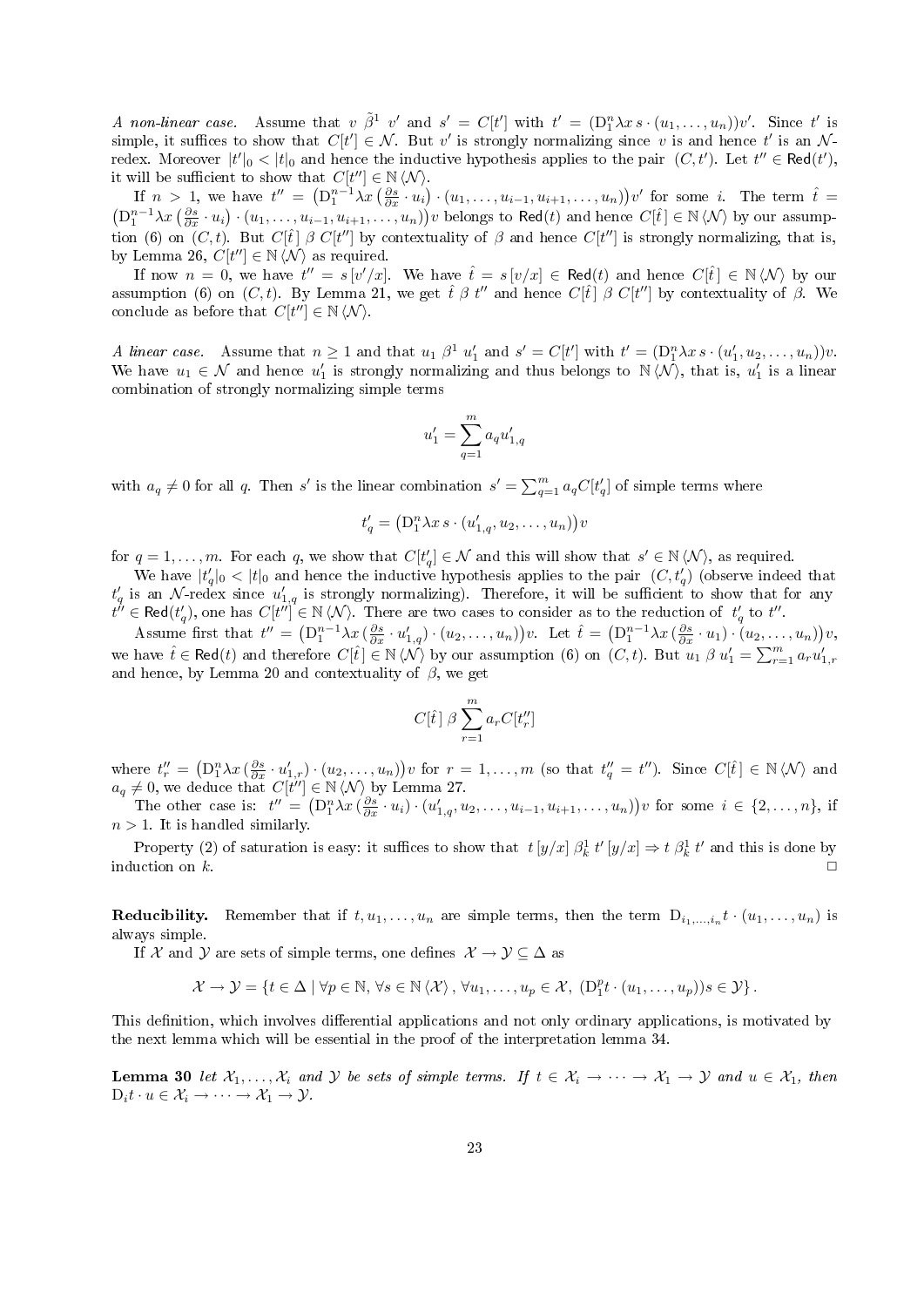*Proof.* By induction on  $i \ge 1$ . For  $i = 1$ , it is an obvious consequence of the definition of  $\mathcal{X}_1 \to \mathcal{Y}$ . Assume that the property holds for i, and take  $t \in \mathcal{X}_{i+1} \to \mathcal{X}_i \to \cdots \to \mathcal{X}_1 \to \mathcal{Y}$  and  $u \in \mathcal{X}_1$ . We must show that  $D_{i+1}t \cdot u \in \mathcal{X}_{i+1} \to \mathcal{X}_i \to \cdots \to \mathcal{X}_1 \to \mathcal{Y}$ . So let  $v_1, \ldots, v_p \in \mathcal{X}_{i+1}$  and  $s \in \mathbb{N} \langle \mathcal{X}_{i+1} \rangle$ , we have to show that  $(D_1^p(D_{i+1}t\cdot u)\cdot(v_1,\ldots,v_p))s$  belongs to  $\mathcal{X}_i\to\cdots\to\mathcal{X}_1\to\mathcal{Y}$ .

By definition  $(D_1^p t \cdot (v_1, \ldots, v_p))s$  belongs to  $\mathcal{X}_i \to \cdots \to \mathcal{X}_1 \to \mathcal{Y}$  and thus, by inductive hypothesis, so  $\text{does } D_i(D_1^pt\cdot(v_1,\ldots,v_p))s\cdot u. \text{ We conclude because this latter term is equal to } (D_1^p(D_{i+1}t\cdot u)\cdot(v_1,\ldots,v_p))s.$  $\Box$ 

Lemma 31 If  $X \subseteq \mathcal{X}' \subseteq \Delta$  and  $\mathcal{Y}' \subseteq \mathcal{Y} \subseteq \Delta$ , then  $\mathcal{X}' \to \mathcal{Y}' \subseteq \mathcal{X} \to \mathcal{Y}$ .

The proof is immediate.

**Lemma 32** Let  $S \subseteq \Delta$  be saturated and let  $X \subseteq \mathcal{N}$  be closed under variable renamings. Then  $X \to S$  is saturated.

*Proof.* We prove first property (1) for the saturation of  $\mathcal{X} \to \mathcal{S}$ . So, with the notations of the definition of an N-redex t and of an N-context C, assume that  $C[t'] \in \mathbb{N} \langle X \to S \rangle$  for all  $t' \in \text{Red}(t)$ , we have to show that  $C[t] \in \mathcal{X} \to \mathcal{S}$ . Let  $w_{k+1}, \ldots, w_{k+q} \in \mathcal{X}$  and let  $h_{p+1} \in \mathbb{N} \langle \mathcal{X} \rangle$ ; we must show that  $s =$  $(D_1^q(C[t]) \cdot (w_{k+1}, \ldots, w_{k+q}))h_{p+1} \in \mathcal{S}$ . But  $s = C'[t]$  where C' is the N-context

$$
C' = (D_{j_1,...,j_{k+q}}[~] \cdot (w_1,...,w_{k+q}))h_1...h_{p+1}
$$

where we have set  $j_l = 1 + p$  for  $l = k + 1, ..., k + q$ . The fact that C' is an N-context results from our assumption  $\mathcal{X} \subseteq \mathcal{N}$ . Since S is saturated, it suffices therefore to show that  $C'[t'] \in \mathbb{N} \langle \mathcal{S} \rangle$  for all  $t' \in \text{Red}(t)$ . But this results from our hypothesis that  $C[t'] \in \mathbb{N} \langle X \to S \rangle$  for all such  $t'$  and from the fact that  $C'[t'] = (D_1^q(C[t']) \cdot (w_{k+1}, \ldots, w_{k+q}))h_{p+1}.$ 

Now we prove that  $\mathcal{X} \to \mathcal{S}$  is closed under variable renamings. Let  $t \in \mathcal{X} \to \mathcal{S}$  and let x and y be variables. Let  $w_1, \ldots, w_n \in \mathcal{X}$  and  $h \in \mathbb{N} \langle \mathcal{X} \rangle$ . Let z be a variable which does not occur free in any of the terms  $t, w_1, \ldots, w_n$  and h. For  $i = 1, \ldots, n$ , let  $w'_i = w_i \left[ z/x \right]$  and let  $h' = h \left[ z/x \right]$ . Since X is closed under variable renamings, we have  $(D_1^n t \cdot (w_1', \ldots, w_n'))h' \in \mathcal{S}$  and hence, since  $\mathcal{S}$  is closed under variable renamings and x does not occur free in any of the terms  $w'_i$  and h', we get  $(D_1^n t[y/x] \cdot (w'_1, \ldots, w'_n))h' \in \mathcal{S}$ . Last using again the fact that S is closed under variable renamings we get (replacing z by x)  $(D_1^n t [y/x] \cdot (w_1, \ldots, w_n)) h \in S$ as required.  $\Box$ 

Let  $\mathcal{N}_0$  be the set of all simple terms of the shape

$$
(\mathbf{D}_{i_1,\ldots,i_k}x\cdot (u_1,\ldots,u_k))s_1\ldots s_n
$$

where  $u_1, \ldots, u_k \in \mathcal{N}, s_1, \ldots, s_n \in \mathbb{N} \langle \mathcal{N} \rangle$  and x is a variable. It is clear that  $\mathcal{N}_0 \subseteq \mathcal{N}$ .

Lemma 33 The following inclusions hold.

$$
\mathcal{N}_0\subseteq\mathcal{N}\to\mathcal{N}_0\subseteq\mathcal{N}_0\to\mathcal{N}\subseteq\mathcal{N}.
$$

*Proof.* The first inclusion immediately results from the definition of  $\mathcal{N}_0$ . The second inclusion results from Lemma 31. For the last inclusion, take  $t \in \mathcal{N}_0 \to \mathcal{N}$ , and take a variable x. Then  $x \in \mathcal{N}_0$  and thus  $(t)x \in \mathcal{N}$ . This clearly implies that  $t \in \mathcal{N}$ .

With a simple type A, we associate a saturated set  $A^*$  of simple terms by setting  $\alpha^* = \mathcal{N}$  for all atomic types  $\alpha$ , and  $(A \rightarrow B)^* = A^* \rightarrow B^*$ . Then combining Lemmas 31 and 33, we get for all type A:

$$
\mathcal{N}_0\subseteq A^*\subseteq \mathcal{N}\,,
$$

and A<sup>∗</sup> is saturated by Lemmas 29 and 32.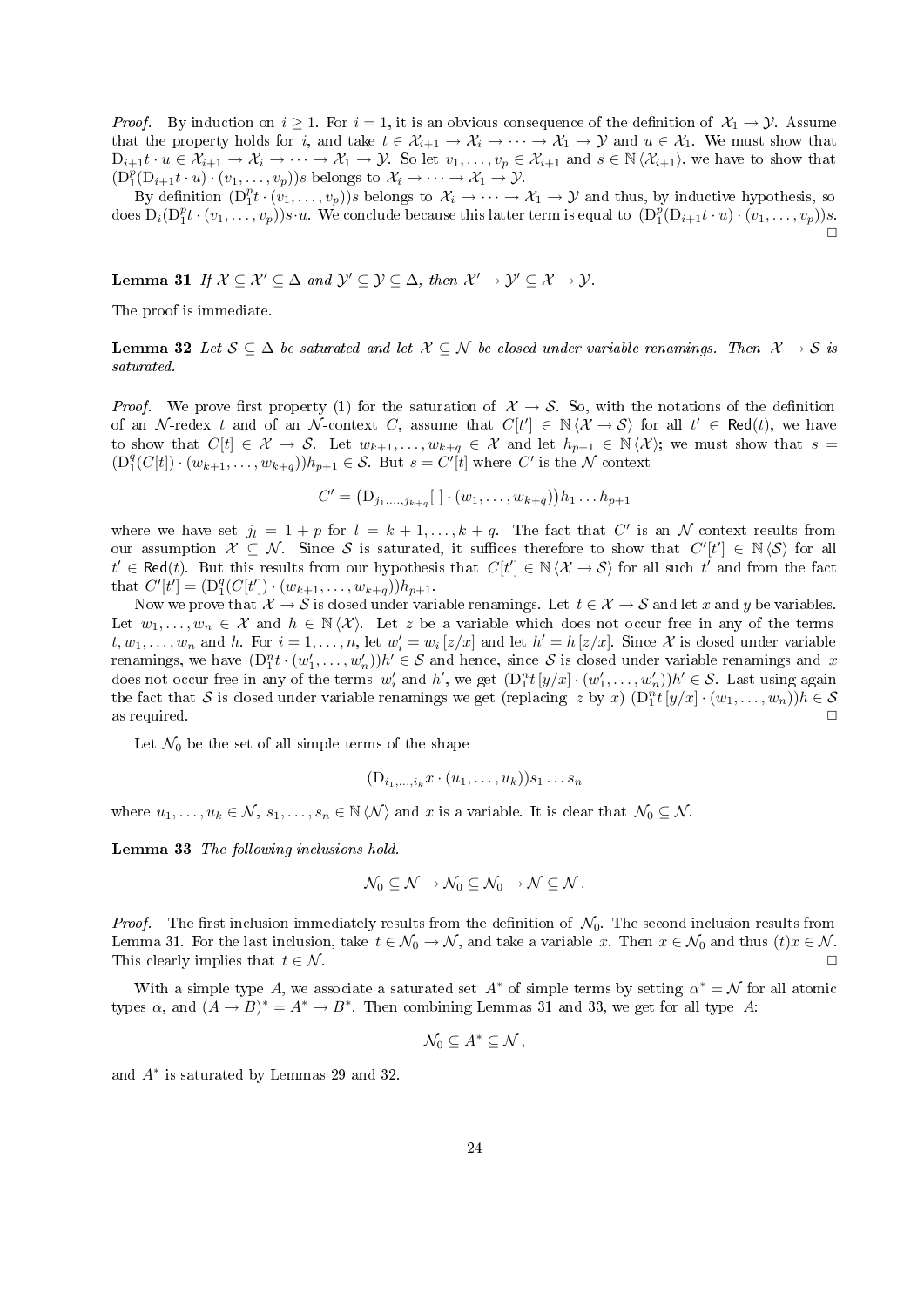Lemma 34 (Interpretation) Let t be a canonical term whose free variables belong to the list (without repetitions)  $x_1, \ldots, x_n$ , and assume that the typing judgment

$$
x_1:A_1,\ldots,x_n:A_n\vdash t:A
$$

is derivable, for some types  $A_1, \ldots, A_n, A$ . Let  $i_1, \ldots, i_k \in \{1, \ldots, n\}$  and let  $u_1 \in A_{i_1}^*, \ldots, u_k \in A_{i_k}^*$ . Let also  $s_1 \in \mathbb{N} \langle A_1^* \rangle, \ldots, s_n \in \mathbb{N} \langle A_n^* \rangle$ . Assume that the variables  $x_1, \ldots, x_n$  do not occur free in any of the terms  $s_1, \ldots, s_n$  and  $u_1, \ldots, u_k$ . Then

$$
\left(\frac{\partial^k t}{\partial x_{i_1}\cdots\partial x_{i_k}}\cdot (u_1,\ldots,u_k)\right)[s_1,\ldots,s_n/x_1,\ldots,x_n]\in \mathbb{N} \langle A^*\rangle.
$$

*Proof.* By induction on the typing derivation of the judgment  $x_1 : A_1, \ldots, x_n : A_n \vdash t : A$ . If the last rule is a zero rule or a linear combination rule, we conclude straightforwardly by linearity of the substitution and derivation operators. We consider the other possible last rules.

Variable. So  $t = x_i$  for some i, and  $A = A_i$ .

If  $k = 0$  we conclude since we know that  $s_i \in \mathbb{N} \langle A_i^* \rangle$ . If  $k \geq 1$  and  $i \notin \{i_1, \ldots, i_k\}$  then  $\left(\frac{\partial^k t}{\partial x_{i_1} \cdots \partial x_{i_k}} \cdot (u_1, \ldots, u_k)\right) [s_1, \ldots, s_n/x_1, \ldots, x_n] = 0 \in \mathbb{N} \langle A^* \rangle$ . If  $k = 1$  and  $i = i_1$  then  $\left(\frac{\partial^k t}{\partial x_{i_1} \cdots \partial x_{i_k}} \cdot (u_1, \ldots, u_k)\right) [s_1, \ldots, s_n/x_1, \ldots, x_n] = u_1$  since none of the variables

 $x_j$  is free in  $u_1$  and we are done, since we have assumed that  $u_1 \in A_{i_1}^*$ . If  $k \geq 2$  and i is equal, say, to i<sub>1</sub> then we have  $\frac{\partial^k t}{\partial x_{i_1} \cdots \partial x_{i_k}} \cdot (u_1, \ldots, u_k) = \frac{\partial^{k-1}}{\partial x_{i_2} \cdots \partial x_{i_k}}$  $\frac{\partial^{k-1}}{\partial x_{i_2}\cdots\partial x_{i_k}}\left(\frac{\partial t}{\partial x_{i_1}}\cdot u_1\right)\cdot$  $(u_2,\ldots,u_k)=\frac{\partial^{k-1}u_1}{\partial x_i\ldots\partial x_k}$  $\frac{\partial^{k-1} u_1}{\partial x_{i_2} \cdots \partial x_{i_k}} \cdot (u_2, \ldots, u_k) = 0 \in \mathbb{N} \langle A^* \rangle$  because the variables  $x_{i_j}$  do not occur free in  $u_1$ .

Application. So t is an ordinary application  $t = (s)w$  with  $x_1 : A_1, \ldots, x_n : A_n \vdash s : B \rightarrow A$  and  $x_1:A_1,\ldots,x_n:A_n\vdash w:B.$  By Lemma 8, the term  $\left(\frac{\partial^k t}{\partial x_{i_1}\cdots\partial x_{i_k}}\cdot (u_1,\ldots,u_k)\right)[s_1,\ldots,s_n/x_1,\ldots,x_n]$  is a sum of terms of the shape  $(D_1^q s' \cdot (w_1', \ldots, w_q'))(w [s_1, \ldots, s_n/x_1, \ldots, x_n])$  with

$$
s' = \frac{\partial^p s}{\partial y_1 \cdots \partial y_p} \cdot (v_1, \ldots, v_p) [s_1, \ldots, s_n/x_1, \ldots, x_n]
$$

(with the variables  $y_j$  taken among  $x_1, \ldots, x_k$  and the terms  $v_j$  taken among  $u_1, \ldots, u_k$  ), and similarly

$$
w'_{r} = \frac{\partial^{p_r} w}{\partial y_1^{(r)} \cdots \partial y_{p_r}^{(r)}} \cdot \left( v_1^{(r)}, \ldots, v_{p_r}^{(r)} \right) [s_1, \ldots, s_n/x_1, \ldots, x_n]
$$

(with the variables  $y_j^{(r)}$  taken among  $x_1, \ldots, x_k$  and the terms  $v_j^{(r)}$  taken among  $u_1, \ldots, u_k$ ). By inductive hypothesis, we know that  $s' \in \mathbb{N} \langle B^* \to A^* \rangle$  and that  $w'_1, \ldots, w'_q \in \mathbb{N} \langle B^* \rangle$ , and also that  $w[s_1, \ldots, s_n/x_1, \ldots, x_n] \in$  $\mathbb{N} \langle B^* \rangle$ , and therefore

$$
(D_1^q s' \cdot (w_1', \ldots, w_q')) (w [s_1, \ldots, s_n/x_1, \ldots, x_n]) \in \mathbb{N} \langle A^* \rangle
$$

by definition of  $B^* \to A^*$ , and we conclude.

Differential application. So t can be written  $t = D_i s \cdot w$  for some  $i \ge 1$  with  $x_1 : A_1, \ldots, x_n : A_n \vdash s$ :  $B_1 \rightarrow \cdots \rightarrow B_i \rightarrow B = A$  and  $x_1 : A_1, \ldots, x_n : A_n \vdash w : B_i$  $\sqrt{ }$ . By Lemma 7, one can write the term  $\frac{\partial^k t}{\partial x_{i_1}\cdots\partial x_{i_k}}\cdot (u_1,\ldots,u_k)\Big)\left[s_1,\ldots,s_n/x_1,\ldots,x_n\right]$  as a sum of terms of the shape  $D_is'\cdot w'$  with

$$
s' = \frac{\partial^p s}{\partial y_1 \cdots \partial y_p} \cdot (v_1, \ldots, v_p) [s_1, \ldots, s_n/x_1, \ldots, x_n]
$$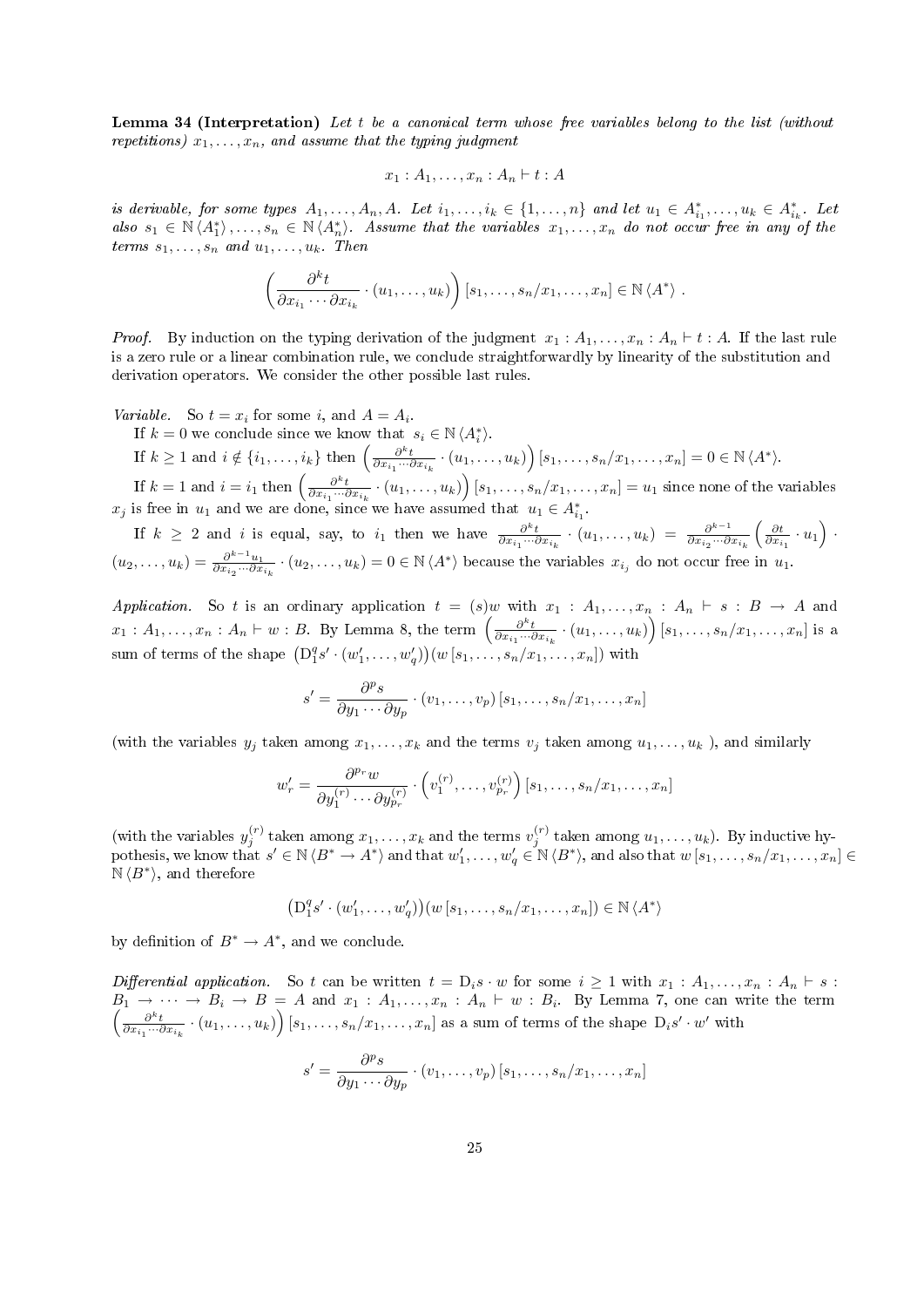(with the variables  $y_i$  taken among  $x_1, \ldots, x_k$  and the terms  $v_i$  taken among  $u_1, \ldots, u_k$ ), and similarly

$$
w' = \frac{\partial^q w}{\partial z_1 \cdots \partial z_q} \cdot (v'_1, \ldots, v'_q) [s_1, \ldots, s_n/x_1, \ldots, x_n]
$$

(with the variables  $z_j$  taken among  $x_1, \ldots, x_k$  and the terms  $v'_j$  taken among  $u_1, \ldots, u_k$ ). By inductive hypothesis, we know that  $s' \in \mathbb{N} \langle A^* \rangle$  and that  $w' \in \mathbb{N} \langle B_i^* \rangle$ . We conclude by Lemma 30 that  $D_i s' \cdot w' \in$  $\overline{\mathbb{N} \langle A^* \rangle}$ , as required.

Abstraction. So  $t = \lambda x s$ , the typing derivation of t ends with

$$
\frac{x_1 : A_1, \dots, x_n : A_n, x : B \vdash s : C}{x_1 : A_1, \dots, x_n : A_n \vdash \lambda x s : B \to C}
$$

and we have  $A = B \to C$ . We must show that  $\lambda x s' \in \mathbb{N} \langle B^* \to C^* \rangle$ , where

$$
s' = \left(\frac{\partial^k s}{\partial x_{i_1} \cdots \partial x_{i_k}} \cdot (u_1, \ldots, u_k)\right) [s_1, \ldots, s_n/x_1, \ldots, x_n]
$$

(we assume of course that x is different from all the variables  $x_i$  and does not occur free in any of the terms  $u_j$  or  $s_i$ ). So let  $v_1, \ldots, v_p \in B^*$  and let  $w \in \mathbb{N} \langle B^* \rangle$ , we must show that

$$
(\mathcal{D}_1^p \lambda x s' \cdot (v_1, \dots, v_p)) w \in \mathbb{N} \langle C^* \rangle
$$

and for this purpose, since  $C^*$  is a saturated subset of N, we are in position of applying Lemma 28 to  $s', v_1, \ldots, v_p$  and w. Indeed, all these terms are strongly normalizing: let z be a variable different from  $x, x_1, \ldots, x_n$  and not occurring in any of the terms  $u_j$  or  $s_i$ ; by inductive hypothesis, since  $z \in \mathcal{N}_0 \subseteq \mathbb{N} \langle B^* \rangle$ , we have  $s'[z/x] \in \mathbb{N} \langle C^* \rangle \subseteq \mathbb{N} \langle \mathcal{N} \rangle$  and hence  $s' \in \mathbb{N} \langle \mathcal{N} \rangle$  since N is closed under variable renamings, and we also know that  $v_1, \ldots, v_p \in \mathcal{N}$  and  $w \in \mathbb{N} \langle \mathcal{N} \rangle$  since  $B^* \subseteq \mathcal{N}$ . So it suffices to show that

• for all  $I \subseteq \{1, \ldots, p\}$  one has

$$
\frac{\partial^m s'}{\partial x^m} \cdot v_I \in \mathbb{N} \left\langle C^* \right\rangle \tag{7}
$$

where  $m$  is the cardinality of  $I$ 

• and

$$
\frac{\partial^p s'}{\partial x^p} \cdot (v_1, \dots, v_p) \left[ w/x \right] \in \mathbb{N} \left\langle C^* \right\rangle . \tag{8}
$$

Let us prove (8), the proof of (7) being completely similar. Let  $z_1, \ldots, z_n$  be pairwise distinct variables, which are distinct from  $x, x_1, \ldots, x_n$  and which do not occur free in any of the terms  $s, u_1, \ldots, u_k, s_1, \ldots, s_n$ ,  $v_1, \ldots, v_p$  and w. If r is a term, we denote by  $\tilde{r}$  the term  $r[z_1, \ldots, z_n/x_1, \ldots, x_n]$ . Since  $B^*$  is closed under variable renamings, we have  $\tilde{v}_1, \ldots, \tilde{v}_p \in B^*$  and  $\tilde{w} \in \mathbb{N} \langle B^* \rangle$ . Moreover, the variables  $x, x_1, \ldots, x_n$  do not occur free in any of these terms. Therefore, by inductive hypothesis, we have

$$
\left(\frac{\partial^{k+p} s}{\partial x_{i_1}\cdots \partial x_{i_k}\partial x^p}\cdot (u_1,\ldots,u_k,\tilde{v}_1,\ldots,\tilde{v}_p)\right)[s_1,\ldots,s_n,\tilde{w}/x_1,\ldots,x_n,x]\in \mathbb{N} \langle C^*\rangle,
$$

but by our hypotheses on variables and by Lemma 5, this term is equal to  $\frac{\partial^p s'}{\partial x^p} \cdot (\tilde{v}_1, \ldots, \tilde{v}_p) [\tilde{w}/x]$ . Since  $\mathbb{N} \langle C^* \rangle$  is closed under variable renamings, we get  $\left( \frac{\partial^p s'}{\partial x^p} \cdot (\tilde{v}_1, \dots, \tilde{v}_p) [\tilde{w}/x] \right) [x_1, \dots, x_n/z_1, \dots, z_n] \in \mathbb{N} \langle C^* \rangle$ , and this latter term is equal to  $\frac{\partial^p s'}{\partial x^p} \cdot (v_1, \ldots, v_p) \cdot [w/x]$  since the variables  $z_i$  are fresh.

**Theorem 35** The reduction relation  $\beta$  is strongly normalizing on typeable terms in  $\Delta(N)$ .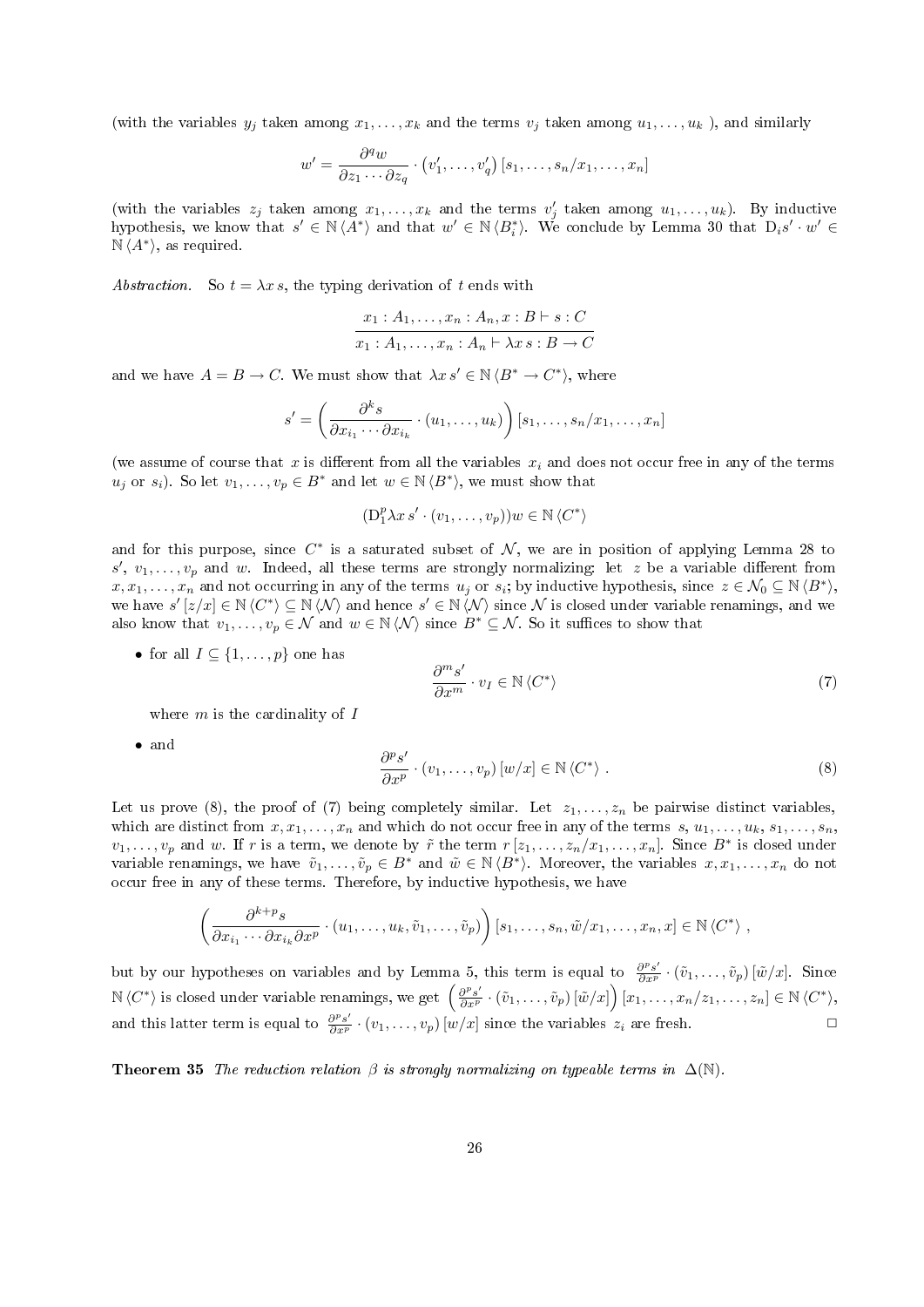*Proof.* Take first a closed term t which is typeable of type A. Then by the interpretation lemma we have  $t \in \mathbb{N} \langle A^* \rangle$ . But  $A^* \subseteq \mathcal{N}$ , so t is strongly normalizing. For a non closed term which is typeable in some typing context, any of its λ-closures is strongly normalizing, and so the term itself is strongly normalizing.

 $\Box$ 

Observe that saturated sets are closed under arbitrary intersections. Therefore, it is straightforward to adapt the proof above and show strong normalization of a second-order version of the differential lambdacalculus.

Weak normalization. The strong normalization theorem can be generalized to arbitrary commutative semi-rings  $R$  satisfying the following properties.

- If  $ab = 0$  then  $a = 0$  or  $b = 0$  (this integral domain property is used in the proof of Lemma 27).
- For all  $a \in R$ , there are only finitely many  $b, c \in R$  such that  $a = b + c$ .
- If  $a + b = 0$  then  $a = b = 0$  (positivity).

In particular, given formal indeterminates  $\xi_1,\ldots,\xi_n$ , the semi-ring  $\mathbb{N}[\xi_1,\ldots,\xi_n]$  of polynomials satisfies these properties, and strong normalization holds for terms whose coefficients belong to this semi-ring.

Now let R be an arbitrary commutative semi-ring and let  $t \in \Delta(R)$ . This term t contains a certain number of coefficients  $a_1, \ldots, a_n \in R$  that we can replace by formal indeterminates  $\xi_1, \ldots, \xi_n$ , leading to a term  $\hat{t} \in \Delta(\mathbb{N}[\xi_1,\ldots,\xi_n])$ . This term strongly normalizes to a unique normal form  $t_0 \in \Delta(\mathbb{N}[\xi_1,\ldots,\xi_n])$ . By replacing in  $t_0$  each indeterminate  $\xi_i$  by its value  $a_i \in R$  (and evaluating in R the coefficients of  $t_0$  which are polynomials over the indeterminates  $\xi_i$ , we obtain a term  $t_1 \in \Delta(R)$ . It is easy to check that t reduces to  $t_1$ . The term  $t_0$ , and a fortiori the term  $t_1$ , contains no redexes; indeed, when evaluating the polynomial coefficients in  $R$ , some subterms of  $t_0$  can vanish, but certainly, no new non-normal term can appear.

Strictly speaking however, the term  $t_1$  obtained in this way is not a normal form when  $R$  is not positive, for the reason we have already mentioned several times that  $t_0 = t_0 + u - u$  for any non-normal term u, when  $-1 \in R$ ; and this kind of operation can be applied to any subterm of  $t_1$  which is in argument position (of a standard application, that is, in non-linear position). We can nevertheless say that a restricted form of weak normalization holds, since any term obtained by reducing  $t_1$  will reduce to  $t_1$  (by the Church-Rosser property) and so  $t_1$  can reasonably be considered as a kind of normal form.

When R is positive, this phenomenon cannot occur and  $t_1$  is a "true" normal form. Therefore weak normalization holds in that case, but strong normalization does not: remember the example (5) with  $R = \mathbb{Q}^+$ .

### 5 Linear head reduction and the Taylor formula

We prove first a version of Leibniz formula which will be useful in the sequel.

**Lemma 36** Let t and u be terms and let x and y be distinct variables such that y not occur free in  $u$ . Then

$$
\frac{\partial t \left[ {x/y} \right]}{\partial x} \cdot u = \left( {\frac{\partial t}{\partial x} \cdot u} \right)\left[ {x/y} \right] + \left( {\frac{\partial t}{\partial y} \cdot u} \right)\left[ {x/y} \right]
$$

This an easy consequence of Lemma 5. The assumption  $y \neq x$  is of course absolutely essential for the assumptions of Lemma 5 to be fulfilled (look at what happens when  $t = x$  or  $t = y$ ). This equation has a clear logical meaning in terms of cut elimination: it expresses how derivation behaves when interacting with a contraction. We generalize now this formula to iterated derivatives, and this leads to the announced Leibniz formula.

Lemma 37 Let t and u be terms and let x and y be distinct variables such that y not occur free in u. Then

$$
\frac{\partial^n t\left[x/y\right]}{\partial x^n} \cdot u^n = \sum_{p=0}^n \binom{n}{p} \left(\frac{\partial^n t}{\partial x^p \partial y^{n-p}} \cdot u^n\right) \left[x/y\right]
$$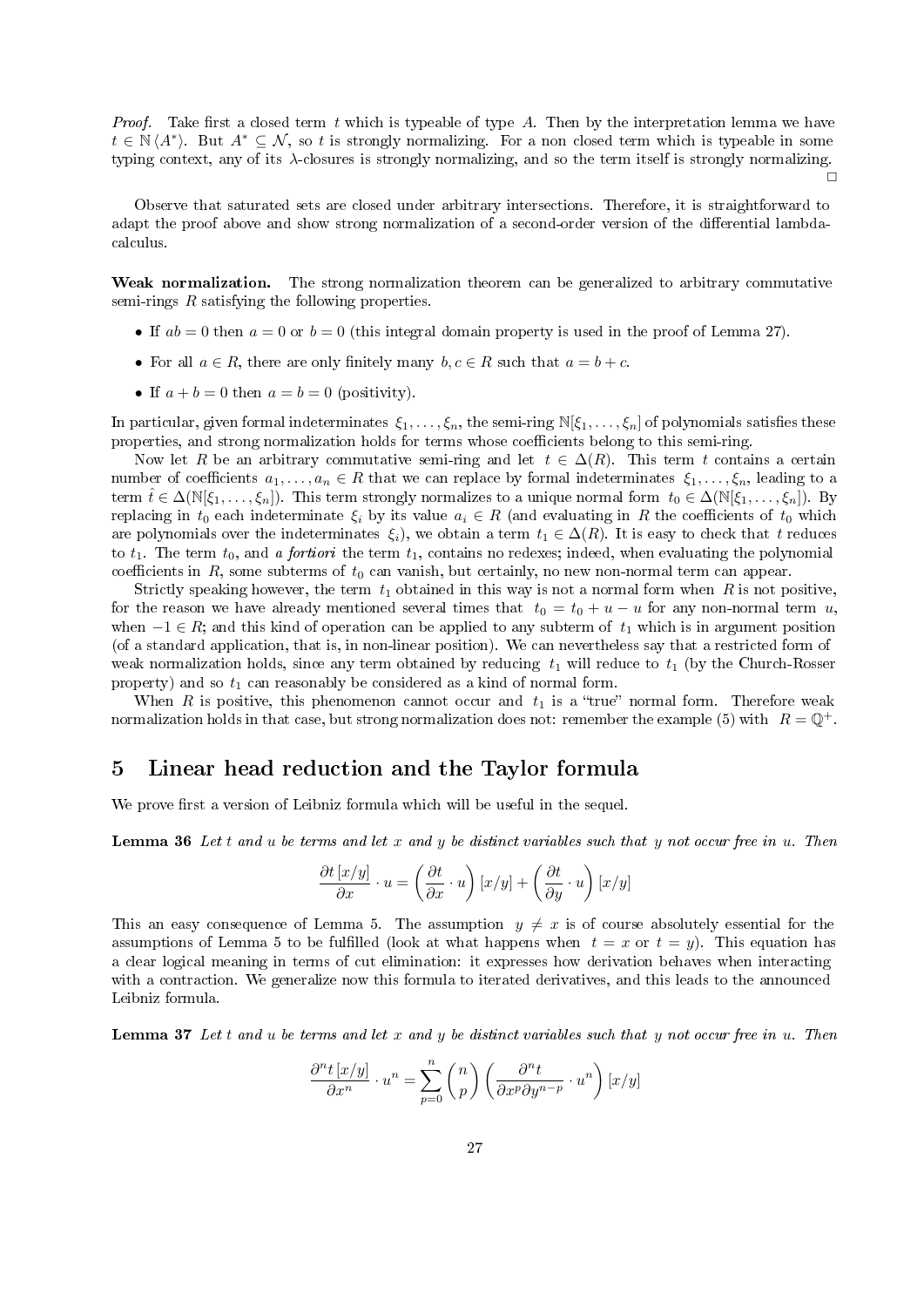*Proof.* Induction on n, using the lemma above and the well known identity  $\binom{n+1}{p+1} = \binom{n}{p+1} + \binom{n}{p}$  $\Box$ 

**Lemma 38** Let x be a variable, let  $\bar{t} = t_1 \ldots t_k$  be a sequence of terms and let u be a simple term. Let y be a variable different from x and not occurring free in  $\bar{t}$  and in u. Assume also that x does not occur free in u. Let  $n \geq 1$ . Then

$$
\frac{\partial^n(x)\overline{t}}{\partial x^n} \cdot u^n = n \frac{\partial^{n-1}(u)\overline{t}}{\partial x^{n-1}} \cdot u^{n-1} + \left(\frac{\partial^n(y)\overline{t}}{\partial x^n} \cdot u^n\right)[x/y] .
$$

Consequently

$$
\left(\frac{\partial^n(x)\overline{t}}{\partial x^n} \cdot u^n\right)[0/x] = n\left(\frac{\partial^{n-1}(u)\overline{t}}{\partial x^{n-1}} \cdot u^{n-1}\right)[0/x].
$$

*Proof.* By Lemma 37, we have, since  $(x)\overline{t} = ((y)\overline{t}) [x/y]$ .

$$
\frac{\partial^n(x)\overline{t}}{\partial x^n} \cdot u^n = \left(\frac{\partial^n(y)\overline{t}}{\partial x^n} \cdot u^n\right) [x/y] \n+ \sum_{p=1}^n {n \choose p} \left(\frac{\partial^{n-p}}{\partial x^{n-p}} \left(\frac{\partial^p(y)\overline{t}}{\partial y^p} \cdot u^p\right) \cdot u^{n-p}\right) [x/y].
$$

Since y does not occur free in  $\bar{t}$ , one has, for  $p \geq 1$ ,

$$
\frac{\partial^p(y)\bar{t}}{\partial y^p} \cdot u^p = \left(\frac{\partial^p y}{\partial y^p} \cdot u^p\right)\bar{t} = \begin{cases} (u)\bar{t} & \text{if } p = 1\\ 0 & \text{if } p > 1 \end{cases}
$$

and this proves the first statement. The second statement is a consequence of the first one and of an iterated use of Lemma 8 (if the length of the sequence of terms  $\bar{t}$  is 1, then the lemma applies directly, otherwise some iteration on the length of this sequence is needed). A more interesting way of proving this statement is as follows.

Let us say that a term  $s$  is *linear* in a variable  $y$  if we have

$$
\frac{\partial s}{\partial y} \cdot z = s\left[z/y\right]
$$

where z is some (or equivalently, any) variable not occurring free in s. Applying Lemma 4 and Lemma  $5$ , one shows that if s is linear in y and y does not occur free in the term u, then  $\frac{\partial s}{\partial x} \cdot u$  is linear in y, as soon as  $x$  is a variable different from  $y$ .

We conclude using the fact that if s is linear in y, then  $s[0/y] = \frac{\partial s}{\partial y} \cdot 0 = 0$  and the fact that  $(y)\overline{t}$  is linear in y (indeed, y is linear in y and if s is linear in y and y does not occur free in t, then  $(s)t$  is linear in y).  $\Box$ 

Let  $\star$  be a distinguished variable.

**Theorem 39** Let s and u be terms of the ordinary lambda-calculus, and assume that  $(s)u$  is  $\beta$ -equivalent to  $\star$ . Then there is exactly one integer n such that  $(D_1^n s \cdot u^n)$   $\neq_\beta 0$ , and for this value of n, one has

$$
(\mathbf{D}_{1}^{n}s\cdot u^{n})0\simeq_{\beta} n!\star.
$$

This means that the Taylor formula

$$
(s)u = \sum_{n=0}^{\infty} \frac{1}{n!} \left( D_1^n s \cdot u^n \right) 0
$$

holds in a rather trivial way in that particular case. This formula always holds, semantically, at least in the simply typed case (see [Ehr02]), but is not so easy to interpret in general.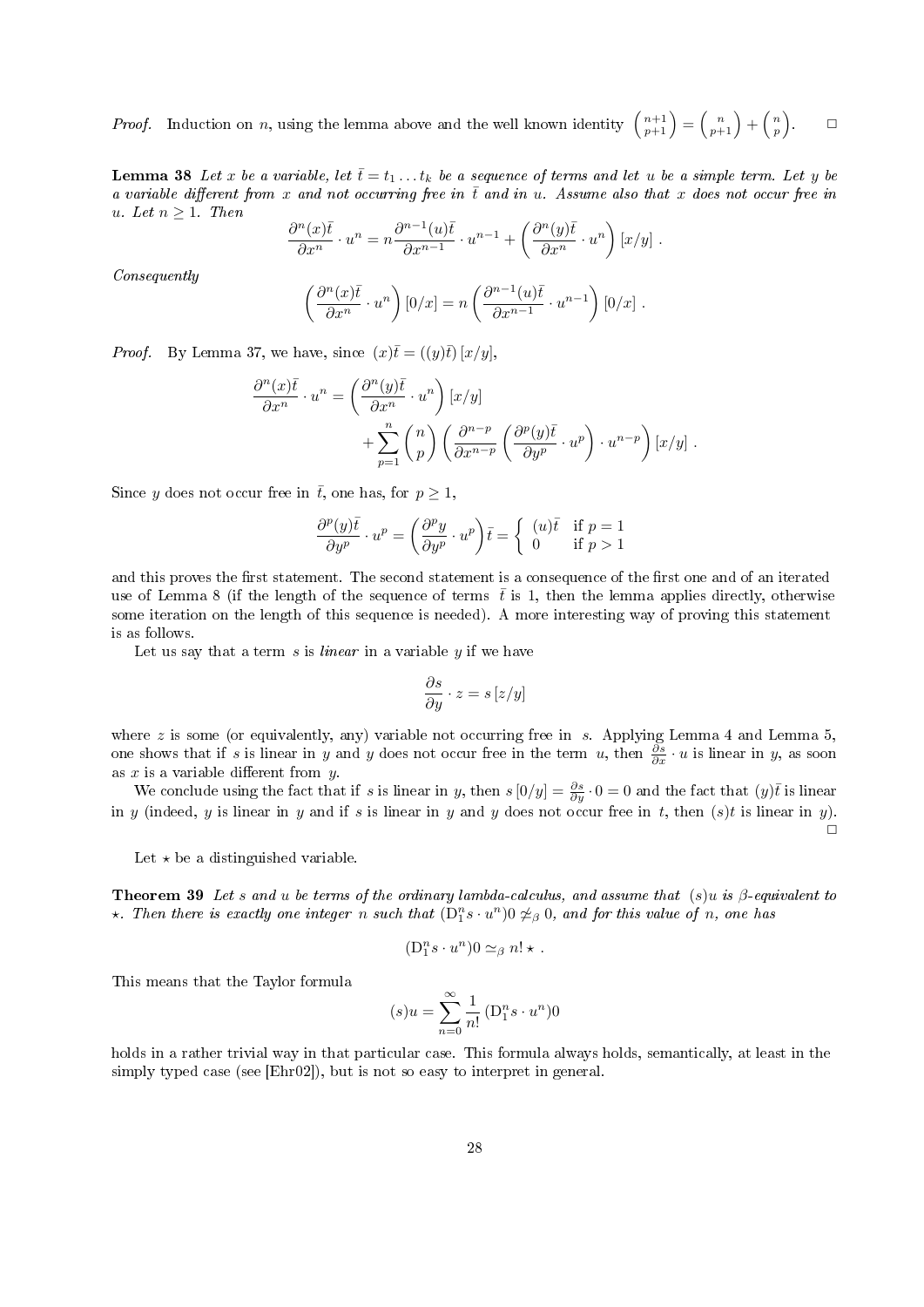*Proof.* If the term t is solvable (i.e. has a head normal form, i.e. has a finite head reduction), we call the head normal form of  $t$  the result of the head reduction of  $t$ . We recall the well-known lambda-calculus property that if t and v are any terms such that  $(t)v$  (resp.  $t[v/x]$ ) is solvable, then so is t. We write  $t \tau^k t'$  when t head reduces in k steps to t'. Another standard lambda-calculus property that we shall also use without further mention is that if  $t \tau^k t'$  then  $t [v/x] \tau^k t' [v/x]$ .

Assume s and u are as in the theorem. Thus s is solvable. For any term v we denote by v' the term  $v[u/x]$ . We define a number  $L(s, u)$  by induction on the length of the head reduction of  $(s_0)u$  to  $\star$  where  $s_0$  is the head normal form of s. Without loss of generality we may assume that s is in head normal form. There are two cases:

- $s = \lambda x \star$  where  $x \neq \star$ ;
- $s = \lambda x (x) \bar{t}$  for some sequence of terms  $\bar{t}$  such that  $(u)\bar{t}' \simeq_{\beta} \star$ .

In the former case we set  $L(s, u) = 0$ . In the latter case we define  $s^+$  by:

$$
s^+ = \lambda x(u)\overline{t}.
$$

Note that  $s^+$ , u satisfy the assumptions of the theorem because  $(s^+)u \simeq_\beta (u)\bar{t}' \simeq_\beta (s)u$ . Let  $s_0^+$  be the head normal form of  $s^+$ ; then  $s_0^+ = \lambda x v$  for some v. Let k be the length of the head reduction of  $s^+$ . With these notations we have  $(u)\bar{t} \tau^k v$ . Therefore  $(s)u \tau^1(u)\bar{t}' \tau^k v'$ . On the other hand  $(s_0^+)u \tau^1 v'$  so that the length of the head reduction to  $\star$  of  $(s)u$  is strictly greater than the length of the head reduction of  $(s_0^+)_u$  to  $\star$  as soon as  $k > 0$ .

If  $k > 0$  then by induction  $L(s^+, u)$  is defined and we set

$$
L(s, u) = L(s^+, u) + 1.
$$

If  $k = 0$  then  $(u)\bar{t}$  is a head normal form, thus u is a variable. Since  $(u)\bar{t}' \simeq_{\beta} \star$ , the sequence  $\bar{t}$  is empty and  $u = \star$ . Hence  $s = \lambda x \, x$  and  $s^+ = \lambda x \star$ . In this case we set  $L(s, u) = 1$ . We note that, since from the first case of the induction  $L(s^+, u) = 0$ , we still have  $L(s, u) = L(s^+, u) + 1$ .

We now prove the result by induction on  $L(s, u)$ , which happens to be the announced value of n. If  $L(s, u) = 0$ , this means that  $s \simeq_{\beta} \lambda x$  \*. Then

$$
(\mathcal{D}_1^n s \cdot u^n) \mathcal{D} \simeq_{\beta} \left(\frac{\partial^n \star}{\partial x^n} \cdot u^n\right) [0/x] = \begin{cases} 0 & \text{if } n \neq 0 \\ \star & \text{if } n = 0 = \mathcal{L}(s, u) \end{cases}
$$

since  $x \neq \star$ . Assume now that  $L(s, u) > 0$  so that  $s \simeq_{\beta} \lambda x(x) \overline{t}$ . If  $n = 0$  then

$$
(\mathcal{D}_1^n s \cdot u^n)0 \simeq_{\beta} (s)0 \simeq_{\beta} (0)\overline{t} = 0
$$

Otherwise if  $n \geq 1$  we have

$$
(\mathcal{D}_1^n s \cdot u^n) \mathcal{D} \simeq_{\beta} \left( \frac{\partial^n(x)\overline{t}}{\partial x^n} \cdot u^n \right) [0/x] \simeq_{\beta} n \left( \frac{\partial^{n-1}(u)\overline{t}}{\partial x^{n-1}} \cdot u^{n-1} \right) [0/x]
$$

by Lemma 38. So we have

$$
(\mathcal{D}_1^n s \cdot u^n) \mathbf{0} \simeq_{\beta} n \left( \mathcal{D}_1^{n-1} s^+ \cdot u^{n-1} \right) \mathbf{0}.
$$

But by inductive hypothesis

$$
(D_1^{n-1}s^+ \cdot u^{n-1})0 \simeq_\beta \begin{cases} (n-1)! \star & \text{if } n-1 = L(s^+, u) = L(s, u) - 1 \\ 0 & \text{otherwise} \end{cases}
$$

and the result is proved.  $\Box$ 

The number  $L(s, u)$  counts the substitutions of the successive head variables of s in the *linear head reduction* of  $(s)u$  ([DHR96]). The head variable of s is the only occurrence of variable in  $(s)u$  which may be considered as linear. So  $L(s, u)$  may be viewed as counting the number of *linear substitutions* by u that are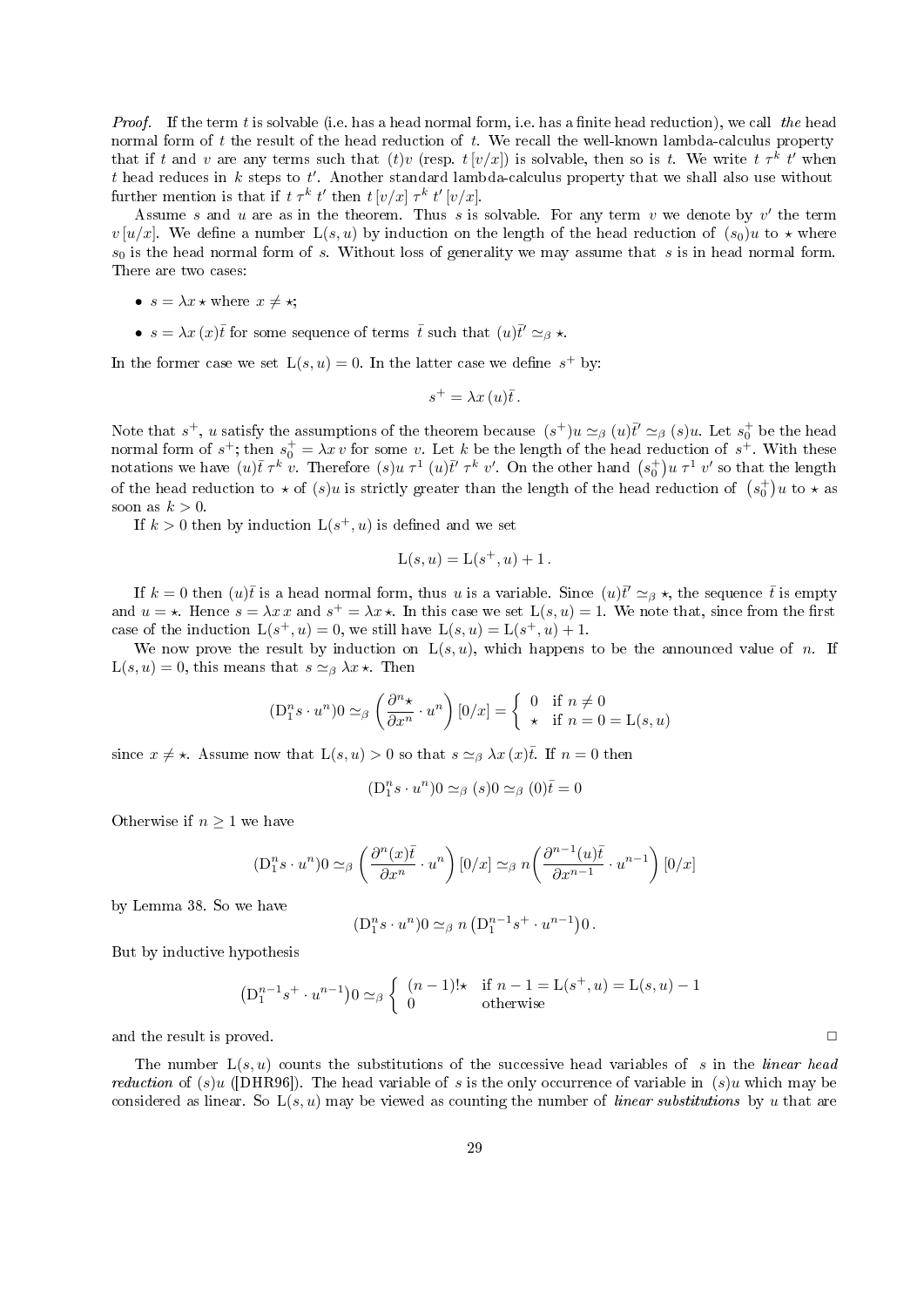performed along the reduction. The theorem enforces the intuition that the derivation operator implements linear substitution in lambda-calculus.

Going now in the opposite direction, we want to conclude this section by computing the Taylor expansion of the outermost application in the well known non solvable term  $(\delta)\delta$ , where  $\delta = \lambda x(x)x$ . This expansion is

$$
\sum_{n=0}^{\infty} \frac{1}{n!} \left( \mathcal{D}_1^n \delta \cdot \delta^n \right) 0 \, .
$$

Let  $t_n = (\mathcal{D}_1^n \delta \cdot \delta^n)$ 0. Up to reduction, we have  $t_n = \left(\frac{\partial^n(x)x}{\partial x^n} \cdot \delta^n\right) [0/x]$ . By Lemma 38 (with  $u = \delta$  and  $\bar{t}=x$ ), we get (again, up to conversion)  $t_{n+1}=(n+1)\dot{t}_n$  for each n. But clearly  $t_0=0$  and hence  $t_n=0$ for each n. Hence the Taylor expansion of  $(\delta)\delta$  is 0. This reflects of course the fact that this term is unsolvable, and this observation enforces the idea that the Taylor expansion provides an approach to term approximations similar in spirit to the Böhm tree approach, the role of  $\Omega$  being played by 0.

### Acknowledgments

We would like to thank especially one of the referees of this paper, who made many insightful comments on an earlier version of this work and obliged us to clarify several delicate syntactical aspects of the differential lambda-calculus.

### A Short survey of the semantics

In [Ehr02], the first author introduced a semantics of linear logic based on Köthe spaces which are locally convex topological vector spaces of a quite particular kind, in some sense similar to coherence spaces. We present here shortly a simplified version of this semantics, based on the notion of finiteness spaces, a "discrete" analogue of Köthe spaces. This model will be presented more thoroughly in [Ehr03].

Given a set I and a subset F of  $\mathcal{P}(I)$ , let us denote by  $\mathcal{F}^{\perp}$  the set of all subsets of I which have a finite intersection with all the elements of F. A finiteness space is a pair  $X = (X, F(X))$ , where  $|X|$  is a set (the web of X) and  $F(X)$  is a subset of  $\mathcal{P}(|X|)$  which satisfies  $F(X) = F(X)^{\perp \perp}$  and whose elements are called the finitary subsets of |X|. Given a finiteness space X, we define  $R\langle X\rangle$  as the subset of all  $x \in R^{|X|}$  such that the set  $|x| = {a \in |X| \mid x_a \neq 0}$  belongs to  $F(X)$ . The set  $R(X)$  has clearly a module structure (all operations being defined pointwise), since the union of two finitary sets is still finitary  $6$ .

The main purpose of these definitions is that, given  $x \in R\langle X \rangle$  and  $x' \in R\langle X^{\perp} \rangle$ , it is possible to define  $\langle x, x' \rangle \in R$  as  $\sum_{a \in |X|} x_a x'_a$  since this sum is finite<sup>7</sup> by definition (of course,  $X^{\perp}$  is defined as  $(|X|, F(X)^{\perp})$ ). In this way, the pair  $(R\langle X\rangle, R\langle X^{\perp}\rangle)$  carries a well-behaved duality (each module can be seen as the topological dual of the other for a suitable *linear* topology in the sense of [Lef42], but this needs not be explained here). A morphism from X to Y (finiteness spaces) is a linear function from  $R\langle X\rangle$  to  $R\langle Y\rangle$  which is continuous for the topologies mentioned above. But these morphisms admit a more concrete matricial characterization as we shall see.

We can use finiteness spaces for interpreting all the formulae of propositional linear logic and we briefly survey now the corresponding space constructions and their main properties. Let  $X$  and  $Y$  be finiteness spaces.

• The direct sum  $X \oplus Y$  and the direct product X & Y of X and Y are the same space whose web is  $|X| + |Y|$  (disjoint union) and where a subset of this disjoint union is finitary if each of its restrictions to  $|X|$  and  $|Y|$  is finitary (in X and Y respectively). Infinite direct sums and products can be defined as well but do not coincide anymore.

<sup>&</sup>lt;sup>6</sup>The point of the condition  $F(X) = F(X)^{\perp \perp}$  is that, for checking that  $u \subseteq |X|$  is finitary in X, one has only to check that u has a finite intersection with all the elements of  $F(X)^{\perp}$ ; therefore if u and v are finitary in X, so is  $u \cup v$ .

 $7$ More precisely, it has only finitely many non zero terms.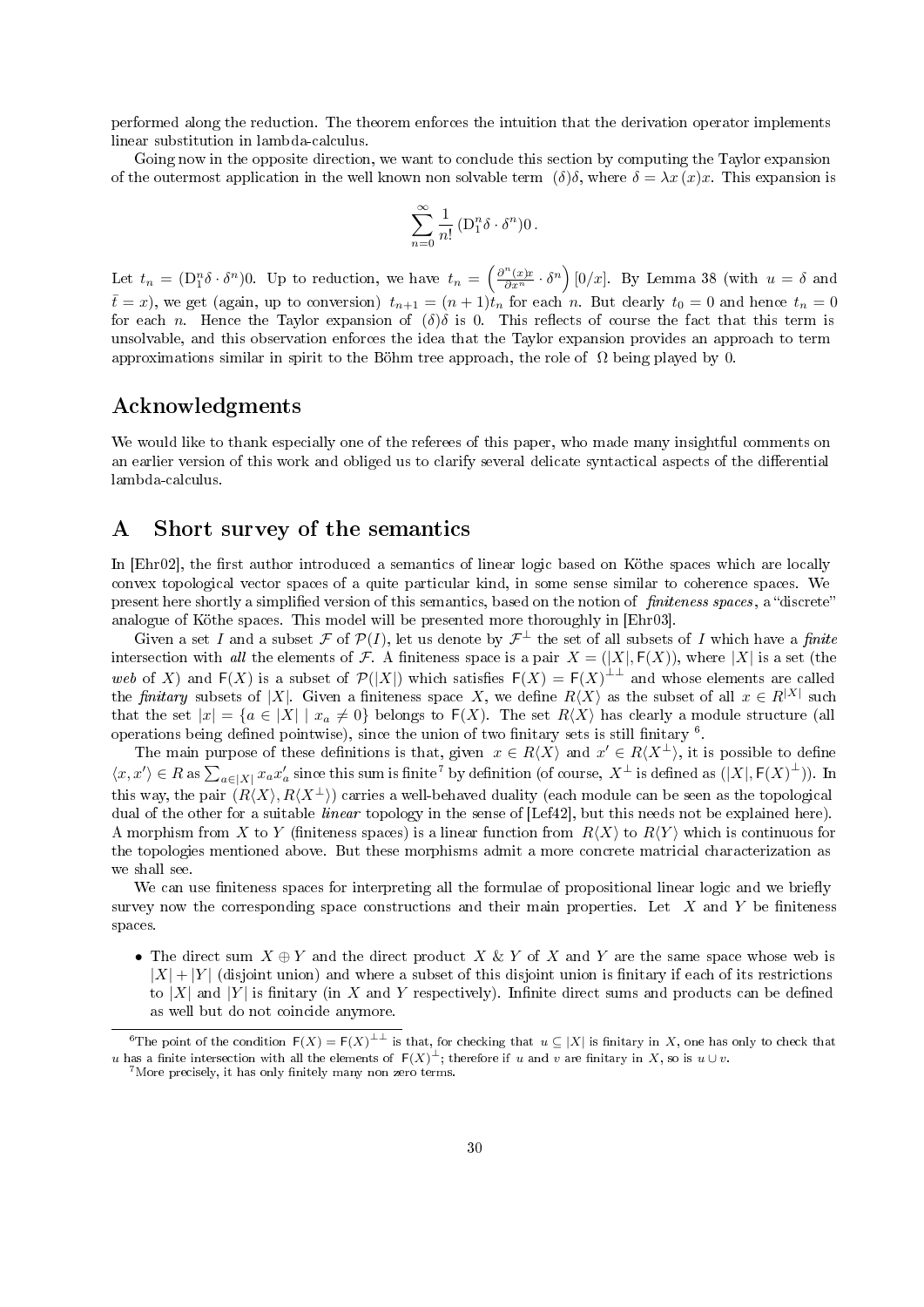- The tensor product of X and Y is the space  $X \otimes Y$  whose web is  $|X| \times |Y|$  and where a subset of that web is finitary if its two projections are finitary (in  $X$  and  $Y$  respectively). It can be checked that the subset  $F(X \otimes Y)$  of  $\mathcal{P}(|X| \times |Y|)$  defined in this way satisfies indeed that  $F(X \otimes Y)^{\perp \perp} = F(X \otimes Y)$ .
- The linear function space  $X \to Y$  is defined as  $(X \otimes Y^{\perp})^{\perp}$ . An element of  $R\langle X \to Y \rangle$  should be seen as a matrix indexed over  $|X| \times |Y|$ , with coefficients in R. Given  $A \in R\langle X \to Y \rangle$  and  $B \in R\langle Y \to Z \rangle$ , the product of matrices  $BA \in R^{|X| \times |Z|}$  is given by  $(BA)_{a,c} = \sum_{b \in |Y|} A_{a,b} B_{b,c}$ . Due to the fact that  $|A| \subseteq F(X \to Y)$  and  $|B| \subseteq F(Y \to Z)$ , this sum indeed is always finite and it is not hard to check that  $B\overline{A} \in R\langle X \to Z \rangle$ . The identity matrix  $I \in R\langle X \to X \rangle$  is defined as usual by  $I_{a,b} = \delta_{a,b}$  and is the neutral element for matrix composition. In this way we have defined a category of finiteness spaces, where a morphism from X to Y is an element of  $R\langle X \rightarrow Y \rangle$ , called *linear category* in the sequel.

If  $A \in R\langle X \to Y \rangle$  and  $x \in R\langle X \rangle$ , we can define  $A \cdot x \in R\langle Y \rangle$  by  $(A \cdot x)_b = \sum_{a \in |X|} A_{a,b} x_a$ , thus allowing one to see any element of  $R\langle X \to Y \rangle$  as a (linear and continuous<sup>8</sup>) function from  $R\langle X \rangle$  to  $R\langle Y \rangle$ . This map from matrices to linear and continuous functions turns out to be a bijection.

This linear category is a model of multiplicative-additive linear logic, that is, a  $\star$ -autonomous category with finite sums and products (see [Bar79]). In particular, all the operations we have defined are functorial. Of course, we need more for getting a model of full linear logic, or of simply typed lambda-calculus. We have to define an exponential.

Given a finiteness space X, we define !X as follows:  $||X||$  is the set of all finite multi-sets of elements of |X|, and if U is a collection of such multi-sets, we decide that it is finitary (that is, belongs to  $F(!X)$ ) if the union of the supports<sup>9</sup> of the elements of U is finitary in X. It turns out that this collection  $F(!X)$  of subsets of  $|!X|$  satisfies our basic requirement, namely  $F(!X)^{\perp\perp} = F(!X)$ .

This operation on objects can be turned into an endofunctor on the linear category described above by defining its action on matrices: if  $A \in R(X \to Y)$ , it is possible to define  $A \in R\langle X \to Y \rangle$ . We do not describe this operation here, we just give its fundamental property (which completely characterizes it). Given  $x \in R\langle X \rangle$ , we can define  $x^! \in R\langle X \rangle$  by  $(x^!)_m = x^m = \prod_{a \in |X|} x_a^{m(a)}$  (since m is finite, this product is well defined; by  $m(a)$ , we denote the number of occurrences of a in the multi-set m). Then we have  $(A \cdot x)^! = A \cdot x^!$ . It turns out that this endofunctor has all the structure required for interpreting the "bang" modality of linear logic (basically: it is a comonad and there is a natural isomorphism between  $!(X \& Y)$ and  $!X \otimes !Y$ .

Given  $\varphi \in R\langle X \rangle \to Y$  and  $x \in R\langle X \rangle$ , we can set

$$
\varphi(x) = \varphi \cdot x^! = \sum_{b \in |Y|} \left( \sum_{m \in |!X|} \varphi_{m,b} x^m \right) e_b \in R\langle Y \rangle
$$

(where  $(e_b)_{b \in |Y|}$  is the "canonical basis" of  $R\langle Y \rangle$  defined by  $(e_b)_{b'} = \delta_{b,b'}$ ), so that the elements of  $!X \to Y$ can be considered as power series from  $R\langle X\rangle$  to  $R\langle Y\rangle$ . In view of all the structure presented so far, it is a standard fact in the semantics of linear logic that the category whose objects are the finiteness spaces and where a morphism from X to Y is an element of  $R\langle X \sim Y \rangle$ , and equipped with a notion of composition defined in terms of the comonad structure of the "!" functor<sup>10</sup>, is a cartesian closed category, that is, a model of simply typed lambda-calculus: the Kleisli category of the comonad "!". See for instance [Bie95].

We finish this short presentation by a word about differentiation. Due to the fact that finite sums and products coincide, we can build a canonical linear morphism M from  $X \otimes X$  to  $X$  (we apply the ! functor to the co-diagonal of the sum  $X \oplus X$  which is an element of  $R\langle X \oplus X \setminus X \rangle = R\langle X \& X \setminus X \rangle$ ; seen as a linear map from  $R\langle X\rangle \times R\langle X\rangle$  to  $R\langle X\rangle$ , this morphism is just *addition*). By pre-composing a power series  $\varphi \in R\langle X \to Y \rangle$  with M, we obtain an element  $\psi$  of  $R\langle X \otimes X \to Y \rangle$ , that is, a two-parameter power series, which is characterized by  $\psi(x, y) = \varphi(x + y)$ . We have on the other hand a linear morphism  $\partial^0$  from X to !X which actually embeds<sup>11</sup> X into !X; this morphism is the matrix given by  $\partial_{a,m}^0 = \delta_{[a],m}$ . If  $\varphi$  is as above,

<sup>&</sup>lt;sup>8</sup>With respect to the linear topologies we mentioned above on  $R(X)$  and  $R(Y)$ .

<sup>&</sup>lt;sup>9</sup>The support of a multi-set m is the set of all the elements which occur at least once in m.

<sup>&</sup>lt;sup>10</sup>This notion of composition coincides of course with the standard composition of the power series associated with morphisms.

<sup>&</sup>lt;sup>11</sup>In the sense that there is a morphism d from !X to X such that  $d \circ \partial^0 = Id$ ; this latter morphism d corresponds to the dereliction rule of linear logic and is part of the comonad structure of the ! functor.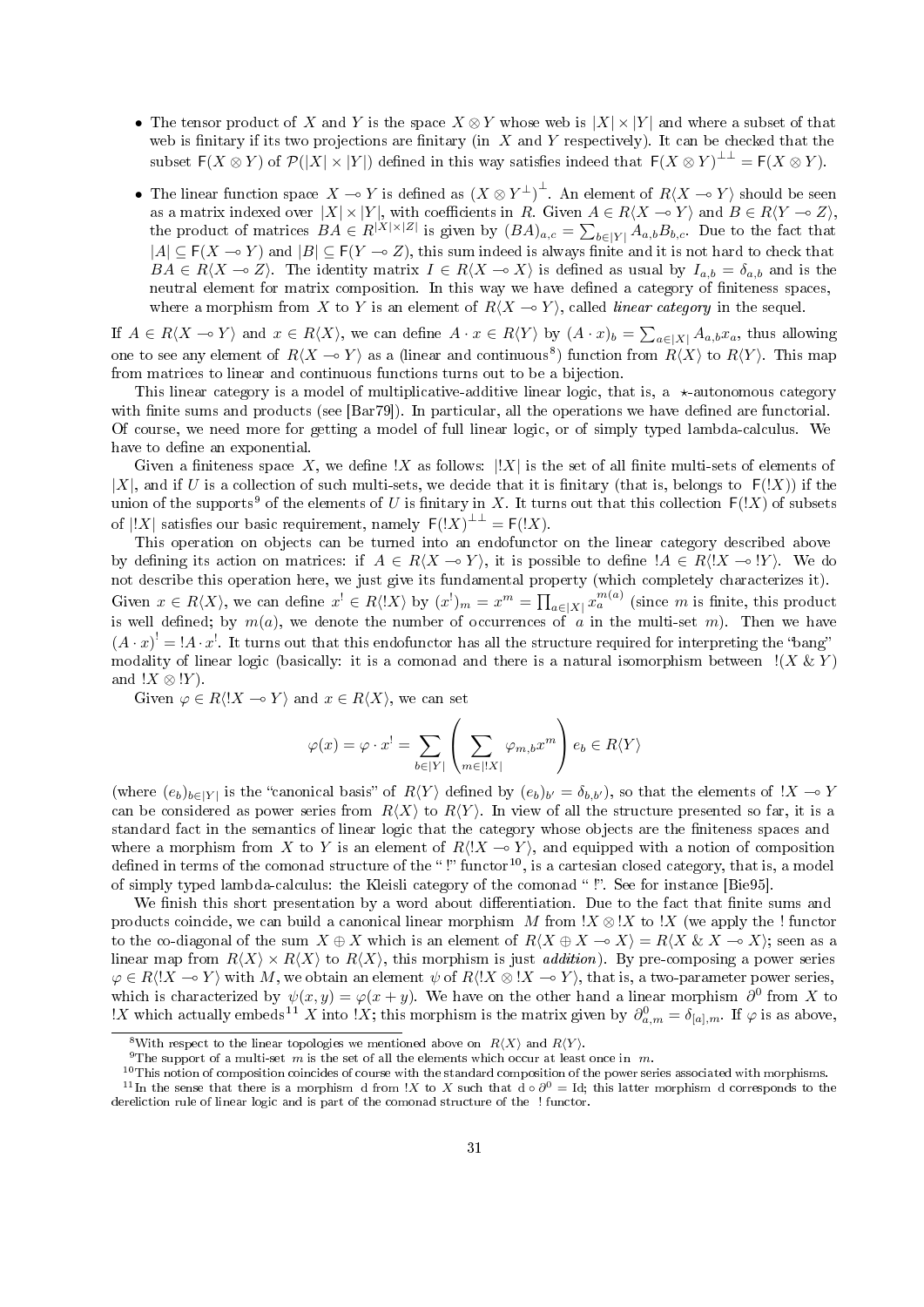by pre-composing  $\partial^0$  with  $\varphi$  in the linear category, we get a linear morphism from X to Y which is easily seen to be the derivative of  $\varphi$  (considered as a power series) at 0. Now it should be clear how to use M and  $\partial^0$  to compute the derivative of  $\varphi$  at any point x of  $R\langle X\rangle$ , and not only at 0: translate  $\varphi$  using M and then use  $\partial^0$  for derivating the obtained power series  $y \mapsto \varphi(x+y)$  at 0.

Cartesian closedness of the Kleisli category and these operations M and  $\partial^0$  are the basic ingredients for interpreting the differential lambda-calculus in this category. A type will be interpreted as a finiteness space (implication on types being interpreted by the operation  $(X, Y) \mapsto \xrightarrow{!} X \rightarrow Y$  on spaces), and a closed term of type A will be interpreted by an element of  $R\langle X\rangle$  where X is the space interpreting A.

### References

- [AGM03] Thorsten Altenkirch, Neil Ghani, and Conor McBride. Derivatives of containers. In Martin Hofmann, editor, Proceedings of the sixth Typed Lambda Calculi and Applications conference , volume 2701 of Lecture Notes in Computer Science, pages 16-30. Springer-Verlag, 2003.
- [Bar79] Michael Barr. ∗-autonomous categories. Number 752 in Lecture Notes in Mathematics. Springer-Verlag, 1979.
- [Bar84] Henk Barendregt. The Lambda Calculus, volume 103 of Studies in Logic and the Foundations of Mathematics. North Holland, 1984.
- [BCL99] Gérard Boudol, Pierre-Louis Curien, and Carolina Lavatelli. A semantics for lambda calculi with resource. Mathematical Structures in Computer Science, 9(4):437-482, 1999.
- [Bie95] Gavin Bierman. What is a categorical model of intuitionistic linear logic? In Mariangiola Dezani-Ciancaglini and Gordon D. Plotkin, editors, Proceedings of the second Typed Lambda-Calculi and Applications conference, volume 902 of Lecture Notes in Computer Science, pages 73–93. Springer-Verlag, 1995.
- [Bou93] Gérard Boudol. The lambda calculus with multiplicities. Technical Report 2025, INRIA Sophia-Antipolis, 1993.
- [DB87] N.G. De Bruijn. Generalizing Automath by means of a lambda-typed lambda calculus. In D.W. Kueker, E.G.K. Lopez-Escobar, and C.H. Smith, editors, Mathematical Logic and Theoretical Computer Science, Lecture Notes in Pure and Applied Mathematics, pages 71–92. Marcel Dekker, 1987. Reprinted in: Selected papers on Automath, Studies in Logic, volume 133, pages 313-337, North-Holland, 1994.
- [DHR96] Vincent Danos, Hugo Herbelin, and Laurent Regnier. Games semantics and abstract machines. In Proceedings of the eleventh Symposium on Logic in Computer Science . IEEE Computer Society Press, 1996.
- [DR03] Vincent Danos and Laurent Regnier. How abstract machines implement head linear reduction. Submitted for publication, 2003.
- [Ehr02] Thomas Ehrhard. On Köthe sequence spaces and linear logic. Mathematical Structures in Com $puter\ Science, 12:579-623, 2002.$
- [Ehr03] Thomas Ehrhard. Finiteness spaces. Preliminary version accessible from http://iml.univ-mrs.fr/~ehrhard/ , 2003.
- [Gir87] Jean-Yves Girard. Linear logic. *Theoretical Computer Science*, 50:1–102, 1987.
- [Gir99] Jean-Yves Girard. Coherent Banach spaces: a continuous denotational semantics. Theoretical Computer Science, 227:275-297, 1999.
- [KM97] Andreas Kriegl and Peter W. Michor. The convenient setting of global analysis. Number 53 in Mathematical Surveys and Monographs. American Mathematical Society, 1997.